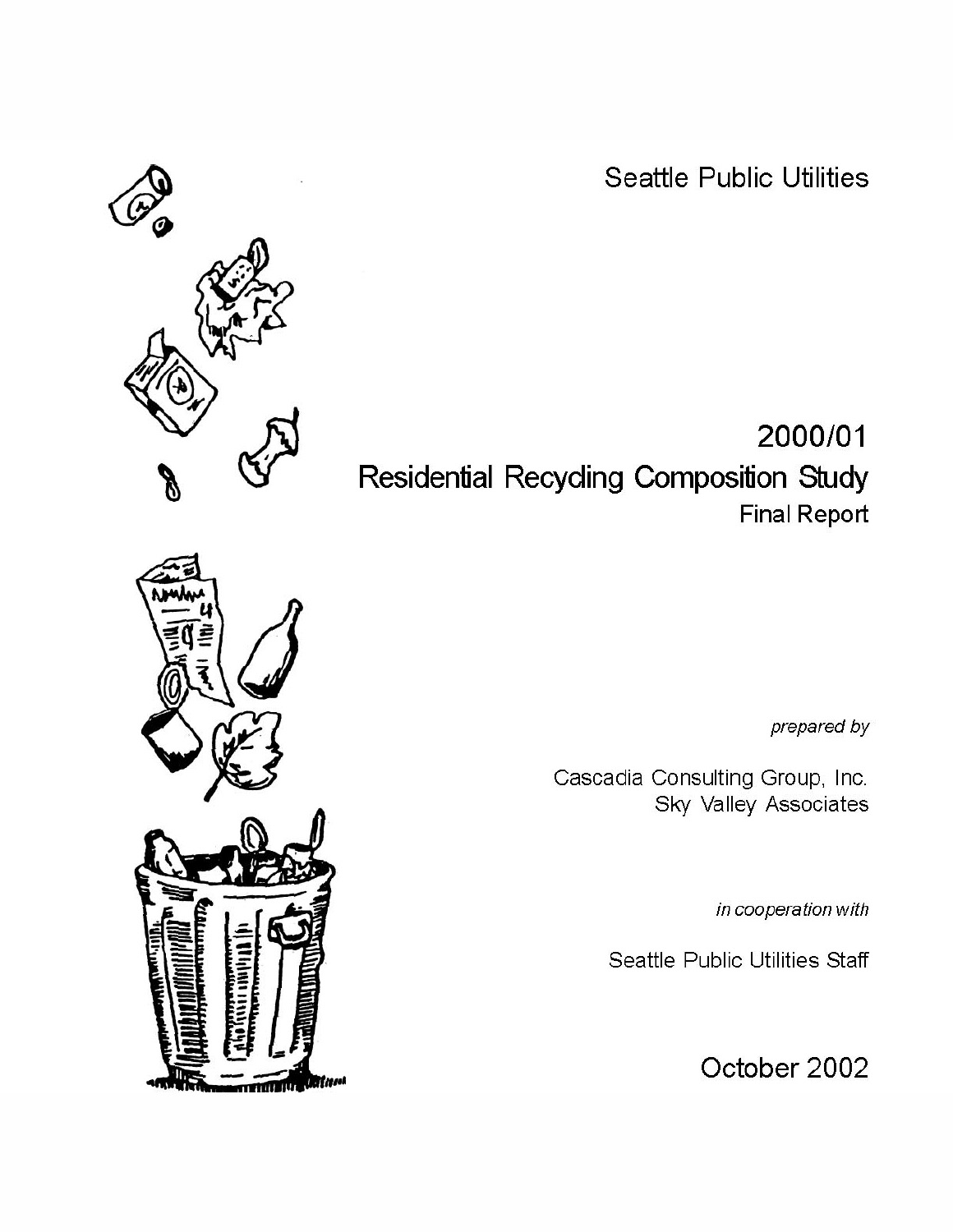### **Table of Contents**

|              | <b>OVERVIEW</b>                                                                                                                                          | 1                          |
|--------------|----------------------------------------------------------------------------------------------------------------------------------------------------------|----------------------------|
|              | 1.1 Introduction                                                                                                                                         |                            |
|              | <b>1.2 Sampling Populations</b>                                                                                                                          | 1                          |
| $\mathbf{2}$ | <b>SUMMARY OF SAMPLING RESULTS</b>                                                                                                                       | $\mathbf 2$                |
| 3            | <b>DETAILED COMPOSITION RESULTS</b>                                                                                                                      | 5                          |
|              | 3.1 By Service Area<br>3.1.1 North<br>3.1.2 South                                                                                                        | 6<br>$\,6$<br>8            |
|              | 3.2 By Generator Type<br>3.2.1 Single-Family Composition<br>3.2.2 Multi-Family Composition                                                               | 10<br>10<br>12             |
|              | 3.3 By Generator Type and Service Area<br>3.3.1 Single-Family North<br>3.3.2 Single-Family South<br>3.3.3 Multi-Family North<br>3.3.4 Multi-Family South | 14<br>15<br>15<br>16<br>16 |

|  | <b>Appendix A: Recycling Components</b> |
|--|-----------------------------------------|
|  |                                         |

**Appendix B: Sampling Methodology** 

**Appendix C: Comments on Monthly Sampling Events** 

**Appendix D: Composition Results, Contract Year 1** 

**Appendix E: Composition Calculations** 

**Appendix F: Field Forms**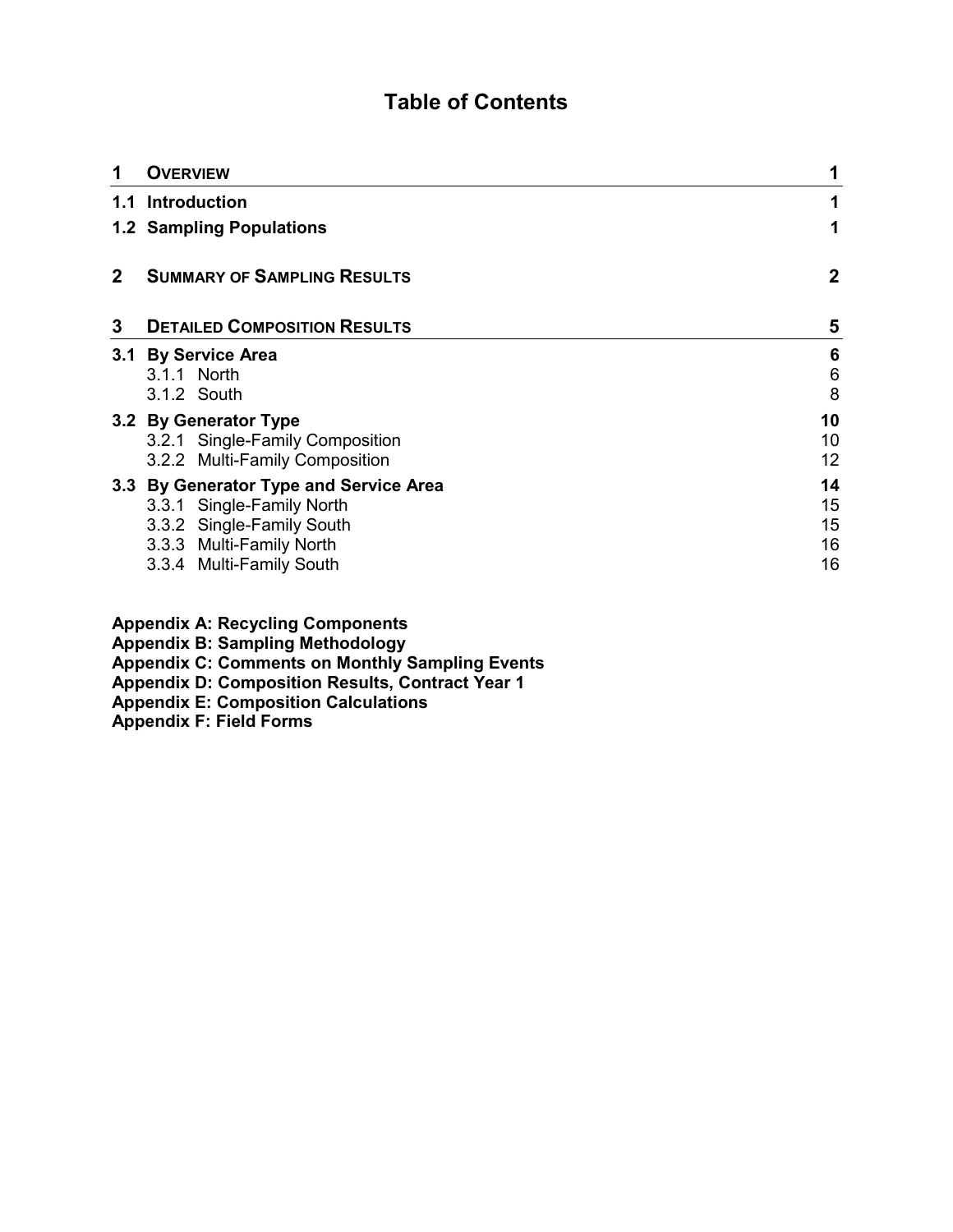# **Table of Tables**

# **Table of Figures**

| Figure 3-3: Overview of Composition Estimates, by Generator Type and Service Area 14 |  |
|--------------------------------------------------------------------------------------|--|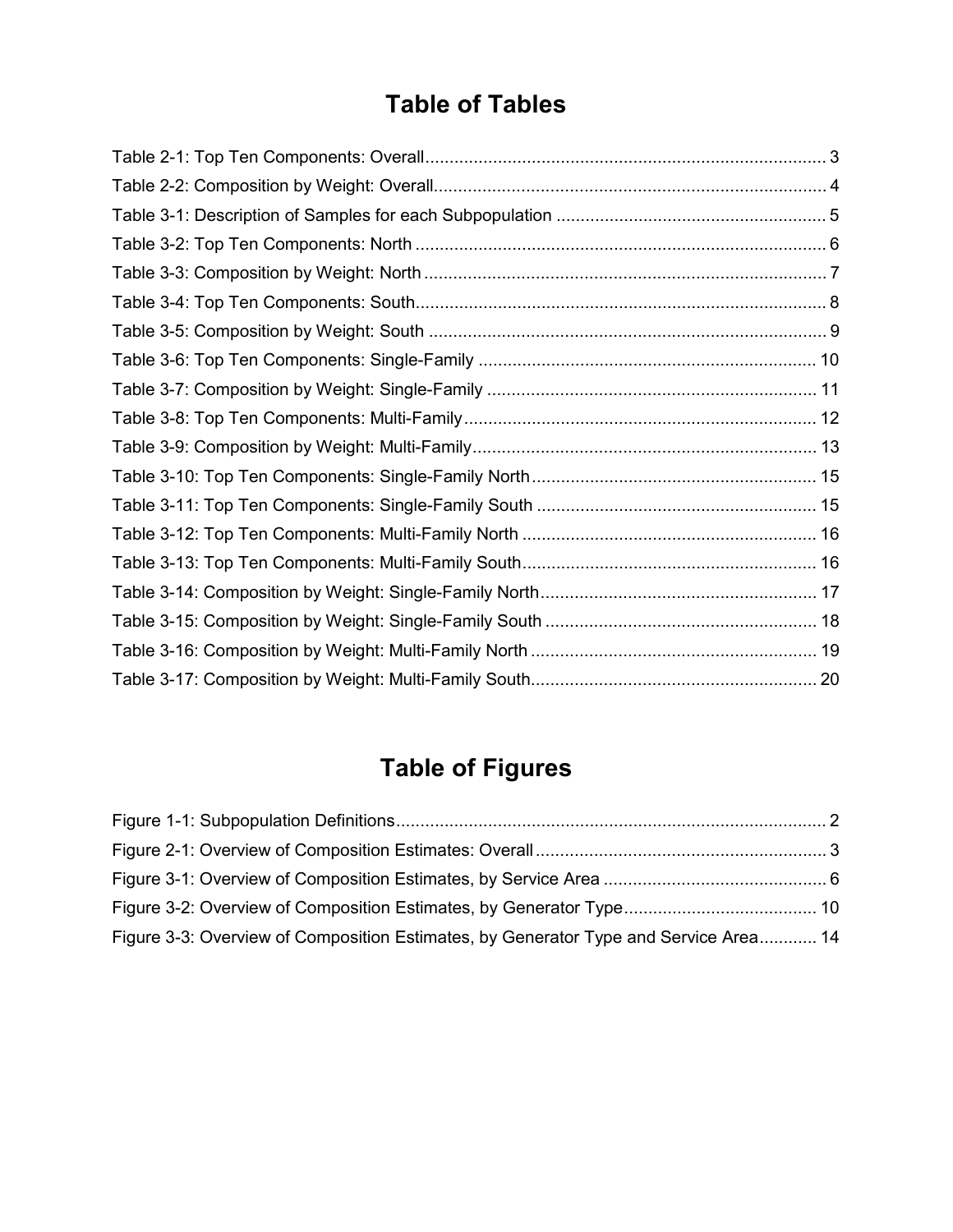# **1 OVERVIEW**

### **1.1 Introduction**

Seattle Public Utilities (SPU) has designed and implemented a number of internationally recognized recycling programs intended to achieve a 60% recycling rate by 2008. One of the goals set forth in SPU's 1998 Solid Waste Plan, *On the Path to Sustainability,* is "to expand successful recycling programs." In order to meet this goal, SPU commissioned a recycling composition study to better understand the types and quantities of recyclables set out by Seattle residents.<sup>1</sup> Recycling composition estimates obtained from this study are also used to determine payment from the City to the two private companies that collect Seattle's residential recycling.<sup>2</sup>

Composition estimates are made by sampling recyclables – sorting and weighing samples – from randomly selected loads brought to the City's contracted recycling facility. This report summarizes estimates from samples taken between November 2000 and October 2001. Cascadia Consulting Group served as the primary contractor for this research; Sky Valley Associates conducted the fieldwork.

This report is organized into three sections. Section 1 briefly summarizes the project, including a description of the sampling populations. An overview of the results is presented in Section 2. Lastly, Section 3 provides the complete composition results, by *service area*, *generator type*, and by *generator type for each service area*, for samples taken during the 2000/01 study. Detailed appendices follow the main body of the report.

# **1.2 Sampling Populations**

This study was designed to determine the composition of recycling setouts for both single- and multi-family residences within the City. Recyclable materials that were either self-hauled to the City's two transfer stations or hauled from Seattle's commercial substream were excluded from this study, with the exception of recycling collected from businesses participating in SPU's *Small Business Recycling Program* (see footnote 3 for details).

In order to facilitate more accurate analysis, the recyclables set out by residences in Seattle were divided into four subpopulations based on *generator type* and *service area*. The two generator types included *single-* and *multi-family*, which were defined as follows:

**Single-family:** Residences using a toter-based collection system: One toter with an accompanying insert for glass. Typically, these residences are detached single-family, duplex, triplex and four-plex homes. $3$ 

 $\overline{a}$  $1$  For the purposes of this study, "recyclables" were defined by the manner in which they were set out by residents, and not by the composition of the material itself. For example, if a resident placed a piece of cardboard in a garbage can, it would not have been included in this study's recycling sorts; however, the same piece of cardboard placed in a recycling container could have been

sampled.<br><sup>2</sup> These payments partly depend on the amount of each material collected and also on the current market price condition by

material. 3 In August 2001, eligible small businesses were invited to participate in SPU's *Small Business Recycling Program*. This program offers small businesses the same free recycling service provided to Seattle's single-family residences, using 96-gallon toters. Small business recycling was collected with single-family recycling, and therefore was a part of the single-family "universe." It is unlikely, however, that *Small Business Recycling* had an impact on the composition of single-family recycling samples. By October 2001, only 350 businesses had signed up for this program, making up approximately 0.2% of the City's toter setouts.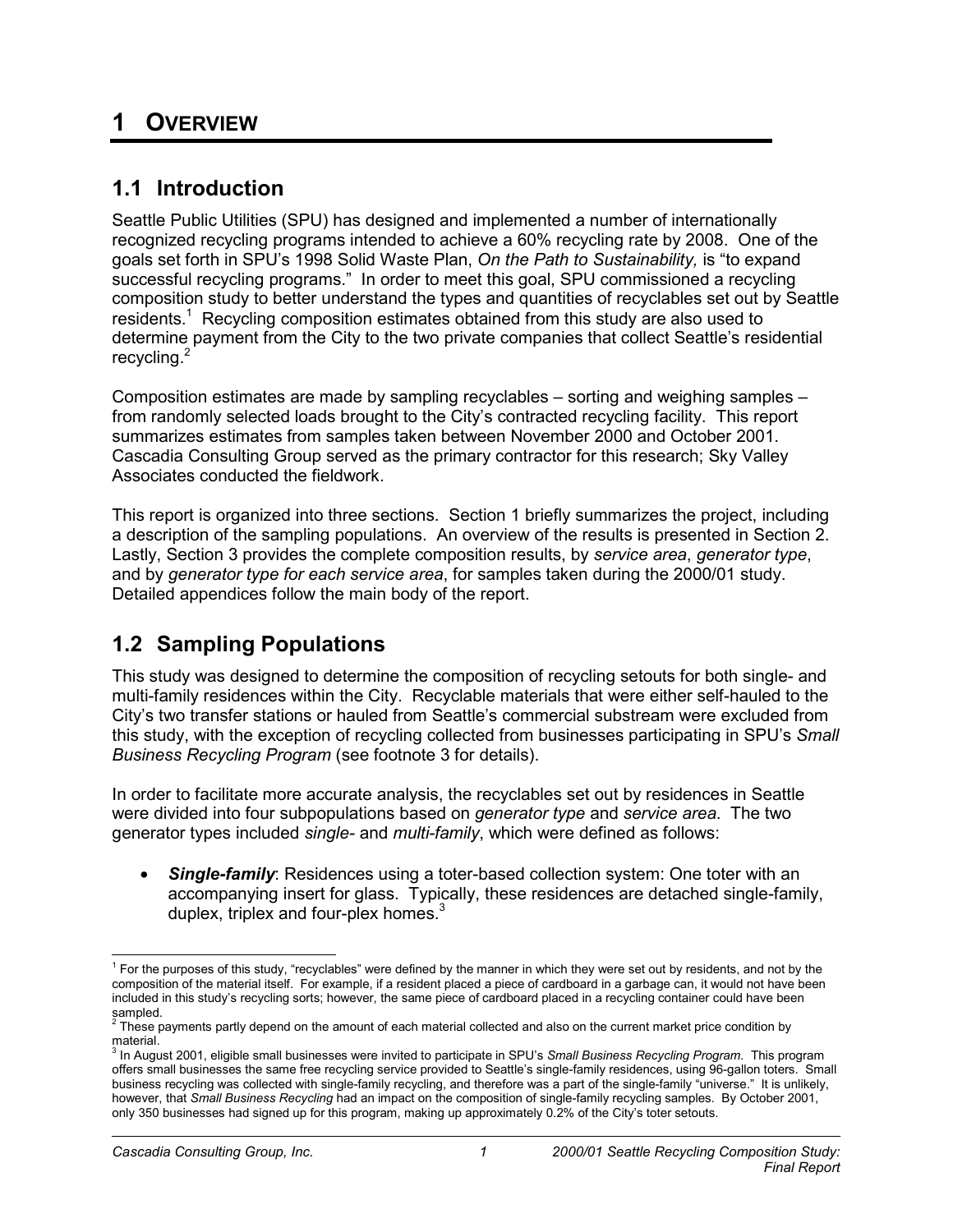• *Multi-family*: Residences using a dumpster-based collection system: Generally, one or more dumpsters with accompanying glass toter(s). Typically, these residences are apartments and condominiums with five or more units.

Seattle's residential recyclables were collected in two service areas: *north* and *south*. The Lake Washington Ship Canal was the physical boundary that divided the north and south service areas.

Figure 1-1 depicts each of the four residential recycling subpopulations, according to generator type and service area.

|                                       | <b>Generator Type</b>         |                              |  |  |  |  |
|---------------------------------------|-------------------------------|------------------------------|--|--|--|--|
|                                       | (Single-family)               | (Multi-family)               |  |  |  |  |
|                                       | Single-Family<br><b>North</b> | Multi-Family<br><b>North</b> |  |  |  |  |
| <b>Service Area</b><br>South) (North) | Single-Family<br>South        | Multi-Family<br>South        |  |  |  |  |

**Figure 1-1: Subpopulation Definitions** 

Each of these four subpopulations contributed a portion of the approximately 73,900 total tons of recyclables collected from Seattle residents from November 2000 to October 2001. About 43% (or about 31,500 tons) was collected from single-family generators in the south service area. Single-family generators in the north service area set out approximately 41% (30,400 tons) of these recyclables. The remaining 16% was collected from multi-family generators: about 5,300 tons (7%) from the south and 6,700 tons (9%) from the north.

# **2 SUMMARY OF SAMPLING RESULTS**

For this study, a total of 270 samples were taken from single- and multi-family loads between November 2000 and October 2001.<sup>4</sup> Single-family and multi-family samples were divided evenly between the north and south service areas. This is because each service area delivers roughly equal amounts of recyclables to the City's contracted recycling facility.

Recycling samples were sorted by hand into 29 component categories for the 2000/01 study. Composition estimates are presented in the following order in this report. First, a pie chart depicts the composition percentages of the five broad material categories: *paper, metal, plastic, glass,* and *contaminants.* Next, a table presents the top ten components, by weight, and finally, a table lists the full composition results of all 29 components.

Weighted averages were used to calculate all composition estimates. Please see Appendix E for more detail regarding these calculations.

 4 In this study a sample generally consisted of two parts, corresponding to two separate collection compartments within a vehicle: one for *glass* recyclables, and the other for *all other recyclables* (e.g. *mixed paper, aluminum cans*, and *plastic bottles*). During the first five months of sampling, a few vehicles collected both *glass* and *all other recyclables* in the same compartment. Samples taken from these vehicles were eliminated from the analysis. See Appendix B for more information.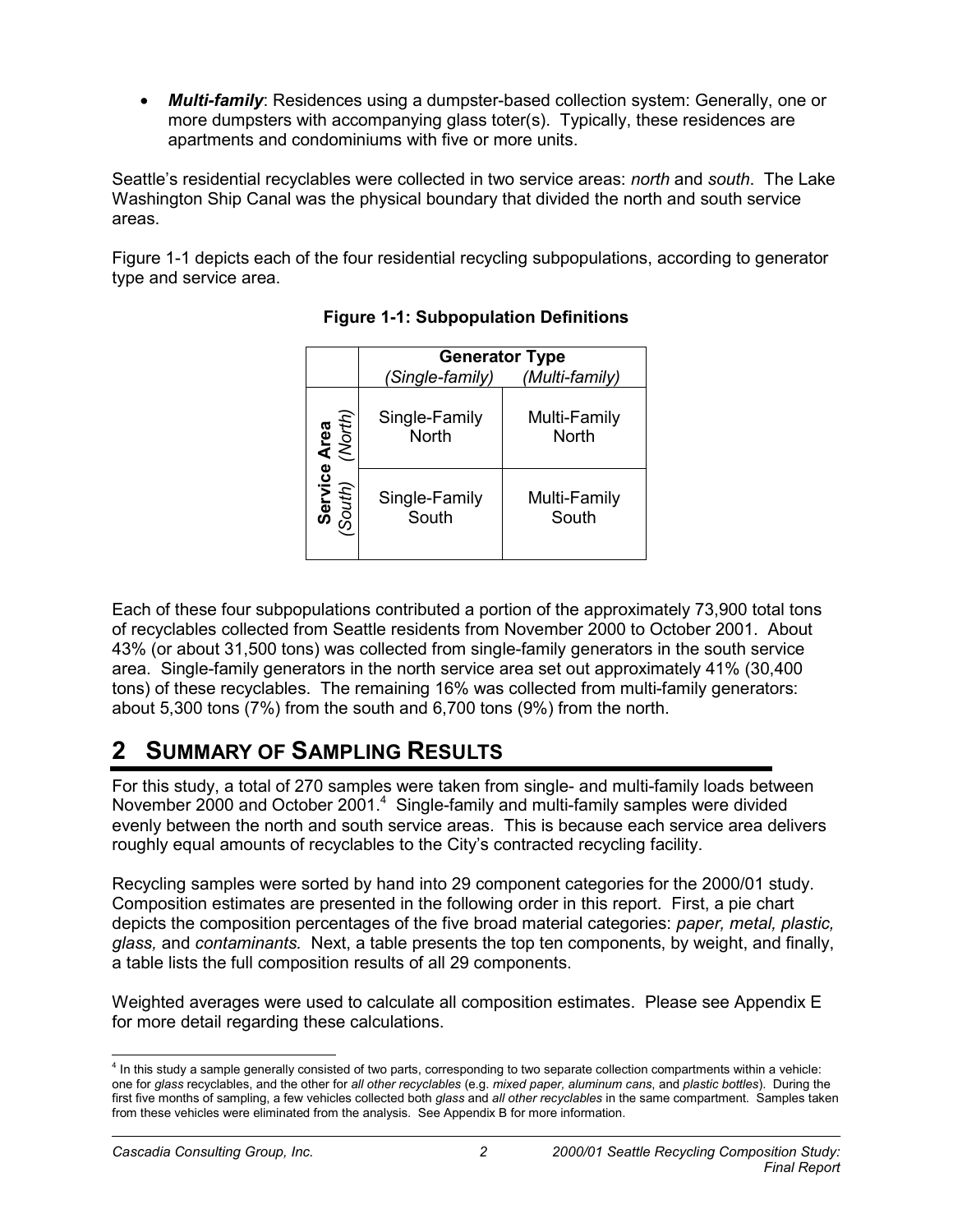The overall composition results are illustrated in Figure 2-1. Accounting for a total of about 76%, *paper* made up the largest percentage of residential recycling from November 2000 to October 2001. *Glass* was also prominent, comprising about 17% of the total by weight.



#### **Figure 2-1: Overview of Composition Estimates: Overall (November 2000 – October 2001)**

A total of 270 residential recycling samples were captured and sorted during this study. Table 2-1 lists the mean percent, by weight, cumulative percent, and tons of the top ten components found in residential recycling samples from November 2000 to October 2001. As shown, *newsprint* was the largest component, accounting for about 34% of the total by weight. *Mixed low grade paper* made up another 24% of this recycling. *Unwaxed OCC/Kraft paper* and *mixed glass cullet* accounted for about 14% and 6% of the total respectively. Please see Table 2-2 for the complete composition results for the overall residential recycling stream.

| <b>Component</b>           | Mean  | <b>Cum. %</b> | Tons   |
|----------------------------|-------|---------------|--------|
| Newsprint                  | 34.5% | 34.5%         | 25,506 |
| Mixed Low Grade Paper      | 24.5% | 59.0%         | 18,133 |
| Unwaxed OCC/Kraft Paper    | 13.6% | 72.6%         | 10,021 |
| <b>Mixed Glass Cullet</b>  | 5.9%  | 78.4%         | 4,332  |
| <b>Brown Glass Bottles</b> | 3.8%  | 82.3%         | 2,827  |
| <b>Green Glass Bottles</b> | 3.7%  | 86.0%         | 2,746  |
| <b>Phone Directories</b>   | 3.0%  | 89.0%         | 2,216  |
| Garbage                    | 2.6%  | 91.5%         | 1,888  |
| Clear Glass Beverage       | 2.3%  | 93.8%         | 1,686  |
| <b>Tin Food Cans</b>       | 1.0%  | 94.8%         | 742    |
| Total                      | 94.8% |               | 70.097 |

#### **Table 2-1: Top Ten Components: Overall (November 2000 – October 2001)**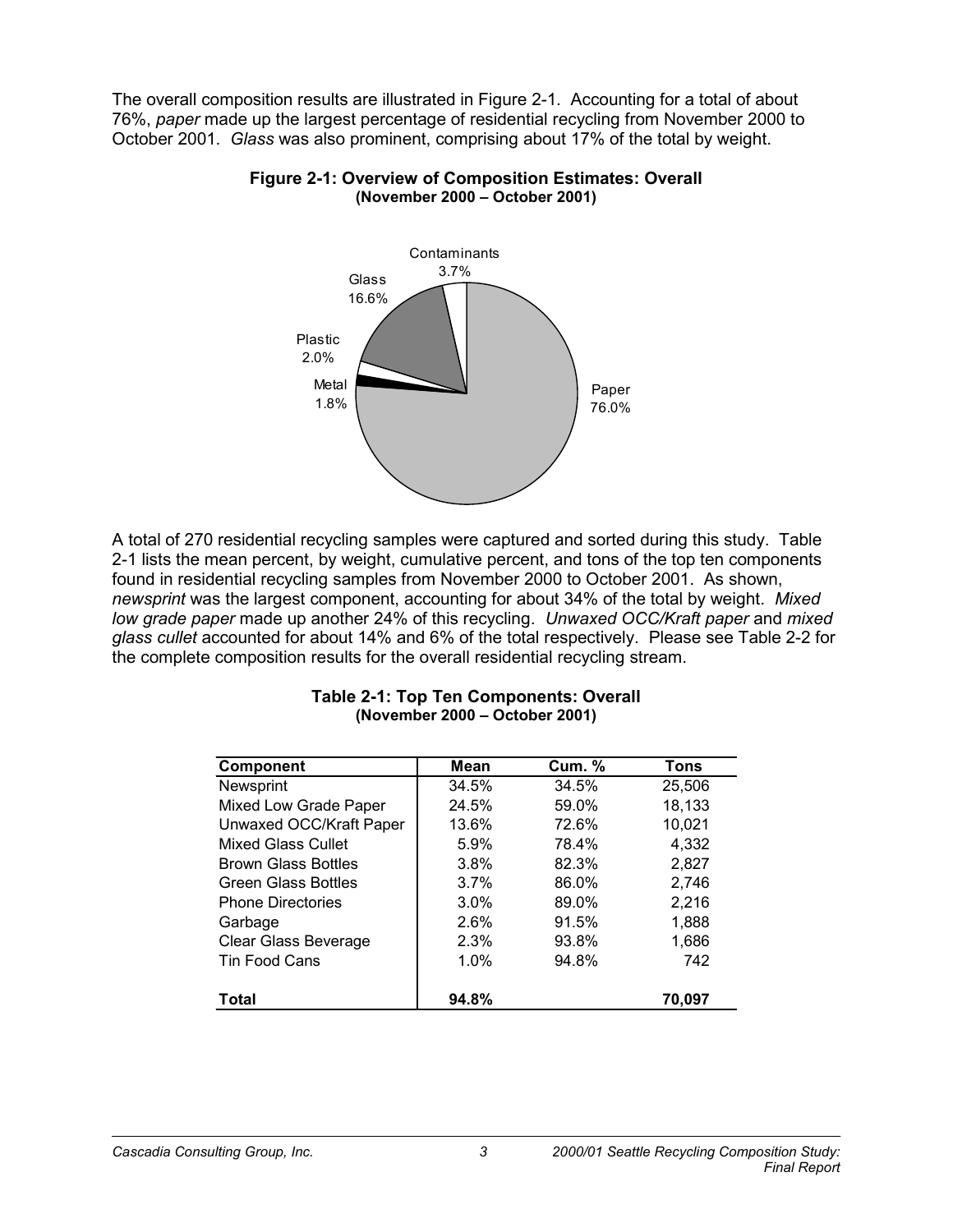#### **Table 2-2: Composition by Weight: Overall (November 2000 – October 2001)**

|                                                       | Tons   | <b>Mean</b> | Low   | <b>High</b> |
|-------------------------------------------------------|--------|-------------|-------|-------------|
| Paper                                                 | 56,180 | 76.0%       |       |             |
| Newsprint                                             | 25,506 | 34.5%       | 33.4% | 35.6%       |
| Corrugated/Kraft, Unwaxed                             | 10,021 | 13.6%       | 12.7% | 14.4%       |
| Phone Books                                           | 2,216  | 3.0%        | 2.4%  | 3.5%        |
| <b>Mixed Low Grade</b>                                | 18,133 | 24.5%       | 23.6% | 25.5%       |
| <b>Polycoat Containers</b>                            | 273    | 0.4%        | 0.3%  | 0.4%        |
| <b>Asceptic Containers</b>                            | 32     | $0.0\%$     | 0.0%  | 0.1%        |
| <b>Metal</b>                                          | 1,303  | 1.8%        |       |             |
| Aluminum Cans                                         | 438    | 0.6%        | 0.5%  | 0.6%        |
| Tin Food Cans                                         | 742    | 1.0%        | 0.9%  | 1.1%        |
| <b>Other Ferrous</b>                                  | 123    | 0.2%        | 0.1%  | 0.2%        |
| <b>Plastic</b>                                        | 1,493  | 2.0%        |       |             |
| Small PET Bottles (24 oz or smaller)                  | 189    | 0.3%        | 0.2%  | 0.3%        |
| Large PET Bottles (greater than 24 oz)                | 340    | 0.5%        | 0.4%  | 0.5%        |
| PET Jars, Tubs, and Other Containers                  | 51     | 0.1%        | 0.1%  | 0.1%        |
| <b>HDPE Bottles</b>                                   | 473    | 0.6%        | 0.6%  | 0.7%        |
| HDPE Jars, Tubs, and Other Containers                 | 53     | 0.1%        | 0.1%  | 0.1%        |
| Other Plastic Bottles (#3-7, excluding #6)            | 38     | 0.1%        | 0.0%  | 0.1%        |
| Other Jars, Tubs, and Containers (#3-7, excluding #6) | 63     | 0.1%        | 0.1%  | 0.1%        |
| Plastic Bags and Packaging                            | 287    | 0.4%        | 0.3%  | 0.4%        |
| <b>Glass</b>                                          | 12,239 | 16.6%       |       |             |
| Clear Beverage                                        | 1,686  | 2.3%        | 2.2%  | 2.4%        |
| Green Beverage                                        | 2,746  | 3.7%        | 3.5%  | 3.9%        |
| <b>Brown Beverage</b>                                 | 2,827  | 3.8%        | 3.6%  | 4.0%        |
| <b>Clear Container Glass</b>                          | 537    | 0.7%        | 0.6%  | 0.8%        |
| Other Glass Containers and Bottles                    | 111    | 0.2%        | 0.1%  | 0.2%        |
| <b>Mixed Cullet</b>                                   | 4,332  | 5.9%        | 5.5%  | 6.2%        |
| <b>Contaminants</b>                                   | 2,710  | 3.7%        |       |             |
| Non-Conforming Paper                                  | 415    | 0.6%        | 0.5%  | 0.6%        |
| Non-Conforming Metal                                  | 118    | 0.2%        | 0.1%  | 0.2%        |
| Non-Conforming Plastic                                | 221    | 0.3%        | 0.2%  | 0.4%        |
| Non-Conforming Glass                                  | 68     | 0.1%        | 0.1%  | 0.1%        |
| Garbage                                               | 1,888  | 2.6%        | 2.2%  | 2.9%        |
| <b>Total Tons</b>                                     | 73,926 |             |       |             |
| <b>Sample Count</b>                                   | 270    |             |       |             |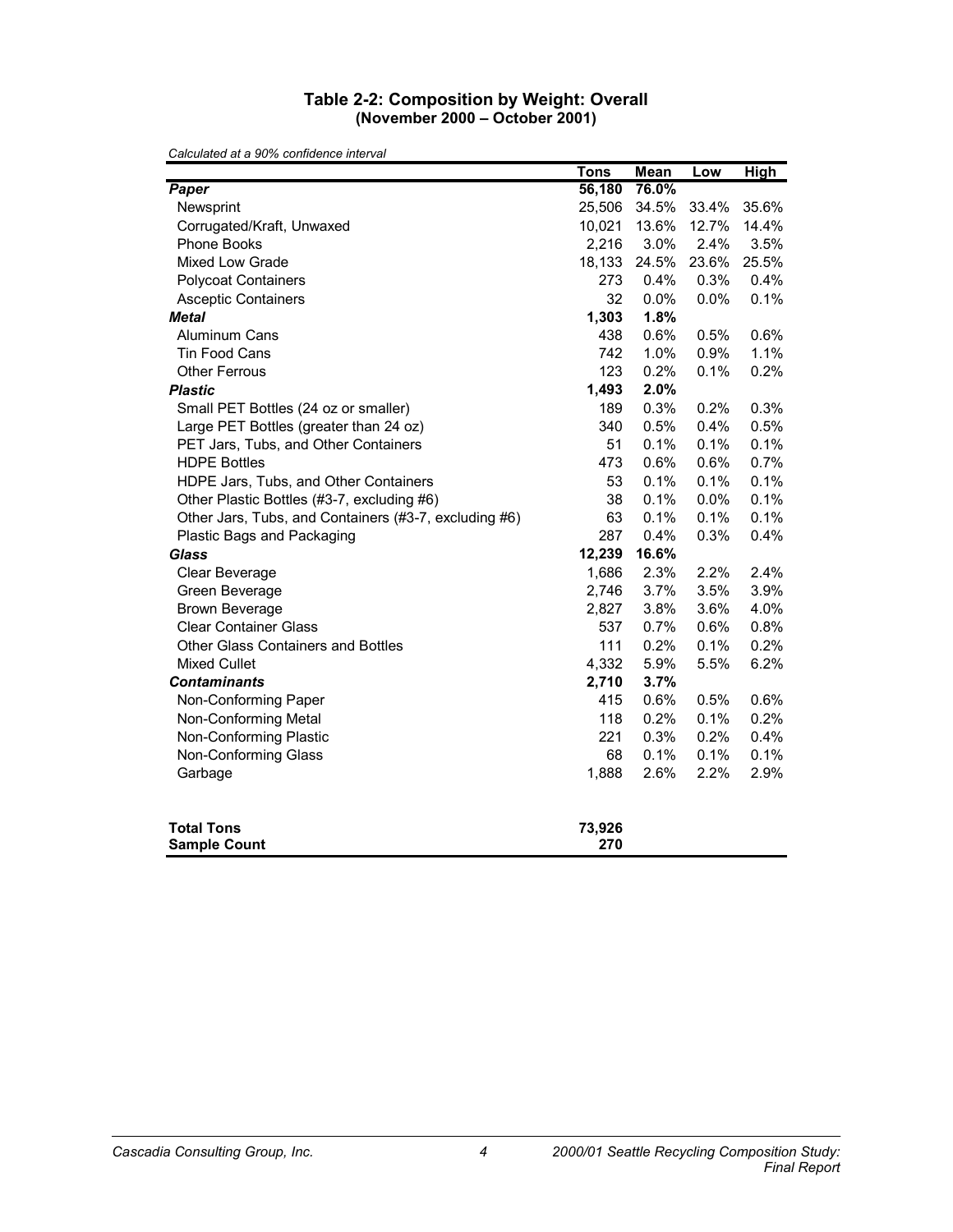# **3 DETAILED COMPOSITION RESULTS**

A total of 270 samples were taken from residential recycling loads between November 2000 and October 2001. Table 3-1 summarizes the sample information for each subpopulation. A total of 74,324 pounds (or about 37 tons) were sampled. Of those vehicles sampled, the average weight of material collected in the *glass* compartment was approximately 1,800 pounds; the material collected in the *all other recyclables* compartment weighed, on average, about 8,600 pounds. *Glass* sampled averaged about 40 pounds, while samples from *all other recyclables*  compartments weighed about 240 pounds.

| Subpopulation                          | <b>Sample</b> | <b>Total Sample (lbs)</b> | Avg Net Load Wt (lbs) |                         |  |
|----------------------------------------|---------------|---------------------------|-----------------------|-------------------------|--|
|                                        | Count         |                           | (Glass)               | (All Other Recyclables) |  |
| <b>Service Area</b>                    |               |                           |                       |                         |  |
| North                                  | 134           | 37,404.8                  | 1,491.2               | 7,155.2                 |  |
| South                                  | 136           | 36.919.3                  | 2,081.8               | 10,129.5                |  |
| <b>Generator Type</b>                  |               |                           |                       |                         |  |
| Single-Family                          | 176           | 48,372.4                  | 1,739.6               | 8,197.8                 |  |
| Multi-Family                           | 94            | 25,951.7                  | 1,872.5               | 9,454.8                 |  |
| <b>Service Area and Generator Type</b> |               |                           |                       |                         |  |
| Single-Family North                    | 89            | 25.210.4                  | 1.395.5               | 5.868.5                 |  |
| Single-Family South                    | 87            | 23,162.0                  | 2,096.3               | 10,665.7                |  |
| Multi-Family North                     | 45            | 12,194.4                  | 1,675.9               | 9.757.7                 |  |
| Multi-Family South                     | 49            | 13,757.3                  | 2,056.5               | 9,171.2                 |  |
| Overall                                | 270           | 74,324.1                  | 1,786.5               | 8,631.1                 |  |

#### **Table 3-1: Description of Samples for each Subpopulation (November 2000 – October 2001)**

Section 3.1 presents detailed composition estimates for the north and south service areas while Section 3.2 provides single- and multi-family estimates. Finally, composition by generator type for each of the two service areas is given in Section 3.3.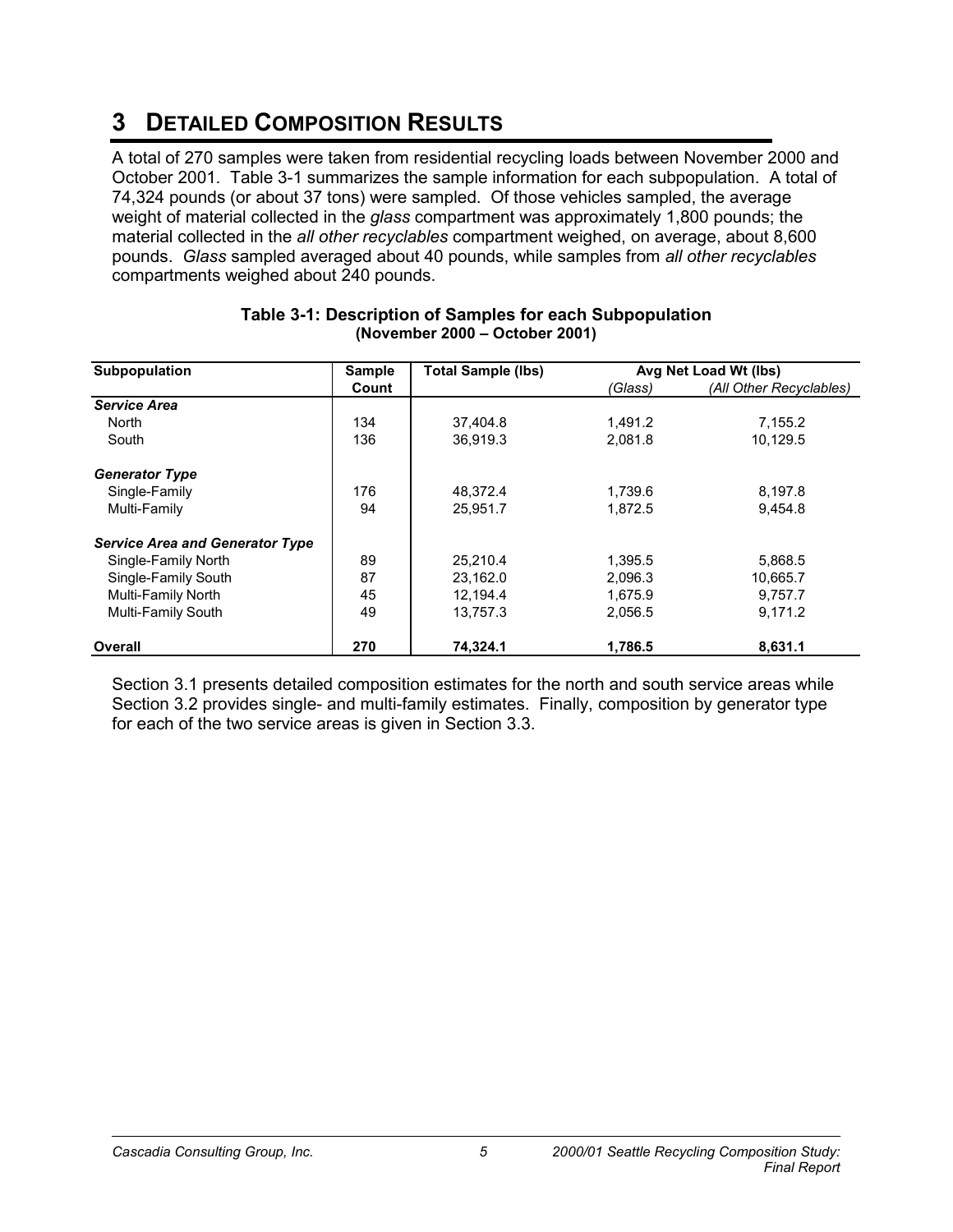### **3.1 By Service Area**

Figure 3-1 depicts the composition results of recycling collected from the north and south service areas. Recycling from the north consisted of about 77% *paper*. An additional 17% was *glass*. The composition of recycling from the south was nearly identical to that from the north: Approximately 75% was *paper* while 17% was *glass*.





### **3.1.1 North**

A total of 134 recycling loads from the north service area were sampled between November 2000 and October 2001. Table 3-2 lists the top ten components set out by residents in the north. As shown, *newsprint* accounted for approximately 35% while *mixed low grade paper* comprised an additional 24%. *Unwaxed OCC/Kraft paper* and *mixed glass cullet* made up about 14% and 7% respectively. The full composition results are listed in Table 3-3.

| <b>Component</b>           | Mean  | <b>Cum. %</b> | Tons   |
|----------------------------|-------|---------------|--------|
| Newsprint                  | 35.1% | 35.1%         | 12,549 |
| Mixed Low Grade Paper      | 24.2% | 59.3%         | 8,651  |
| Unwaxed OCC/Kraft Paper    | 14.1% | 73.4%         | 5,048  |
| Mixed Glass Cullet         | 6.6%  | 80.0%         | 2,358  |
| <b>Brown Glass Bottles</b> | 3.6%  | 83.7%         | 1,296  |
| <b>Green Glass Bottles</b> | 3.4%  | 87.1%         | 1,228  |
| <b>Phone Directories</b>   | 3.0%  | 90.0%         | 1,057  |
| <b>Clear Glass Bottles</b> | 2.1%  | 92.2%         | 757    |
| Garbage                    | 1.9%  | 94.1%         | 684    |
| <b>Tin Food Cans</b>       | 1.1%  | 95.1%         | 377    |
| Total                      | 95.1% |               | 34,005 |

#### **Table 3-2: Top Ten Components: North (November 2000 – October 2001)**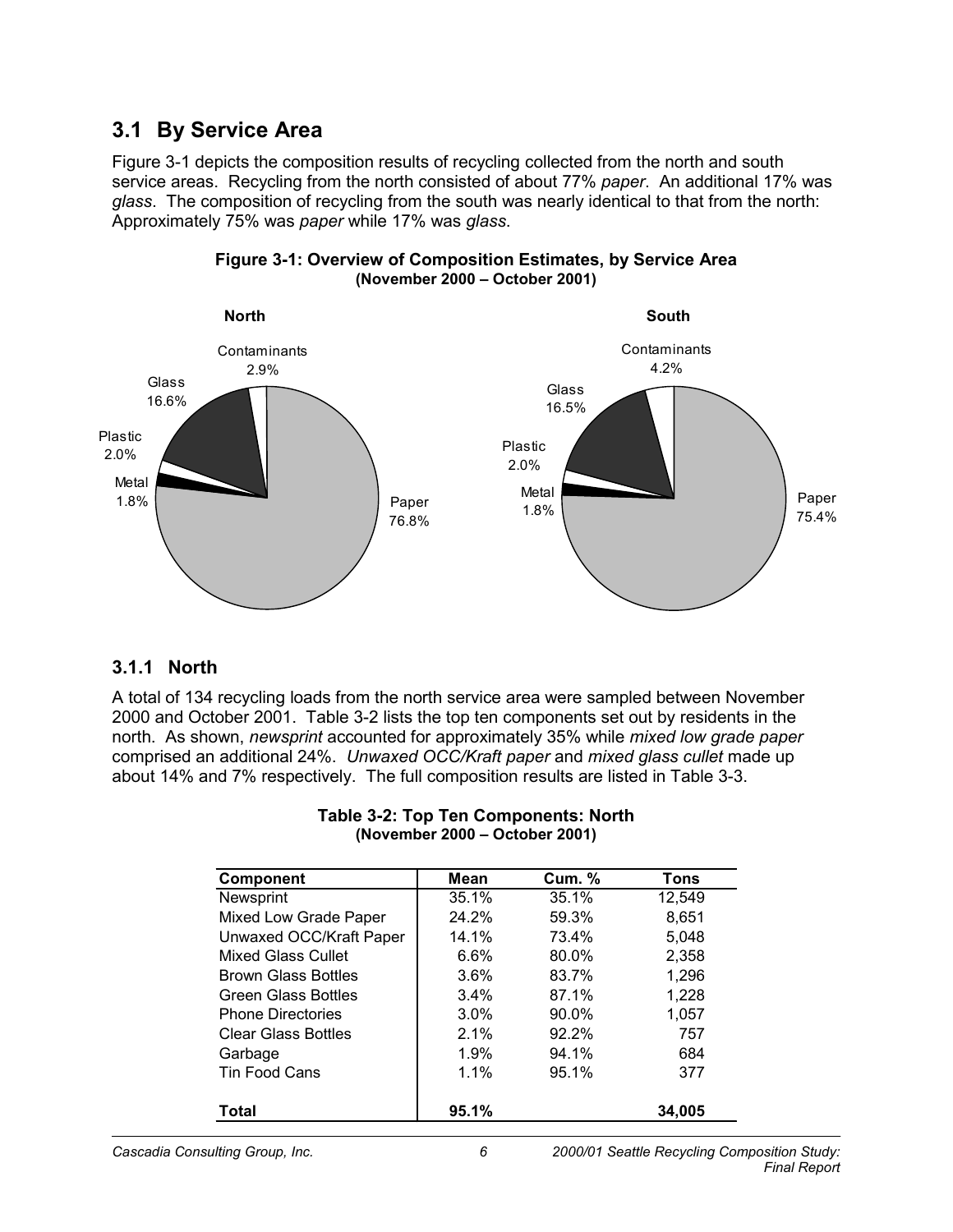#### **Table 3-3: Composition by Weight: North (November 2000 – October 2001)**

|                                                       | <b>Tons</b> | <b>Mean</b> | Low   | <b>High</b> |
|-------------------------------------------------------|-------------|-------------|-------|-------------|
| Paper                                                 | 27,437      | 76.8%       |       |             |
| Newsprint                                             | 12,549      | 35.1%       | 33.5% | 36.7%       |
| Corrugated/Kraft, Unwaxed                             | 5,048       | 14.1%       | 12.9% | 15.4%       |
| Phone Books                                           | 1,057       | 3.0%        | 2.2%  | 3.7%        |
| Mixed Low Grade                                       | 8,651       | 24.2%       | 23.0% | 25.4%       |
| <b>Polycoat Containers</b>                            | 116         | 0.3%        | 0.3%  | 0.4%        |
| <b>Asceptic Containers</b>                            | 16          | 0.0%        | 0.0%  | 0.1%        |
| <b>Metal</b>                                          | 632         | 1.8%        |       |             |
| Aluminum Cans                                         | 223         | 0.6%        | 0.6%  | 0.7%        |
| Tin Food Cans                                         | 377         | 1.1%        | 0.9%  | 1.2%        |
| <b>Other Ferrous</b>                                  | 32          | 0.1%        | 0.0%  | 0.2%        |
| <b>Plastic</b>                                        | 722         | 2.0%        |       |             |
| Small PET Bottles (24 oz or smaller)                  | 91          | 0.3%        | 0.2%  | 0.3%        |
| Large PET Bottles (greater than 24 oz)                | 156         | 0.4%        | 0.4%  | 0.5%        |
| PET Jars, Tubs, and Other Containers                  | 33          | 0.1%        | 0.1%  | 0.1%        |
| <b>HDPE Bottles</b>                                   | 228         | 0.6%        | 0.5%  | 0.7%        |
| HDPE Jars, Tubs, and Other Containers                 | 30          | 0.1%        | 0.1%  | 0.1%        |
| Other Plastic Bottles (#3-7, excluding #6)            | 16          | 0.0%        | 0.0%  | 0.1%        |
| Other Jars, Tubs, and Containers (#3-7, excluding #6) | 31          | 0.1%        | 0.1%  | 0.1%        |
| Plastic Bags and Packaging                            | 136         | 0.4%        | 0.3%  | 0.4%        |
| <b>Glass</b>                                          | 5,921       | 16.6%       |       |             |
| Clear Beverage                                        | 757         | 2.1%        | 2.0%  | 2.3%        |
| Green Beverage                                        | 1,228       | 3.4%        | 3.2%  | 3.7%        |
| <b>Brown Beverage</b>                                 | 1,296       | 3.6%        | 3.4%  | 3.9%        |
| <b>Clear Container Glass</b>                          | 241         | 0.7%        | 0.6%  | 0.8%        |
| Other Glass Containers and Bottles                    | 42          | 0.1%        | 0.1%  | 0.2%        |
| <b>Mixed Cullet</b>                                   | 2,358       | 6.6%        | 6.1%  | 7.1%        |
| <b>Contaminants</b>                                   | 1,030       | 2.9%        |       |             |
| Non-Conforming Paper                                  | 175         | 0.5%        | 0.4%  | 0.6%        |
| Non-Conforming Metal                                  | 44          | 0.1%        | 0.1%  | 0.2%        |
| Non-Conforming Plastic                                | 96          | 0.3%        | 0.2%  | 0.3%        |
| Non-Conforming Glass                                  | 32          | 0.1%        | 0.0%  | 0.1%        |
| Garbage                                               | 684         | 1.9%        | 1.6%  | 2.2%        |
| <b>Total Tons</b>                                     | 35,743      |             |       |             |
| <b>Sample Count</b>                                   | 134         |             |       |             |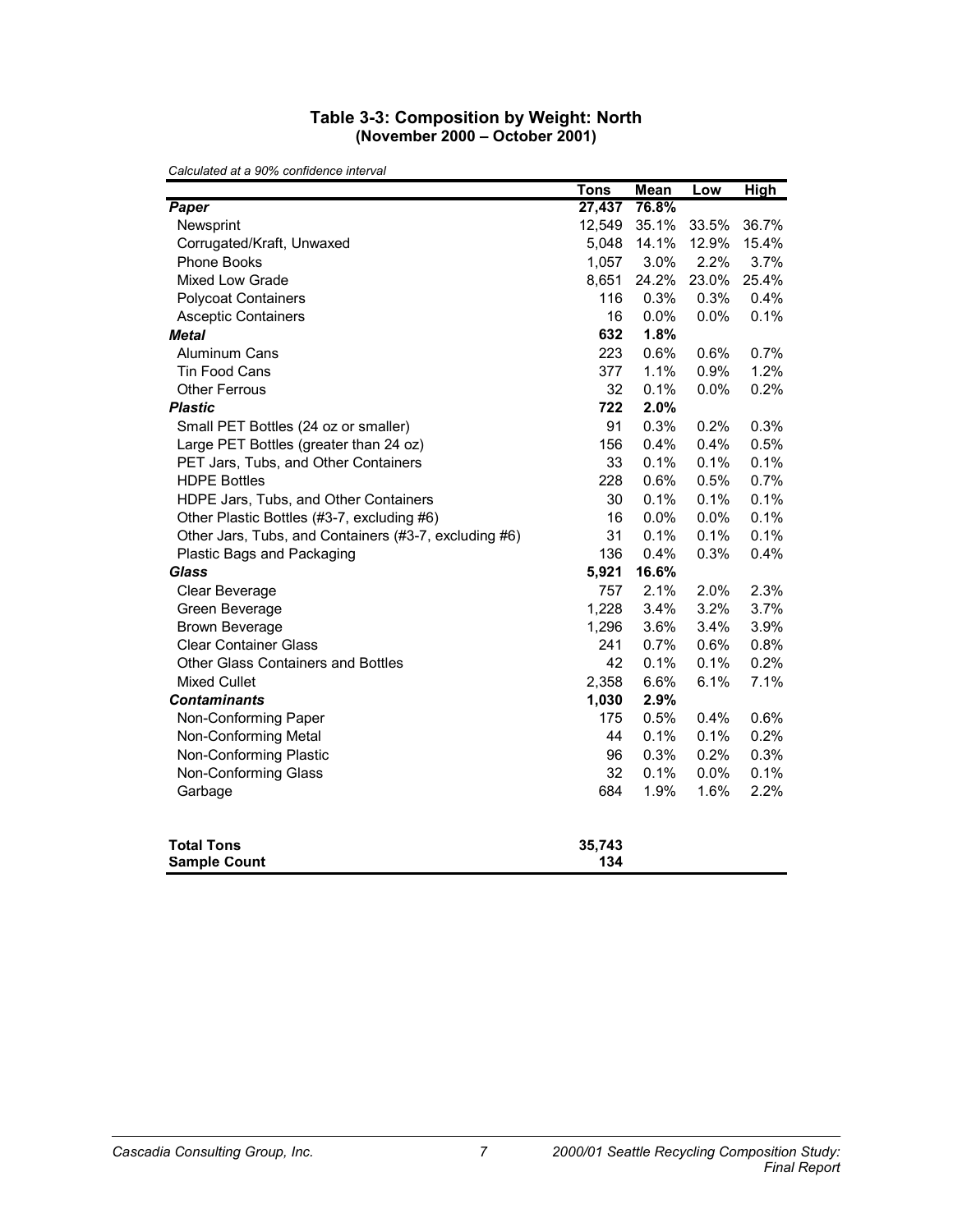### **3.1.2 South**

During this study period, 136 samples were taken from recycling loads from the south service area. As shown in Table 3-4, *newsprint* and *mixed low grade paper*, together, accounted for nearly 60% of this recycling. *Unwaxed OCC/Kraft paper* made up an additional 13% by weight. *Mixed glass cullet* comprised about 5% of the total. Please see Table 3-5 for the complete results for recycling setouts collected from the south service area.

| <b>Component</b>           | Mean    | <b>Cum. %</b> | Tons   |
|----------------------------|---------|---------------|--------|
| Newsprint                  | 34.1%   | 34.1%         | 13,007 |
| Mixed Low Grade Paper      | 24.8%   | 58.8%         | 9,455  |
| Unwaxed OCC/Kraft Paper    | 13.1%   | 72.0%         | 5,020  |
| <b>Mixed Glass Cullet</b>  | 5.3%    | 77.3%         | 2,036  |
| <b>Brown Glass Bottles</b> | 4.0%    | 81.3%         | 1,514  |
| <b>Green Glass Bottles</b> | 3.9%    | 85.2%         | 1,495  |
| <b>Phone Directories</b>   | $3.0\%$ | 88.2%         | 1,156  |
| Garbage                    | 3.0%    | 91.2%         | 1,151  |
| <b>Clear Glass Bottles</b> | 2.4%    | 93.6%         | 915    |
| Tin Food Cans              | 1.0%    | 94.6%         | 369    |
| Total                      | 94.6%   |               | 36,118 |

#### **Table 3-4: Top Ten Components: South (November 2000 – October 2001)**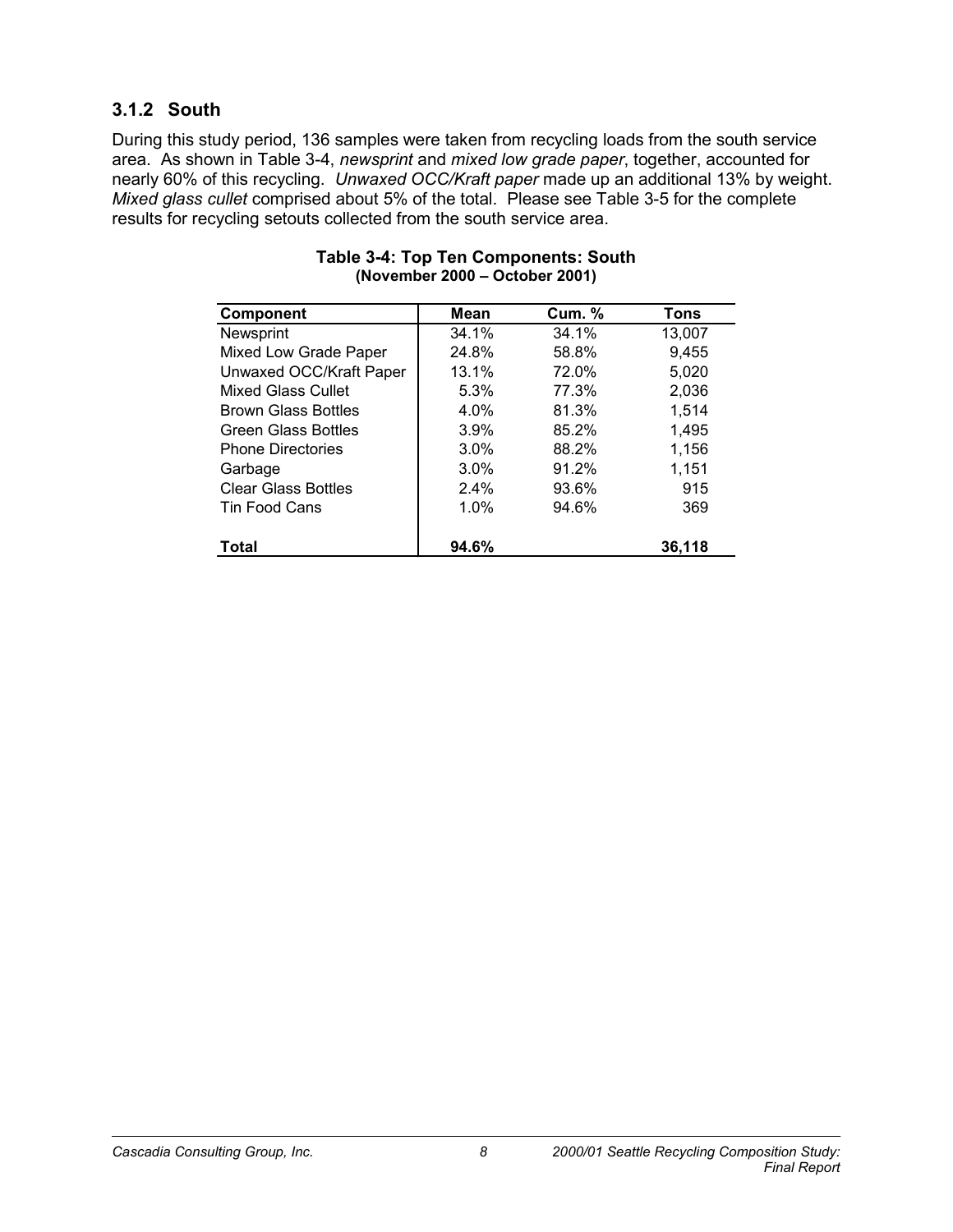#### **Table 3-5: Composition by Weight: South (November 2000 – October 2001)**

|                                                       | <b>Tons</b>   | <b>Mean</b> | Low   | <u>High</u> |
|-------------------------------------------------------|---------------|-------------|-------|-------------|
| Paper                                                 | 28,807        | 75.4%       |       |             |
| Newsprint                                             | 13,007        | 34.1%       | 32.5% | 35.6%       |
| Corrugated/Kraft, Unwaxed                             | 5,020         | 13.1%       | 12.0% | 14.3%       |
| Phone Books                                           | 1,156         | 3.0%        | 2.3%  | 3.8%        |
| Mixed Low Grade                                       | 9,455         | 24.8%       | 23.4% | 26.1%       |
| <b>Polycoat Containers</b>                            | 153           | 0.4%        | 0.3%  | 0.5%        |
| <b>Asceptic Containers</b>                            | 16            | 0.0%        | 0.0%  | 0.1%        |
| <b>Metal</b>                                          | 671           | 1.8%        |       |             |
| <b>Aluminum Cans</b>                                  | 218           | 0.6%        | 0.5%  | 0.6%        |
| Tin Food Cans                                         | 369           | 1.0%        | 0.9%  | 1.1%        |
| <b>Other Ferrous</b>                                  | 85            | 0.2%        | 0.1%  | 0.3%        |
| <b>Plastic</b>                                        | 771           | 2.0%        |       |             |
| Small PET Bottles (24 oz or smaller)                  | 98            | 0.3%        | 0.2%  | 0.3%        |
| Large PET Bottles (greater than 24 oz)                | 182           | 0.5%        | 0.4%  | 0.5%        |
| PET Jars, Tubs, and Other Containers                  | 19            | 0.1%        | 0.0%  | 0.1%        |
| <b>HDPE Bottles</b>                                   | 245           | 0.6%        | 0.6%  | 0.7%        |
| HDPE Jars, Tubs, and Other Containers                 | 24            | 0.1%        | 0.1%  | 0.1%        |
| Other Plastic Bottles (#3-7, excluding #6)            | 21            | 0.1%        | 0.0%  | 0.1%        |
| Other Jars, Tubs, and Containers (#3-7, excluding #6) | 32            | 0.1%        | 0.1%  | 0.1%        |
| Plastic Bags and Packaging                            | 151           | 0.4%        | 0.3%  | 0.5%        |
| <b>Glass</b>                                          | 6,319         | 16.5%       |       |             |
| Clear Beverage                                        | 915           | 2.4%        | 2.2%  | 2.6%        |
| Green Beverage                                        | 1,495         | 3.9%        | 3.6%  | 4.2%        |
| <b>Brown Beverage</b>                                 | 1,514         | 4.0%        | 3.7%  | 4.2%        |
| <b>Clear Container Glass</b>                          | 292           | 0.8%        | 0.6%  | 0.9%        |
| Other Glass Containers and Bottles                    | 67            | 0.2%        | 0.1%  | 0.3%        |
| <b>Mixed Cullet</b>                                   | 2,036         | 5.3%        | 4.8%  | 5.9%        |
| <b>Contaminants</b>                                   | 1,614         | 4.2%        |       |             |
| Non-Conforming Paper                                  | 234           | 0.6%        | 0.5%  | 0.7%        |
| Non-Conforming Metal                                  | 71            | 0.2%        | 0.1%  | 0.2%        |
| Non-Conforming Plastic                                | 122           | 0.3%        | 0.2%  | 0.4%        |
| Non-Conforming Glass                                  | 36            | 0.1%        | 0.1%  | 0.1%        |
| Garbage                                               | 1,151         | 3.0%        | 2.5%  | 3.5%        |
| <b>Total Tons</b><br><b>Sample Count</b>              | 38,183<br>136 |             |       |             |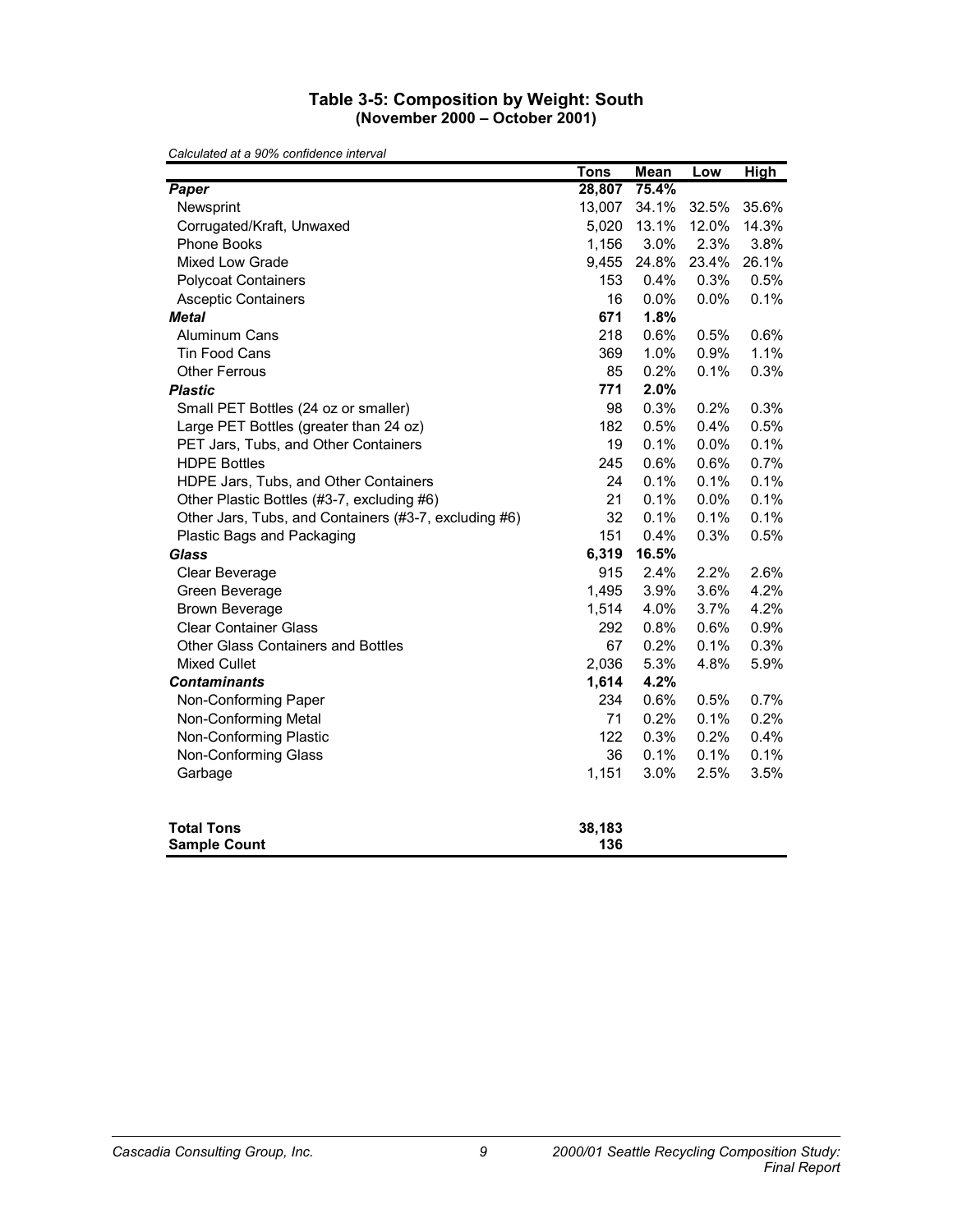### **3.2 By Generator Type**

Composition estimates for single- and multi-family recycling are summarized in Figure 3-2. As depicted, *paper* accounted for between 75-78% while *glass* made up between 16-17% of recycling from both single- and multi-family generators. *Contaminants, plastic*, and *metal* each made up less than 5% of the total for both generator types.





### **3.2.1 Single-Family Composition**

A total of 176 samples were captured from single-family loads during this study period. Table 3-6 outlines the top ten components set out by single-family generators. As shown, *newsprint* and *mixed low grade paper* accounted for the largest percent of the total by weight (about 34% and 26% respectively). *Unwaxed OCC/Kraft paper* made up nearly 12% and *mixed glass cullet* accounted for approximately 6% by weight. Table 3-7 lists the full composition results for single-family samples.

| <b>Component</b>           | Mean    | <b>Cum.</b> % | Tons   |
|----------------------------|---------|---------------|--------|
| Newsprint                  | 34.2%   | 34.2%         | 21,181 |
| Mixed Low Grade Paper      | 26.0%   | 60.2%         | 16,083 |
| Unwaxed OCC/Kraft Paper    | 12.0%   | 72.2%         | 7,435  |
| Mixed Glass Cullet         | $6.0\%$ | 78.2%         | 3,706  |
| <b>Green Glass Bottles</b> | 4.0%    | 82.1%         | 2,448  |
| <b>Brown Glass Bottles</b> | 3.6%    | 85.7%         | 2,227  |
| Garbage                    | 3.0%    | 88.7%         | 1,852  |
| <b>Phone Directories</b>   | 2.3%    | 91.0%         | 1,417  |
| <b>Clear Glass Bottles</b> | 2.3%    | 93.3%         | 1.410  |
| Tin Food Cans              | 1.1%    | 94.4%         | 693    |
|                            |         |               |        |
| Total                      | 94.4%   |               | 58,451 |

#### **Table 3-6: Top Ten Components: Single-Family (November 2000 – October 2001)**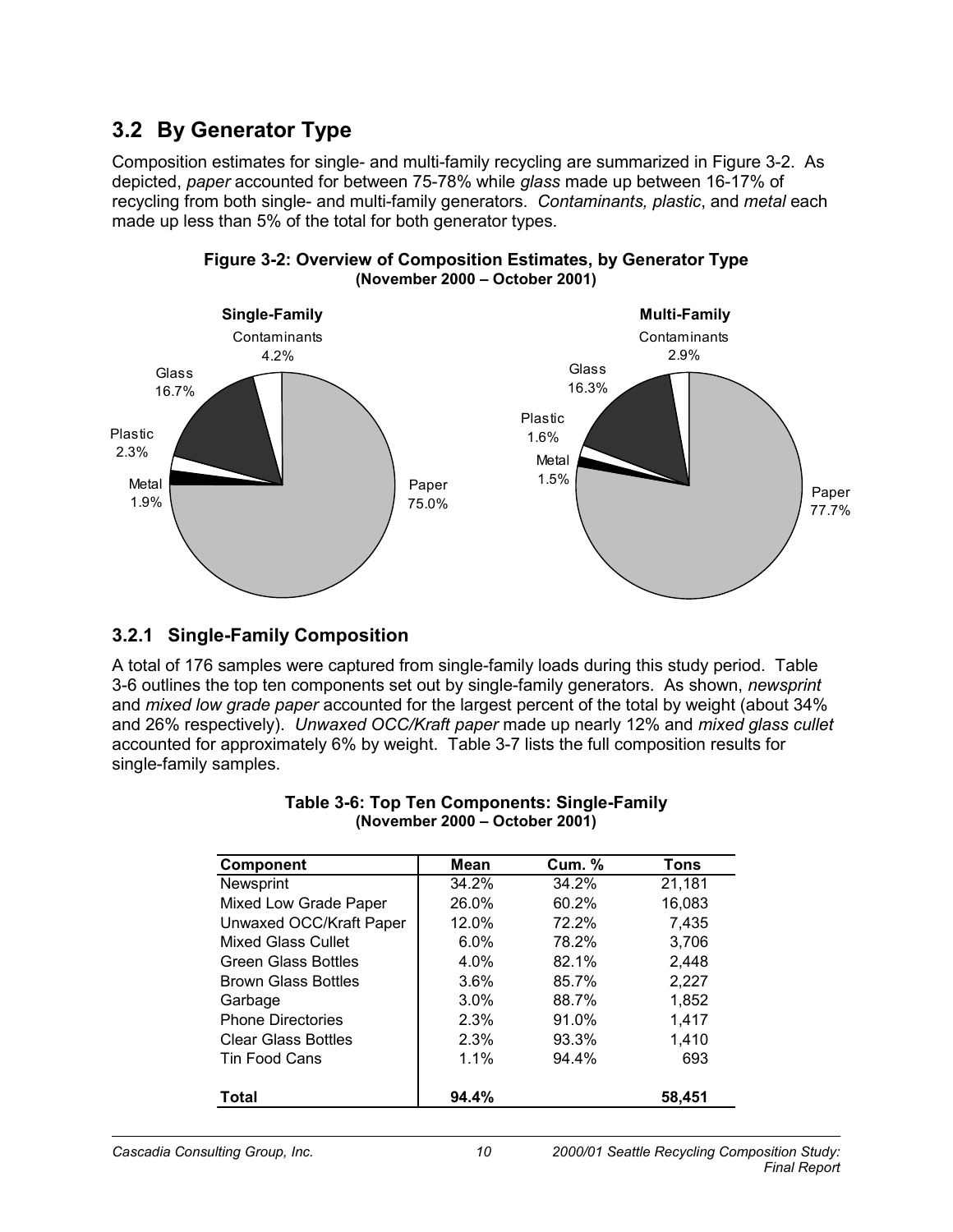#### **Table 3-7: Composition by Weight: Single-Family (November 2000 – October 2001)**

|                                                       | <b>Tons</b> | <b>Mean</b> | Low   | <u>High</u> |
|-------------------------------------------------------|-------------|-------------|-------|-------------|
| Paper                                                 | 46,425      | 75.0%       |       |             |
| Newsprint                                             | 21,181      | 34.2%       | 33.0% | 35.4%       |
| Corrugated/Kraft, Unwaxed                             | 7,435       | 12.0%       | 11.1% | 12.9%       |
| Phone Books                                           | 1,417       | 2.3%        | 1.8%  | 2.8%        |
| <b>Mixed Low Grade</b>                                | 16,083      | 26.0%       | 24.9% | 27.0%       |
| <b>Polycoat Containers</b>                            | 272         | 0.4%        | 0.3%  | 0.5%        |
| <b>Asceptic Containers</b>                            | 38          | 0.1%        | 0.0%  | 0.1%        |
| <b>Metal</b>                                          | 1,184       | 1.9%        |       |             |
| Aluminum Cans                                         | 395         | 0.6%        | 0.6%  | 0.7%        |
| Tin Food Cans                                         | 693         | 1.1%        | 1.0%  | 1.2%        |
| <b>Other Ferrous</b>                                  | 96          | 0.2%        | 0.1%  | 0.2%        |
| <b>Plastic</b>                                        | 1,397       | 2.3%        |       |             |
| Small PET Bottles (24 oz or smaller)                  | 170         | 0.3%        | 0.2%  | 0.3%        |
| Large PET Bottles (greater than 24 oz)                | 323         | 0.5%        | 0.5%  | 0.6%        |
| PET Jars, Tubs, and Other Containers                  | 40          | 0.1%        | 0.1%  | 0.1%        |
| <b>HDPE Bottles</b>                                   | 451         | 0.7%        | 0.6%  | 0.8%        |
| HDPE Jars, Tubs, and Other Containers                 | 47          | 0.1%        | 0.1%  | 0.1%        |
| Other Plastic Bottles (#3-7, excluding #6)            | 30          | 0.0%        | 0.0%  | 0.1%        |
| Other Jars, Tubs, and Containers (#3-7, excluding #6) | 59          | 0.1%        | 0.1%  | 0.1%        |
| Plastic Bags and Packaging                            | 277         | 0.4%        | 0.4%  | 0.5%        |
| <b>Glass</b>                                          | 10,359      | 16.7%       |       |             |
| Clear Beverage                                        | 1,410       | 2.3%        | 2.1%  | 2.4%        |
| Green Beverage                                        | 2,448       | 4.0%        | 3.7%  | 4.2%        |
| <b>Brown Beverage</b>                                 | 2,227       | 3.6%        | 3.4%  | 3.8%        |
| <b>Clear Container Glass</b>                          | 513         | 0.8%        | 0.7%  | 0.9%        |
| Other Glass Containers and Bottles                    | 55          | 0.1%        | 0.1%  | 0.1%        |
| <b>Mixed Cullet</b>                                   | 3,706       | 6.0%        | 5.5%  | 6.5%        |
| <b>Contaminants</b>                                   | 2,574       | 4.2%        |       |             |
| Non-Conforming Paper                                  | 357         | 0.6%        | 0.5%  | 0.7%        |
| Non-Conforming Metal                                  | 96          | 0.2%        | 0.1%  | 0.2%        |
| Non-Conforming Plastic                                | 207         | 0.3%        | 0.3%  | 0.4%        |
| Non-Conforming Glass                                  | 61          | 0.1%        | 0.1%  | 0.1%        |
| Garbage                                               | 1,852       | 3.0%        | 2.5%  | 3.4%        |
| <b>Total Tons</b>                                     | 61,938      |             |       |             |
| <b>Sample Count</b>                                   | 176         |             |       |             |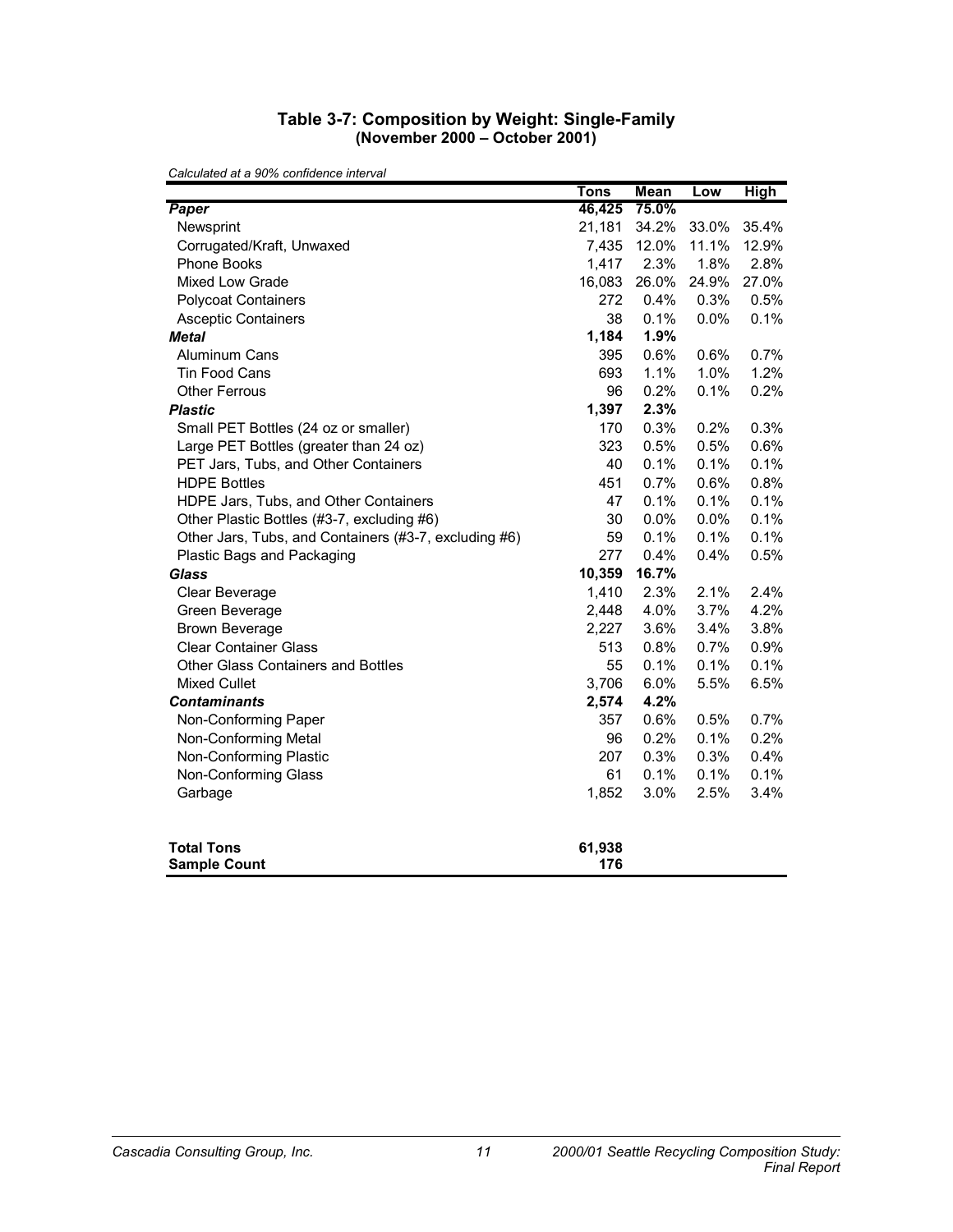### **3.2.2 Multi-Family Composition**

During this study, a total of 94 samples were taken from multi-family recycling loads. The top ten components of multi-family recycling are listed in Table 3-8. *Newsprint* was the largest component of this recycling, accounting for about 35% of the total by weight. *Mixed low grade paper* made up about 22%, and *unwaxed OCC/Kraft paper* and *mixed glass cullet* comprised about 16% and 6% of the total respectively. For the complete composition results, see Table 3-9.

| <b>Component</b>           | Mean  | <b>Cum. %</b> | Tons   |
|----------------------------|-------|---------------|--------|
| Newsprint                  | 35.0% | 35.0%         | 4,197  |
| Mixed Low Grade Paper      | 22.1% | 57.2%         | 2,655  |
| Unwaxed OCC/Kraft Paper    | 16.1% | 73.3%         | 1,933  |
| Mixed Glass Cullet         | 5.7%  | 78.9%         | 678    |
| <b>Brown Glass Bottles</b> | 4.2%  | 83.1%         | 504    |
| <b>Phone Directories</b>   | 4.2%  | 87.3%         | 500    |
| <b>Green Glass Bottles</b> | 3.3%  | 90.6%         | 398    |
| <b>Clear Glass Bottles</b> | 2.3%  | 92.9%         | 274    |
| Garbage                    | 1.8%  | 94.8%         | 220    |
| Tin Food Cans              | 0.8%  | 95.6%         | 97     |
| <b>Total</b>               | 95.6% |               | 11,456 |

#### **Table 3-8: Top Ten Components: Multi-Family (November 2000 – October 2001)**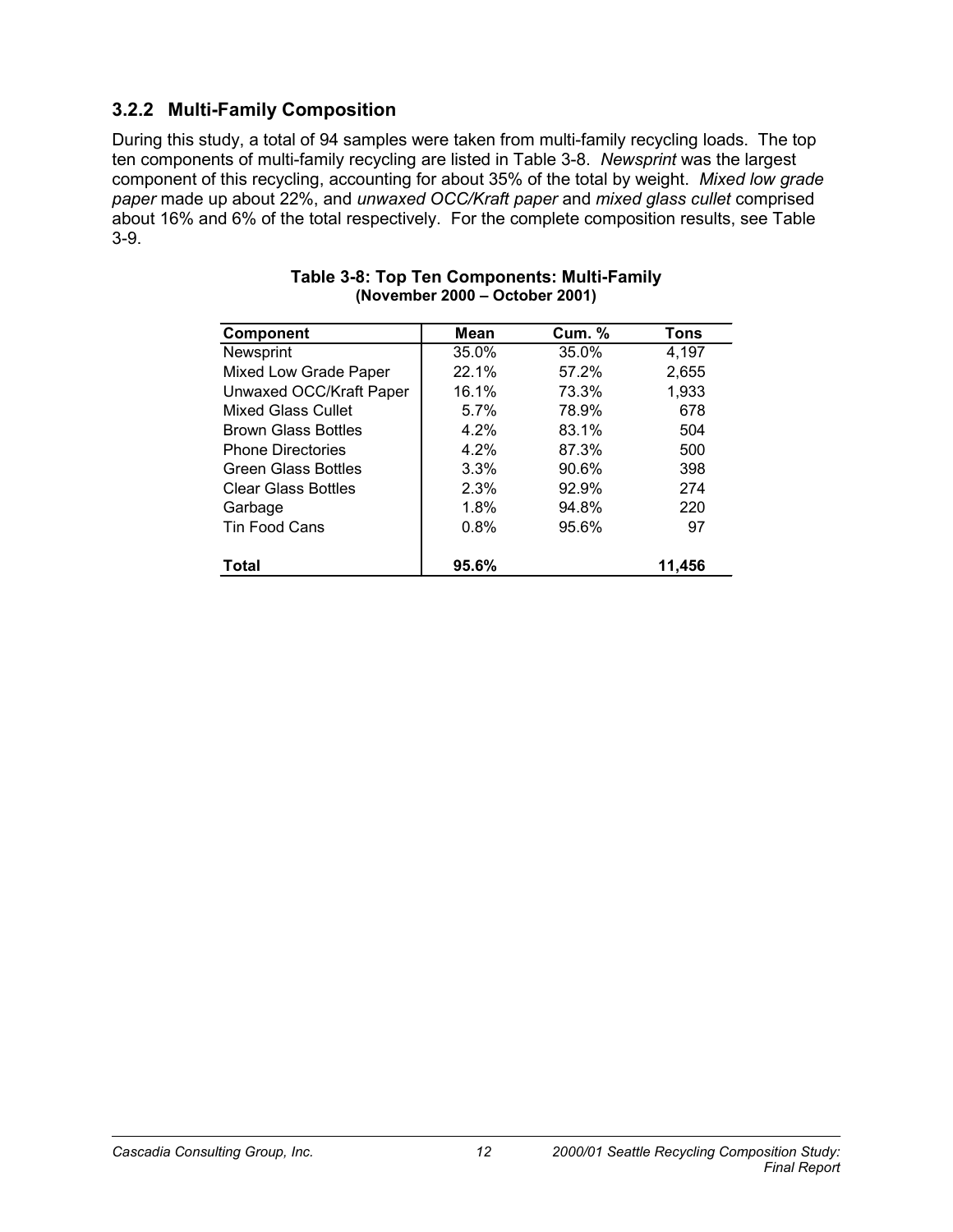#### **Table 3-9: Composition by Weight: Multi-Family (November 2000 – October 2001)**

|                                                       | Tons           | <b>Mean</b> | Low   | <b>High</b> |
|-------------------------------------------------------|----------------|-------------|-------|-------------|
| Paper                                                 | 9,317          | 77.7%       |       |             |
| Newsprint                                             | 4,197          | 35.0%       | 32.7% | 37.3%       |
| Corrugated/Kraft, Unwaxed                             | 1,933          | 16.1%       | 14.5% | 17.8%       |
| Phone Books                                           | 500            | 4.2%        | 3.0%  | 5.4%        |
| Mixed Low Grade                                       | 2,655          | 22.1%       | 20.4% | 23.9%       |
| <b>Polycoat Containers</b>                            | 30             | 0.3%        | 0.2%  | 0.3%        |
| <b>Asceptic Containers</b>                            | 1              | 0.0%        | 0.0%  | 0.0%        |
| <b>Metal</b>                                          | 182            | 1.5%        |       |             |
| <b>Aluminum Cans</b>                                  | 62             | 0.5%        | 0.5%  | 0.6%        |
| <b>Tin Food Cans</b>                                  | 97             | 0.8%        | 0.7%  | 0.9%        |
| <b>Other Ferrous</b>                                  | 22             | 0.2%        | 0.0%  | 0.3%        |
| <b>Plastic</b>                                        | 195            | 1.6%        |       |             |
| Small PET Bottles (24 oz or smaller)                  | 27             | 0.2%        | 0.2%  | 0.3%        |
| Large PET Bottles (greater than 24 oz)                | 43             | 0.4%        | 0.3%  | 0.4%        |
| PET Jars, Tubs, and Other Containers                  | 9              | 0.1%        | 0.0%  | 0.1%        |
| <b>HDPE Bottles</b>                                   | 59             | 0.5%        | 0.4%  | 0.6%        |
| HDPE Jars, Tubs, and Other Containers                 | 8              | 0.1%        | 0.0%  | 0.1%        |
| Other Plastic Bottles (#3-7, excluding #6)            | $\overline{7}$ | 0.1%        | 0.0%  | 0.1%        |
| Other Jars, Tubs, and Containers (#3-7, excluding #6) | 8              | 0.1%        | 0.1%  | 0.1%        |
| Plastic Bags and Packaging                            | 35             | 0.3%        | 0.2%  | 0.3%        |
| <b>Glass</b>                                          | 1,951          | 16.3%       |       |             |
| Clear Beverage                                        | 274            | 2.3%        | 2.1%  | 2.5%        |
| Green Beverage                                        | 398            | 3.3%        | 3.0%  | 3.6%        |
| <b>Brown Beverage</b>                                 | 504            | 4.2%        | 3.9%  | 4.5%        |
| <b>Clear Container Glass</b>                          | 67             | 0.6%        | 0.5%  | 0.6%        |
| Other Glass Containers and Bottles                    | 30             | 0.3%        | 0.1%  | 0.4%        |
| <b>Mixed Cullet</b>                                   | 678            | 5.7%        | 5.0%  | 6.3%        |
| <b>Contaminants</b>                                   | 342            | 2.9%        |       |             |
| Non-Conforming Paper                                  | 64             | 0.5%        | 0.4%  | 0.7%        |
| Non-Conforming Metal                                  | 20             | 0.2%        | 0.1%  | 0.2%        |
| Non-Conforming Plastic                                | 29             | 0.2%        | 0.2%  | 0.3%        |
| Non-Conforming Glass                                  | 10             | 0.1%        | 0.0%  | 0.1%        |
| Garbage                                               | 220            | 1.8%        | 1.5%  | 2.2%        |
| <b>Total Tons</b><br><b>Sample Count</b>              | 11,988<br>94   |             |       |             |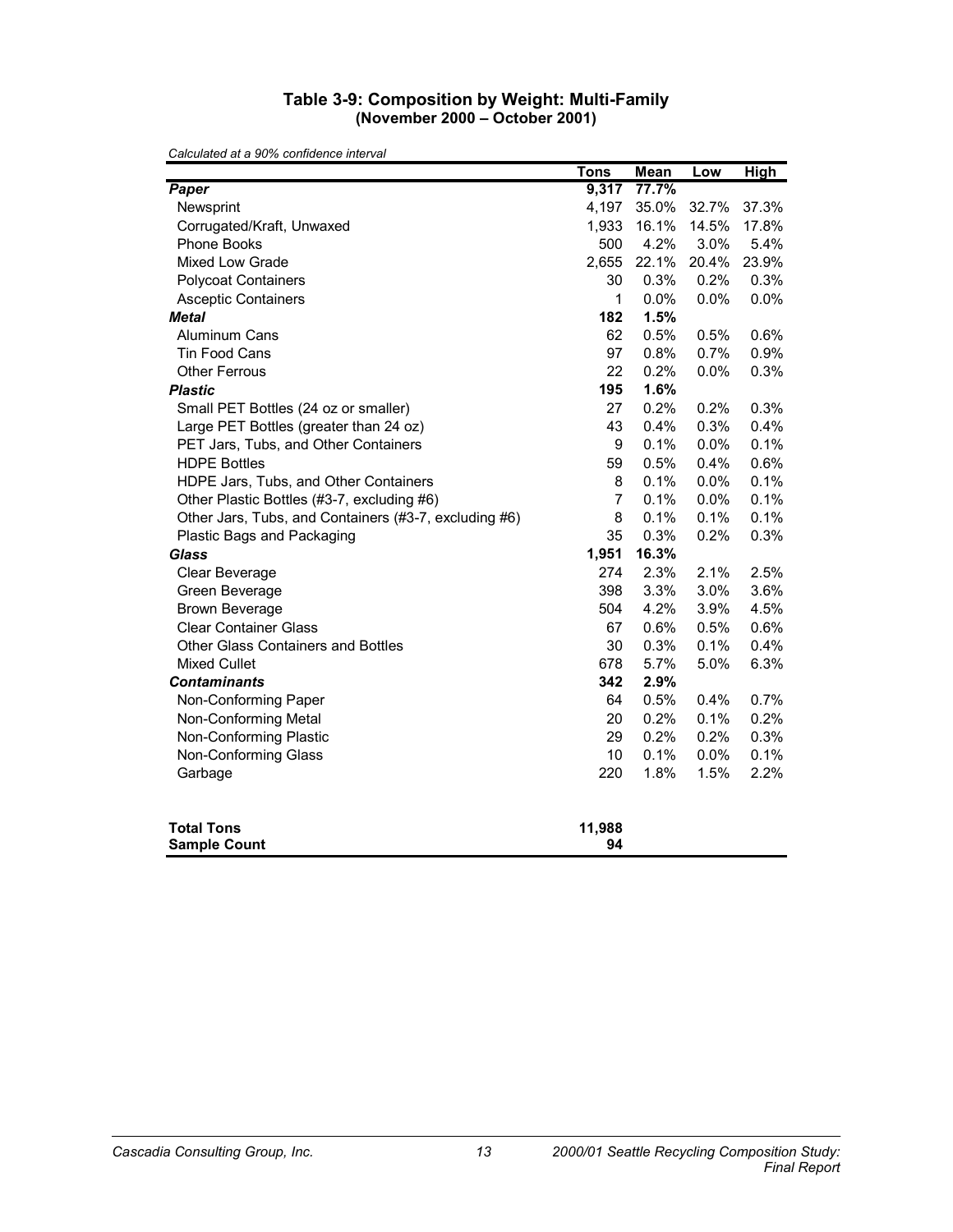### **3.3 By Generator Type and Service Area**

Figure 3-3 summarizes the composition by generator type for each of the two service areas. With the exception of multi-family north recycling, *paper* accounted for between 74-76% of recycling set out by each of these subpopulations (it made up about 80% for multi-family north). *Glass* comprised between 14.1% and 18.3% for each of the four subpopulations. The three remaining broad material categories: *contaminants, plastic*, and *metal*, each accounted for less than 5% of the total for all four subpopulations.

#### **Figure 3-3: Overview of Composition Estimates, by Generator Type and Service Area (November 2000 – October 2001)**

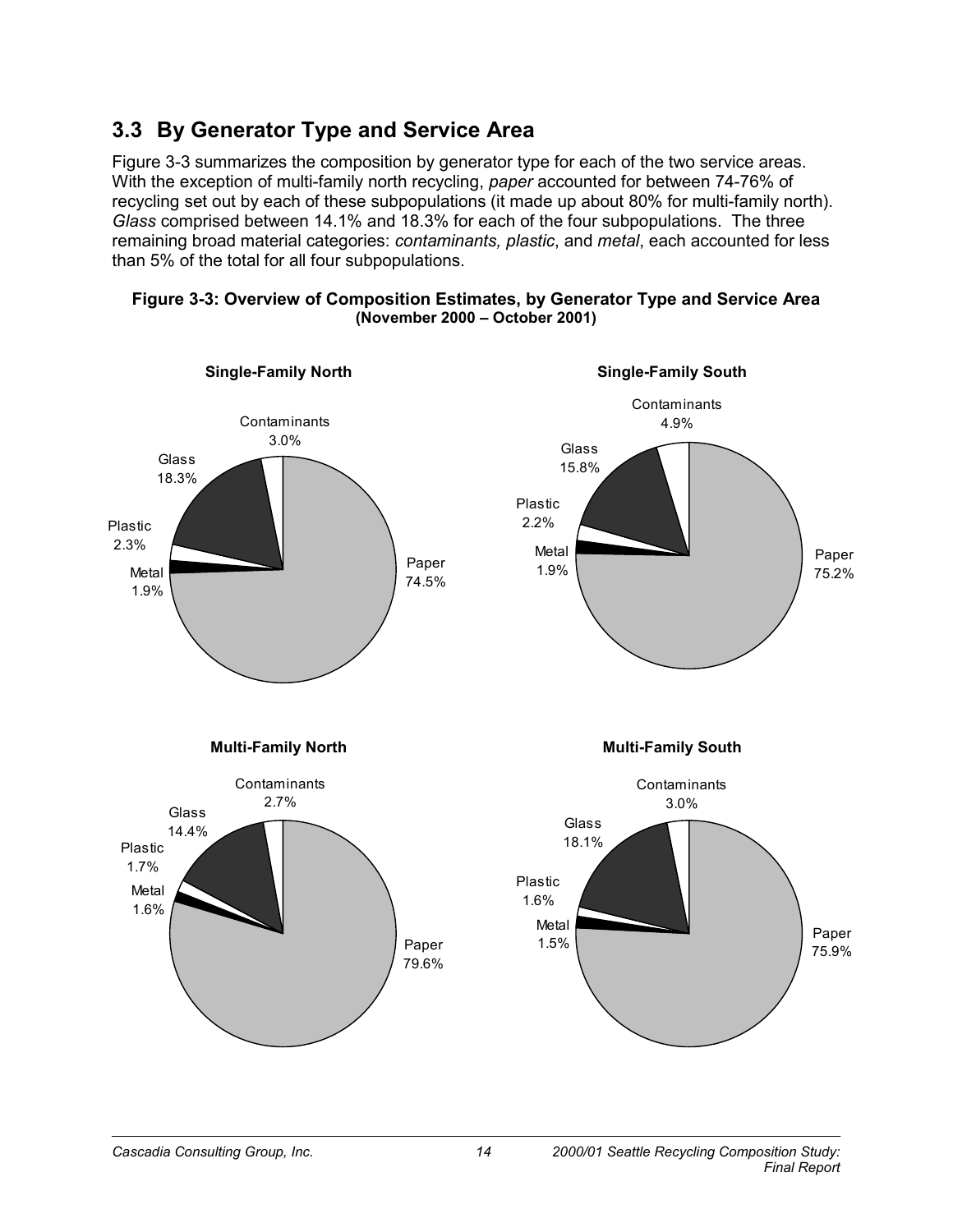### **3.3.1 Single-Family North**

There were a total of 89 samples taken from single-family north recycling loads from November 2000 to October 2001. As shown in Table 3-10, the top ten components of this recycling sum to about 95% of the total by weight. *Newsprint* and *mixed low grade paper* made up the largest percent of this recycling (about 34% and 26% respectively). *Unwaxed OCC/Kraft paper* and *mixed glass cullet* accounted for about 12% and 7% respectively. Please see Table 3-14 for the full composition results for single-family north recycling.

| <b>Component</b>           | Mean  | <b>Cum. %</b> | Tons   |
|----------------------------|-------|---------------|--------|
| Newsprint                  | 33.7% | 33.7%         | 10,264 |
| Mixed Low Grade Paper      | 26.4% | 60.0%         | 8,035  |
| Unwaxed OCC/Kraft Paper    | 12.0% | 72.1%         | 3,670  |
| Mixed Glass Cullet         | 6.9%  | 79.0%         | 2,103  |
| <b>Brown Glass Bottles</b> | 4.1%  | 83.1%         | 1,247  |
| <b>Green Glass Bottles</b> | 4.1%  | 87.2%         | 1,243  |
| <b>Clear Glass Bottles</b> | 2.3%  | 89.4%         | 692    |
| Garbage                    | 2.0%  | 91.5%         | 616    |
| <b>Phone Directories</b>   | 2.0%  | 93.5%         | 609    |
| Tin Food Cans              | 1.2%  | 94.6%         | 363    |
| Total                      | 94.6% |               | 28,842 |

#### **Table 3-10: Top Ten Components: Single-Family North (November 2000 – October 2001)**

### **3.3.2 Single-Family South**

A total of 87 samples were captured from single-family south loads during this study period. Table 3-11 presents the top ten components, by weight, for this recycling. When summed, these components accounted for approximately 94% of the total by weight. *Newsprint, mixed low grade paper*, *unwaxed OCC/Kraft paper*, and *mixed glass cullet* made up about 34%, 26%, 12%, and 5% of the total respectively. Table 3-15 provides the full composition results for single-family south recycling.

| <b>Component</b>           | Mean  | <b>Cum. %</b> | <b>Tons</b> |
|----------------------------|-------|---------------|-------------|
| Newsprint                  | 34.5% | 34.5%         | 10,857      |
| Mixed Low Grade Paper      | 25.7% | 60.2%         | 8,094       |
| Unwaxed OCC/Kraft Paper    | 12.0% | 72.2%         | 3,770       |
| <b>Mixed Glass Cullet</b>  | 5.4%  | 77.6%         | 1,710       |
| Green Glass Bottles        | 3.9%  | 81.5%         | 1,219       |
| Garbage                    | 3.6%  | 85.1%         | 1,124       |
| <b>Brown Glass Bottles</b> | 3.3%  | 88.4%         | 1,037       |
| <b>Phone Directories</b>   | 2.5%  | 90.9%         | 774         |
| <b>Clear Glass Bottles</b> | 2.3%  | 93.1%         | 717         |
| <b>Tin Food Cans</b>       | 1.1%  | 94.2%         | 338         |
| Total                      | 94.2% |               | 29,641      |

### **Table 3-11: Top Ten Components: Single-Family South (November 2000 – October 2001)**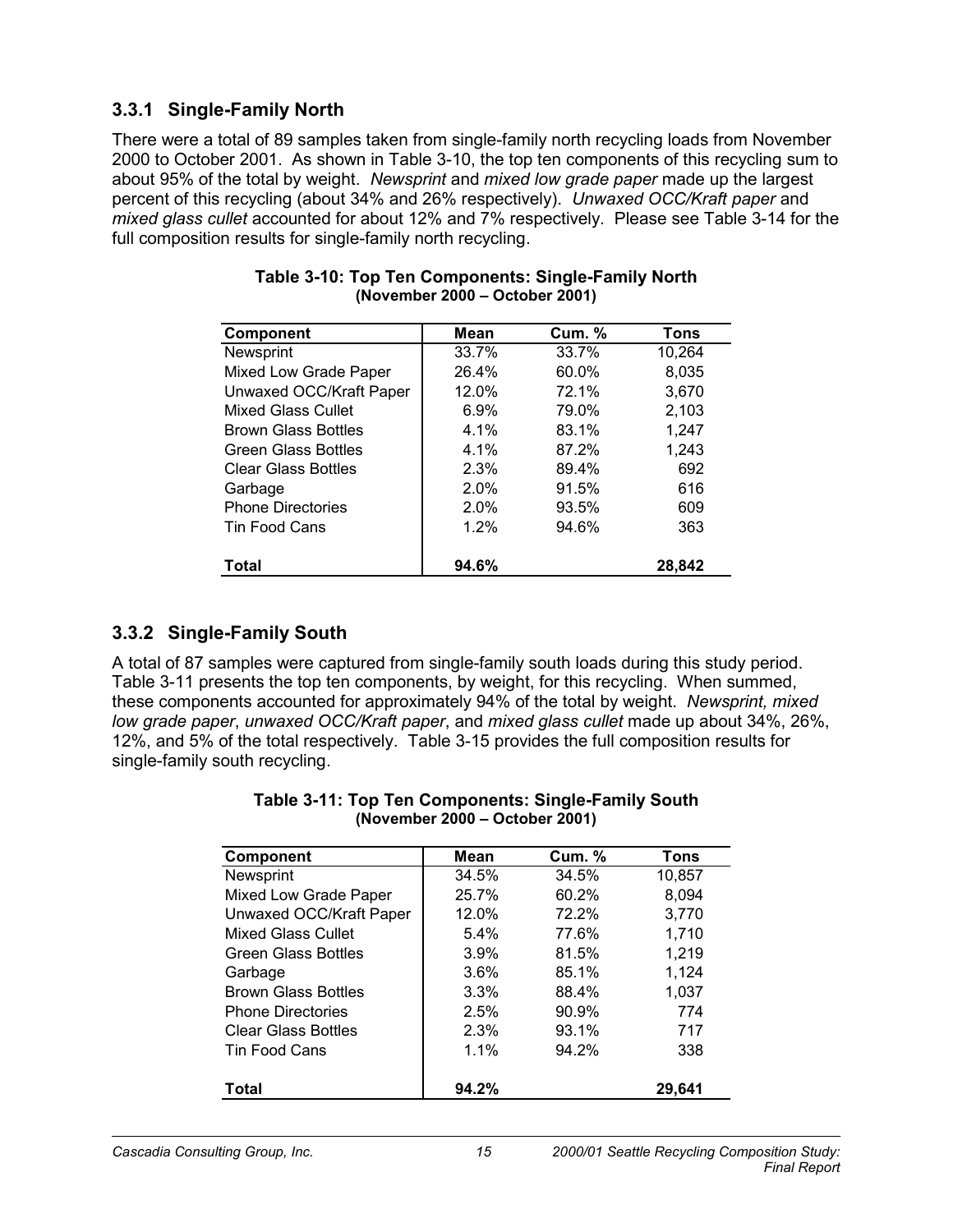### **3.3.3 Multi-Family North**

From November 2000 to October 2001, 45 samples were captured from multi-family north recycling loads. Table 3-12 presents the top ten components of this recycling. As shown, *newsprint* was the largest component, accounting for about 37% of the total by weight. *Mixed low grade paper* made up about 21% while *unwaxed OCC/Kraft paper* and *mixed glass cullet* comprised about 17% and 6% of the total. For a complete listing of multi-family north composition, see Table 3-16.

| <b>Component</b>           | Mean  | <b>Cum. %</b> | Tons  |
|----------------------------|-------|---------------|-------|
| Newsprint                  | 36.9% | 36.9%         | 1,946 |
| Mixed Low Grade Paper      | 21.4% | 58.4%         | 1,130 |
| Unwaxed OCC/Kraft Paper    | 16.8% | 75.2%         | 884   |
| Mixed Glass Cullet         | 6.2%  | 81.4%         | 327   |
| <b>Phone Directories</b>   | 4.2%  | 85.5%         | 220   |
| <b>Brown Glass Bottles</b> | 3.0%  | 88.6%         | 160   |
| <b>Green Glass Bottles</b> | 2.6%  | 91.2%         | 138   |
| <b>Clear Glass Bottles</b> | 1.9%  | 93.1%         | 101   |
| Garbage                    | 1.8%  | 94.9%         | 94    |
| <b>Tin Food Cans</b>       | 0.9%  | 95.8%         | 46    |
| Total                      | 95.8% |               | 5.046 |

| Table 3-12: Top Ten Components: Multi-Family North |
|----------------------------------------------------|
| (November 2000 – October 2001)                     |

### **3.3.4 Multi-Family South**

A total of 49 samples were taken from multi-family south recycling loads during this study. The top ten components of this recycling are provided in Table 3-13. When combined, these components accounted for about 95% of the total by weight. *Newsprint*, *mixed low grade paper*, *unwaxed OCC/Kraft paper*, *brown glass bottles*, and *mixed glass cullet* made up approximately 33%, 23%, 16%, 5%, and 5% of the total, respectively. Please see Table 3-17 for the full composition results for multi-family south recycling.

| <b>Component</b>           | Mean  | <b>Cum. %</b> | Tons  |
|----------------------------|-------|---------------|-------|
| Newsprint                  | 33.2% | 33.2%         | 2,229 |
| Mixed Low Grade Paper      | 22.8% | 56.0%         | 1,533 |
| Unwaxed OCC/Kraft Paper    | 15.5% | 71.5%         | 1,042 |
| <b>Brown Glass Bottles</b> | 5.3%  | 76.8%         | 358   |
| Mixed Glass Cullet         | 5.1%  | 81.9%         | 344   |
| <b>Phone Directories</b>   | 4.2%  | 86.1%         | 280   |
| <b>Green Glass Bottles</b> | 4.0%  | 90.1%         | 268   |
| <b>Clear Glass Bottles</b> | 2.6%  | 92.7%         | 177   |
| Garbage                    | 1.9%  | 94.6%         | 127   |
| <b>Tin Food Cans</b>       | 0.7%  | 95.4%         | 50    |
| Total                      | 95.4% |               | 6,408 |

| Table 3-13: Top Ten Components: Multi-Family South |
|----------------------------------------------------|
| (November 2000 – October 2001)                     |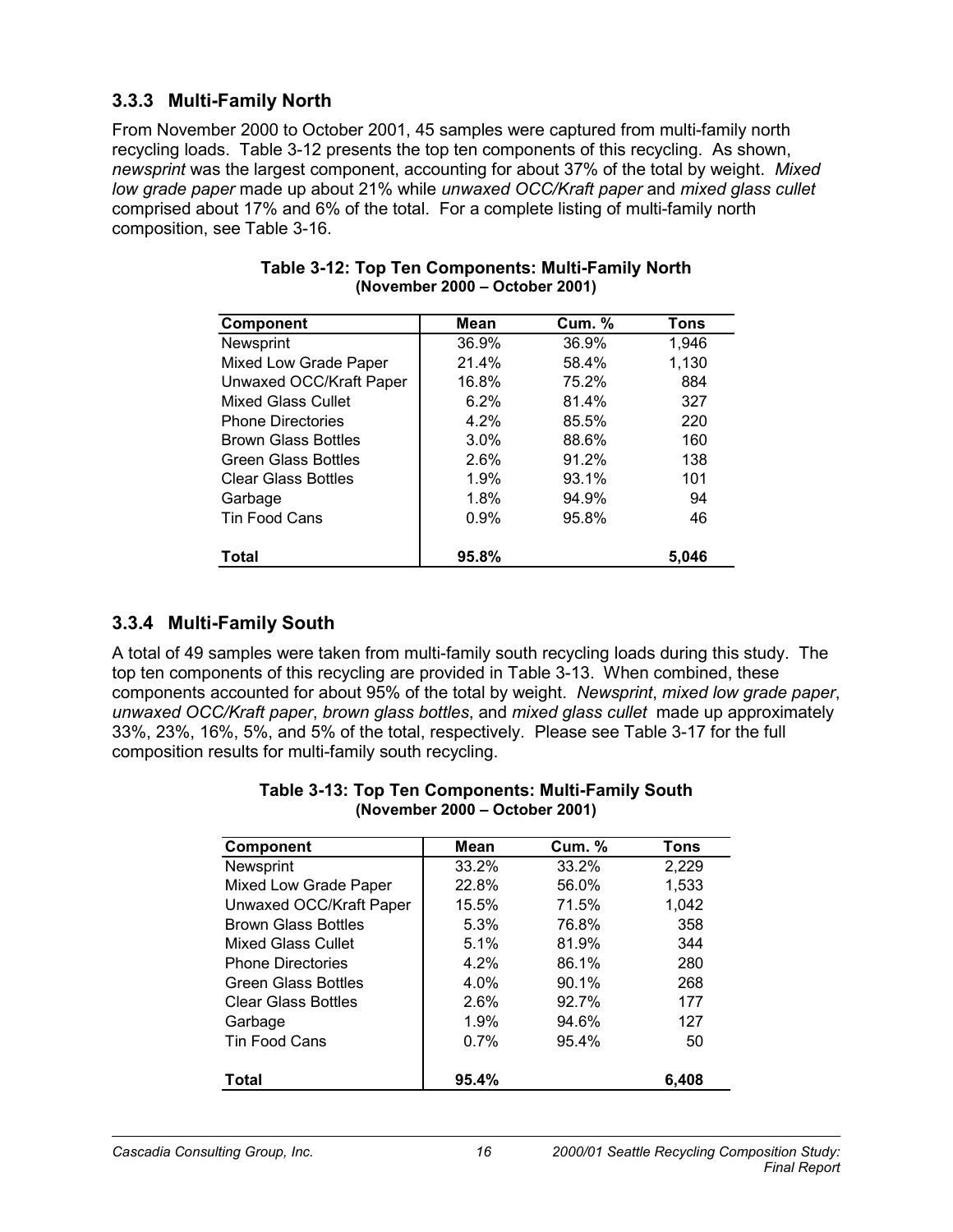#### **Table 3-14: Composition by Weight: Single-Family North (November 2000 – October 2001)**

|                                                       | <b>Tons</b> | <b>Mean</b> | Low   | <b>High</b> |
|-------------------------------------------------------|-------------|-------------|-------|-------------|
| Paper                                                 | 22,715      | 74.5%       |       |             |
| Newsprint                                             | 10,264      | 33.7%       | 32.2% | 35.2%       |
| Corrugated/Kraft, Unwaxed                             | 3,670       | 12.0%       | 10.8% | 13.3%       |
| <b>Phone Books</b>                                    | 609         | 2.0%        | 1.5%  | 2.5%        |
| Mixed Low Grade                                       | 8,035       | 26.4%       | 25.0% | 27.7%       |
| <b>Polycoat Containers</b>                            | 117         | 0.4%        | 0.3%  | 0.5%        |
| <b>Asceptic Containers</b>                            | 20          | 0.1%        | 0.0%  | 0.1%        |
| <b>Metal</b>                                          | 585         | 1.9%        |       |             |
| Aluminum Cans                                         | 207         | 0.7%        | 0.6%  | 0.7%        |
| <b>Tin Food Cans</b>                                  | 363         | 1.2%        | 1.1%  | 1.3%        |
| <b>Other Ferrous</b>                                  | 14          | 0.0%        | 0.0%  | 0.1%        |
| <b>Plastic</b>                                        | 694         | 2.3%        |       |             |
| Small PET Bottles (24 oz or smaller)                  | 74          | 0.2%        | 0.2%  | 0.3%        |
| Large PET Bottles (greater than 24 oz)                | 143         | 0.5%        | 0.4%  | 0.5%        |
| PET Jars, Tubs, and Other Containers                  | 25          | 0.1%        | 0.1%  | 0.1%        |
| <b>HDPE Bottles</b>                                   | 230         | 0.8%        | 0.6%  | 0.9%        |
| HDPE Jars, Tubs, and Other Containers                 | 28          | 0.1%        | 0.1%  | 0.1%        |
| Other Plastic Bottles (#3-7, excluding #6)            | 12          | 0.0%        | 0.0%  | 0.1%        |
| Other Jars, Tubs, and Containers (#3-7, excluding #6) | 32          | 0.1%        | 0.1%  | 0.1%        |
| Plastic Bags and Packaging                            | 148         | 0.5%        | 0.4%  | 0.6%        |
| <b>Glass</b>                                          | 5,568       | 18.3%       |       |             |
| Clear Beverage                                        | 692         | 2.3%        | 2.0%  | 2.5%        |
| Green Beverage                                        | 1,243       | 4.1%        | 3.7%  | 4.4%        |
| <b>Brown Beverage</b>                                 | 1,247       | 4.1%        | 3.8%  | 4.4%        |
| <b>Clear Container Glass</b>                          | 240         | 0.8%        | 0.6%  | 0.9%        |
| Other Glass Containers and Bottles                    | 42          | 0.1%        | 0.1%  | 0.2%        |
| <b>Mixed Cullet</b>                                   | 2,103       | 6.9%        | 6.2%  | 7.6%        |
| <b>Contaminants</b>                                   | 913         | 3.0%        |       |             |
| Non-Conforming Paper                                  | 161         | 0.5%        | 0.4%  | 0.6%        |
| Non-Conforming Metal                                  | 28          | 0.1%        | 0.0%  | 0.1%        |
| Non-Conforming Plastic                                | 78          | 0.3%        | 0.2%  | 0.3%        |
| Non-Conforming Glass                                  | 31          | 0.1%        | 0.0%  | 0.2%        |
| Garbage                                               | 616         | 2.0%        | 1.6%  | 2.5%        |
| <b>Total Tons</b>                                     | 30,474      |             |       |             |
| <b>Sample Count</b>                                   | 89          |             |       |             |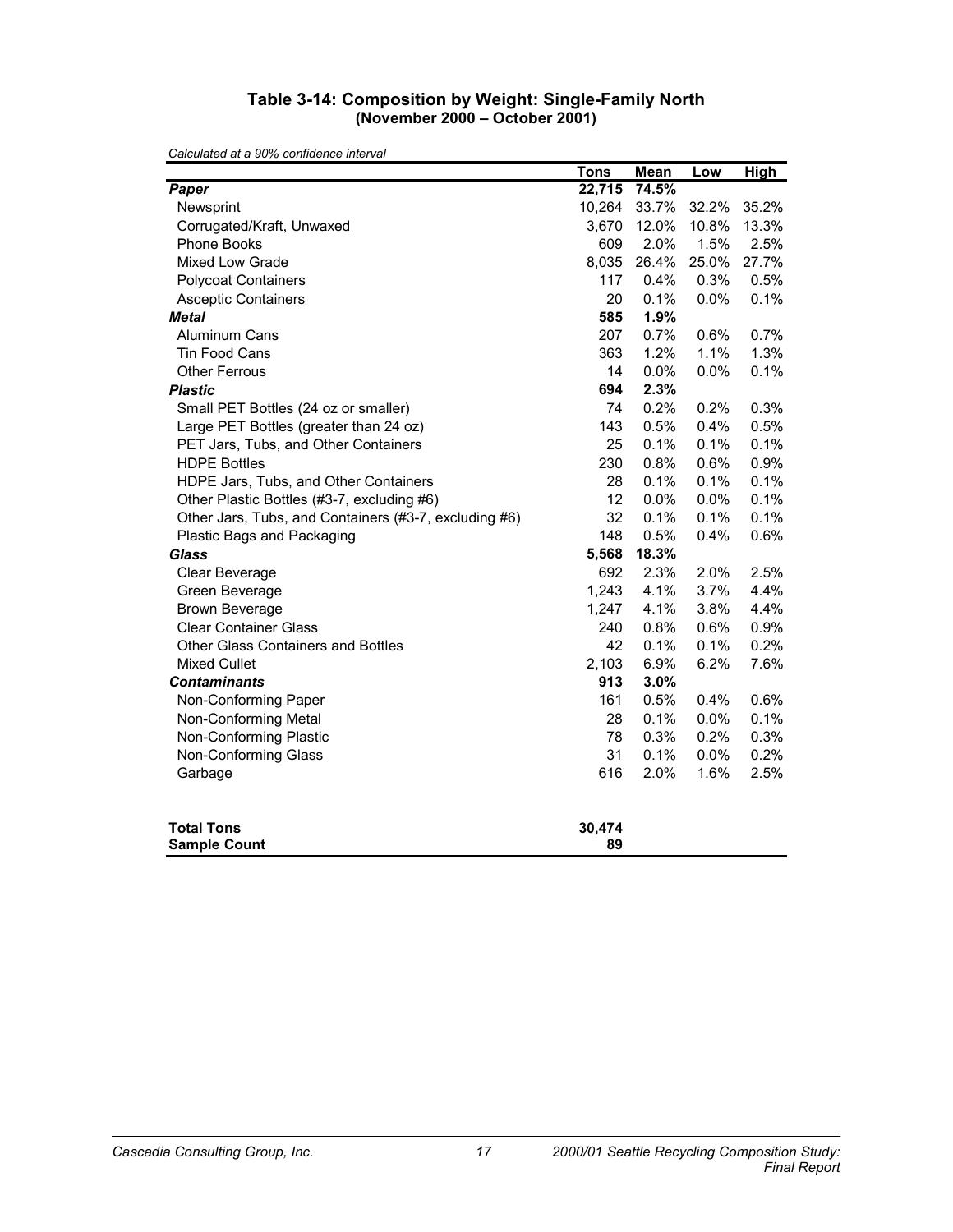#### **Table 3-15: Composition by Weight: Single-Family South (November 2000 – October 2001)**

|                                                       | <b>Tons</b>  | <b>Mean</b> | Low   | <b>High</b> |
|-------------------------------------------------------|--------------|-------------|-------|-------------|
| Paper                                                 | 23,662       | 75.2%       |       |             |
| Newsprint                                             | 10,857       | 34.5%       | 32.8% | 36.2%       |
| Corrugated/Kraft, Unwaxed                             | 3,770        | 12.0%       | 10.8% | 13.2%       |
| Phone Books                                           | 774          | 2.5%        | 1.7%  | 3.2%        |
| Mixed Low Grade                                       | 8,094        | 25.7%       | 24.2% | 27.3%       |
| <b>Polycoat Containers</b>                            | 148          | 0.5%        | 0.3%  | 0.6%        |
| <b>Asceptic Containers</b>                            | 18           | 0.1%        | 0.0%  | 0.1%        |
| <b>Metal</b>                                          | 600          | 1.9%        |       |             |
| <b>Aluminum Cans</b>                                  | 192          | 0.6%        | 0.5%  | 0.7%        |
| Tin Food Cans                                         | 338          | 1.1%        | 0.9%  | 1.2%        |
| <b>Other Ferrous</b>                                  | 70           | 0.2%        | 0.1%  | 0.4%        |
| <b>Plastic</b>                                        | 706          | 2.2%        |       |             |
| Small PET Bottles (24 oz or smaller)                  | 92           | 0.3%        | 0.3%  | 0.3%        |
| Large PET Bottles (greater than 24 oz)                | 174          | 0.6%        | 0.5%  | 0.6%        |
| PET Jars, Tubs, and Other Containers                  | 17           | 0.1%        | 0.0%  | 0.1%        |
| <b>HDPE Bottles</b>                                   | 224          | 0.7%        | 0.6%  | 0.8%        |
| HDPE Jars, Tubs, and Other Containers                 | 21           | 0.1%        | 0.1%  | 0.1%        |
| Other Plastic Bottles (#3-7, excluding #6)            | 17           | 0.1%        | 0.0%  | 0.1%        |
| Other Jars, Tubs, and Containers (#3-7, excluding #6) | 28           | 0.1%        | 0.1%  | 0.1%        |
| Plastic Bags and Packaging                            | 133          | 0.4%        | 0.3%  | 0.5%        |
| <b>Glass</b>                                          | 4,970        | 15.8%       |       |             |
| Clear Beverage                                        | 717          | 2.3%        | 2.1%  | 2.5%        |
| Green Beverage                                        | 1,219        | 3.9%        | 3.5%  | 4.2%        |
| <b>Brown Beverage</b>                                 | 1,037        | 3.3%        | 3.0%  | 3.6%        |
| <b>Clear Container Glass</b>                          | 268          | 0.9%        | 0.7%  | 1.0%        |
| Other Glass Containers and Bottles                    | 18           | 0.1%        | 0.0%  | 0.1%        |
| <b>Mixed Cullet</b>                                   | 1,710        | 5.4%        | 4.8%  | 6.1%        |
| <b>Contaminants</b>                                   | 1,526        | 4.9%        |       |             |
| Non-Conforming Paper                                  | 191          | 0.6%        | 0.5%  | 0.7%        |
| Non-Conforming Metal                                  | 61           | 0.2%        | 0.1%  | 0.3%        |
| Non-Conforming Plastic                                | 120          | 0.4%        | 0.3%  | 0.5%        |
| Non-Conforming Glass                                  | 31           | 0.1%        | 0.0%  | 0.2%        |
| Garbage                                               | 1,124        | 3.6%        | 2.9%  | 4.2%        |
| <b>Total Tons</b><br><b>Sample Count</b>              | 31,464<br>87 |             |       |             |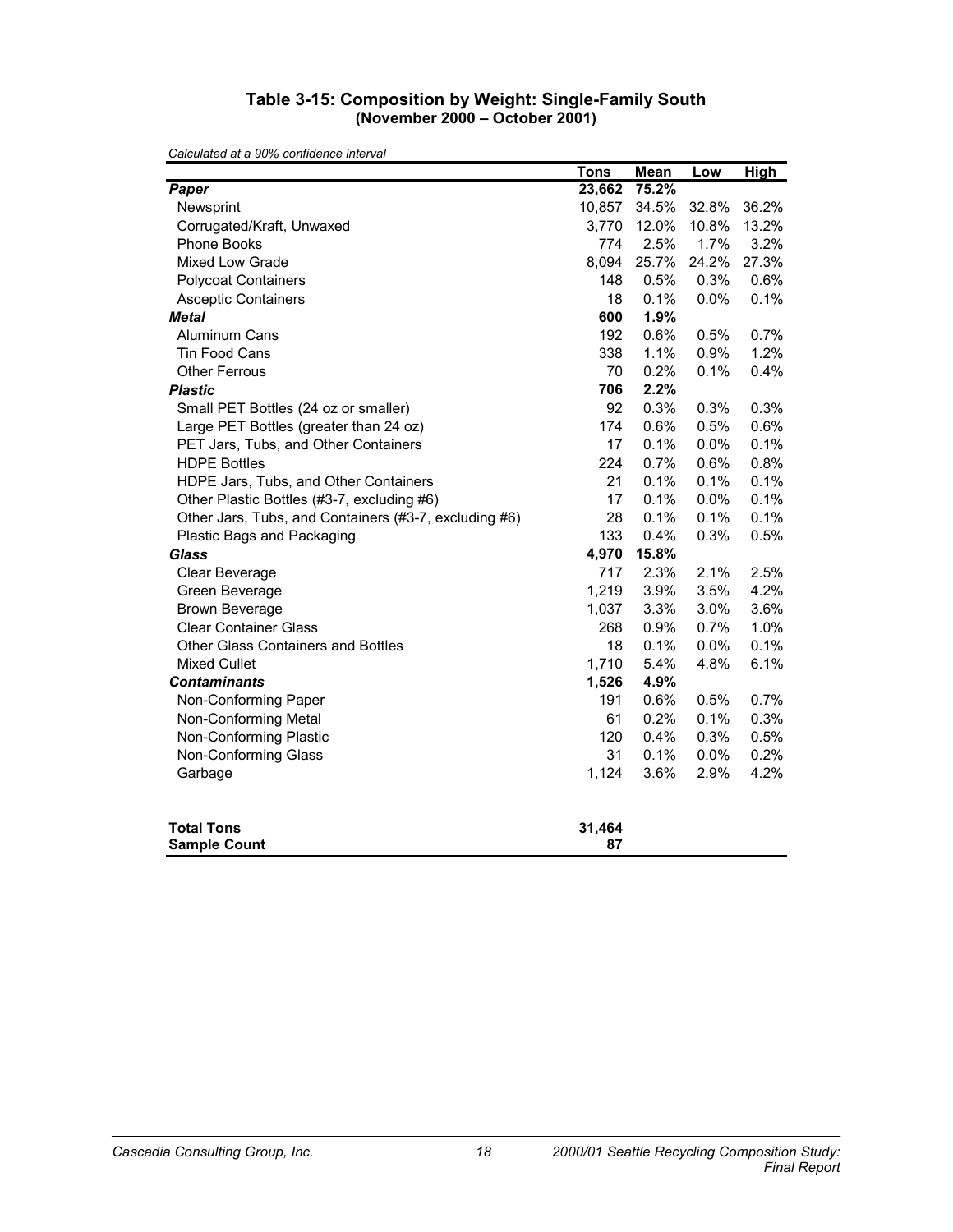#### **Table 3-16: Composition by Weight: Multi-Family North (November 2000 – October 2001)**

|                                                       | <b>Tons</b>    | <b>Mean</b> | Low   | <b>High</b> |
|-------------------------------------------------------|----------------|-------------|-------|-------------|
| Paper                                                 | 4,194          | 79.6%       |       |             |
| Newsprint                                             | 1,946          | 36.9%       | 33.8% | 40.1%       |
| Corrugated/Kraft, Unwaxed                             | 884            | 16.8%       | 14.4% | 19.2%       |
| Phone Books                                           | 220            | 4.2%        | 2.6%  | 5.8%        |
| <b>Mixed Low Grade</b>                                | 1,130          | 21.4%       | 19.2% | 23.7%       |
| <b>Polycoat Containers</b>                            | 13             | 0.2%        | 0.2%  | 0.3%        |
| <b>Asceptic Containers</b>                            | 1              | 0.0%        | 0.0%  | 0.0%        |
| <b>Metal</b>                                          | 83             | 1.6%        |       |             |
| <b>Aluminum Cans</b>                                  | 29             | 0.6%        | 0.5%  | 0.6%        |
| <b>Tin Food Cans</b>                                  | 46             | 0.9%        | 0.7%  | 1.1%        |
| <b>Other Ferrous</b>                                  | 8              | 0.1%        | 0.0%  | 0.3%        |
| <b>Plastic</b>                                        | 89             | 1.7%        |       |             |
| Small PET Bottles (24 oz or smaller)                  | 14             | 0.3%        | 0.2%  | 0.3%        |
| Large PET Bottles (greater than 24 oz)                | 21             | 0.4%        | 0.3%  | 0.5%        |
| PET Jars, Tubs, and Other Containers                  | 6              | 0.1%        | 0.0%  | 0.2%        |
| <b>HDPE Bottles</b>                                   | 26             | 0.5%        | 0.4%  | 0.6%        |
| HDPE Jars, Tubs, and Other Containers                 | 4              | 0.1%        | 0.0%  | 0.1%        |
| Other Plastic Bottles (#3-7, excluding #6)            | 3              | 0.1%        | 0.0%  | 0.1%        |
| Other Jars, Tubs, and Containers (#3-7, excluding #6) | 3              | 0.1%        | 0.0%  | 0.1%        |
| Plastic Bags and Packaging                            | 13             | 0.2%        | 0.2%  | 0.3%        |
| <b>Glass</b>                                          | 759            | 14.4%       |       |             |
| Clear Beverage                                        | 101            | 1.9%        | 1.7%  | 2.2%        |
| Green Beverage                                        | 138            | 2.6%        | 2.2%  | 3.0%        |
| <b>Brown Beverage</b>                                 | 160            | 3.0%        | 2.6%  | 3.4%        |
| <b>Clear Container Glass</b>                          | 28             | 0.5%        | 0.4%  | 0.6%        |
| <b>Other Glass Containers and Bottles</b>             | 5              | 0.1%        | 0.0%  | 0.2%        |
| <b>Mixed Cullet</b>                                   | 327            | 6.2%        | 5.3%  | 7.1%        |
| <b>Contaminants</b>                                   | 144            | 2.7%        |       |             |
| Non-Conforming Paper                                  | 23             | 0.4%        | 0.3%  | 0.6%        |
| Non-Conforming Metal                                  | 9              | 0.2%        | 0.0%  | 0.3%        |
| Non-Conforming Plastic                                | 15             | 0.3%        | 0.2%  | 0.4%        |
| Non-Conforming Glass                                  | $\overline{4}$ | 0.1%        | 0.0%  | 0.1%        |
| Garbage                                               | 94             | 1.8%        | 1.4%  | 2.2%        |
| <b>Total Tons</b>                                     | 5,269<br>45    |             |       |             |
| <b>Sample Count</b>                                   |                |             |       |             |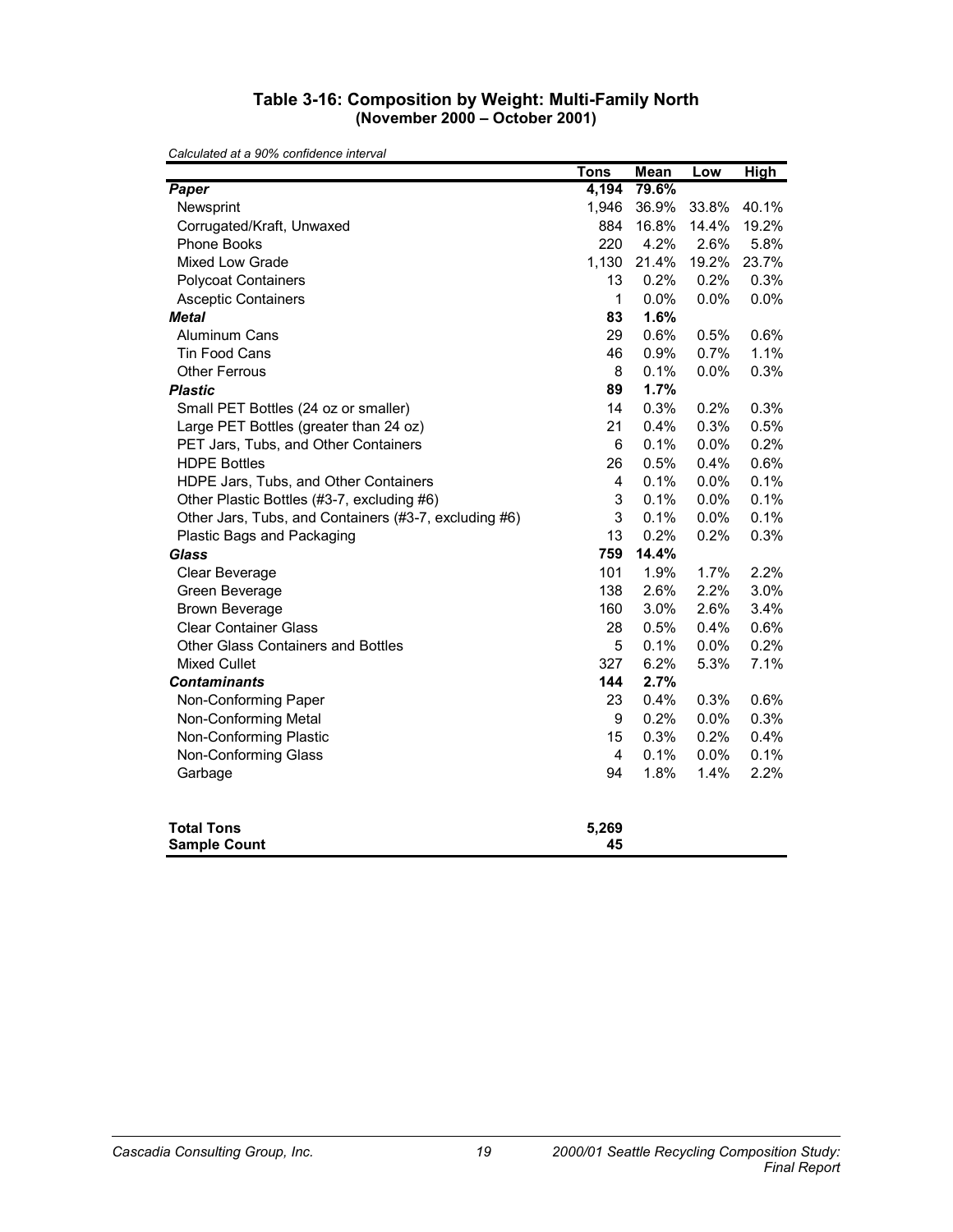#### **Table 3-17: Composition by Weight: Multi-Family South (November 2000 – October 2001)**

|                                                       | <b>Tons</b>             | <b>Mean</b> | Low   | <b>High</b> |
|-------------------------------------------------------|-------------------------|-------------|-------|-------------|
| Paper                                                 | 5,102                   | 75.9%       |       |             |
| Newsprint                                             | 2,229                   | 33.2%       | 29.9% | 36.4%       |
| Corrugated/Kraft, Unwaxed                             | 1,042                   | 15.5%       | 13.2% | 17.8%       |
| Phone Books                                           | 280                     | 4.2%        | 2.4%  | 6.0%        |
| Mixed Low Grade                                       | 1,533                   | 22.8%       | 20.2% | 25.4%       |
| <b>Polycoat Containers</b>                            | 17                      | 0.3%        | 0.2%  | 0.3%        |
| <b>Asceptic Containers</b>                            | 1                       | 0.0%        | 0.0%  | 0.0%        |
| <b>Metal</b>                                          | 98                      | 1.5%        |       |             |
| <b>Aluminum Cans</b>                                  | 33                      | 0.5%        | 0.4%  | 0.6%        |
| <b>Tin Food Cans</b>                                  | 50                      | 0.7%        | 0.6%  | 0.9%        |
| <b>Other Ferrous</b>                                  | 15                      | 0.2%        | 0.0%  | 0.4%        |
| <b>Plastic</b>                                        | 105                     | 1.6%        |       |             |
| Small PET Bottles (24 oz or smaller)                  | 13                      | 0.2%        | 0.1%  | 0.2%        |
| Large PET Bottles (greater than 24 oz)                | 22                      | 0.3%        | 0.2%  | 0.4%        |
| PET Jars, Tubs, and Other Containers                  | 3                       | 0.0%        | 0.0%  | 0.1%        |
| <b>HDPE Bottles</b>                                   | 33                      | 0.5%        | 0.4%  | 0.6%        |
| HDPE Jars, Tubs, and Other Containers                 | 4                       | 0.1%        | 0.0%  | 0.1%        |
| Other Plastic Bottles (#3-7, excluding #6)            | $\overline{\mathbf{4}}$ | 0.1%        | 0.0%  | 0.1%        |
| Other Jars, Tubs, and Containers (#3-7, excluding #6) | 5                       | 0.1%        | 0.0%  | 0.1%        |
| Plastic Bags and Packaging                            | 23                      | 0.3%        | 0.2%  | 0.4%        |
| <b>Glass</b>                                          | 1,214                   | 18.1%       |       |             |
| Clear Beverage                                        | 177                     | 2.6%        | 2.3%  | 3.0%        |
| Green Beverage                                        | 268                     | 4.0%        | 3.5%  | 4.5%        |
| <b>Brown Beverage</b>                                 | 358                     | 5.3%        | 4.8%  | 5.9%        |
| <b>Clear Container Glass</b>                          | 39                      | 0.6%        | 0.4%  | 0.7%        |
| Other Glass Containers and Bottles                    | 28                      | 0.4%        | 0.1%  | 0.7%        |
| <b>Mixed Cullet</b>                                   | 344                     | 5.1%        | 4.2%  | 6.0%        |
| <b>Contaminants</b>                                   | 199                     | 3.0%        |       |             |
| Non-Conforming Paper                                  | 42                      | 0.6%        | 0.4%  | 0.9%        |
| Non-Conforming Metal                                  | 12                      | 0.2%        | 0.1%  | 0.3%        |
| Non-Conforming Plastic                                | 13                      | 0.2%        | 0.1%  | 0.3%        |
| Non-Conforming Glass                                  | 6                       | 0.1%        | 0.0%  | 0.1%        |
| Garbage                                               | 127                     | 1.9%        | 1.4%  | 2.4%        |
| <b>Total Tons</b><br><b>Sample Count</b>              | 6,719<br>49             |             |       |             |
|                                                       |                         |             |       |             |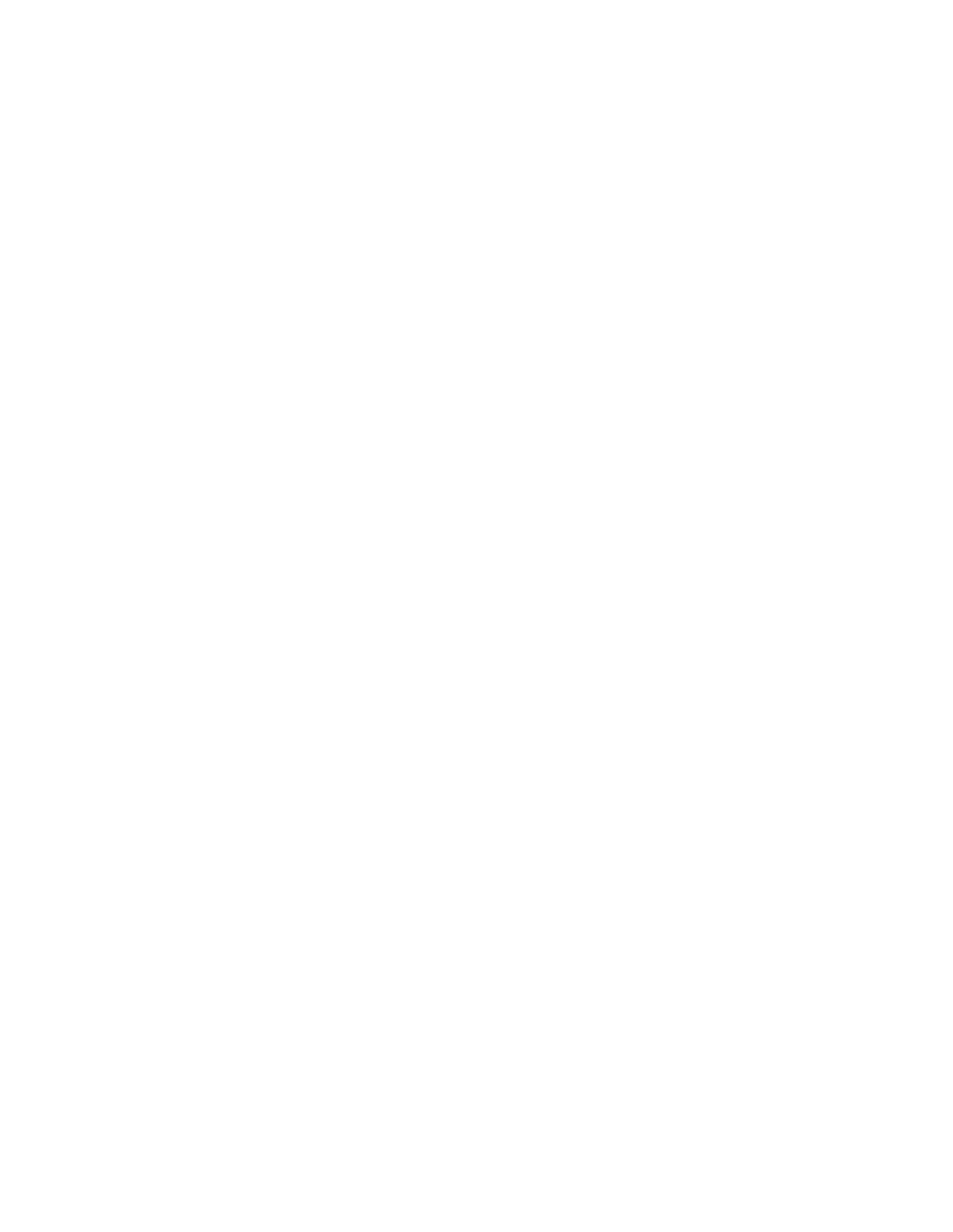# **APPENDIX A: RECYCLING COMPONENTS**

For the 2000/01 study, a sample generally consisted of two parts, corresponding to two separate collection compartments within a vehicle: one for *glass* recyclables, and the other for *all other recyclables* (e.g. *mixed paper, aluminum cans*, and *plastic bottles*). A small number of vehicles had only one of these two compartments. See Appendix B for more information.

Samples from *glass* compartments were sorted into eight of the 30 categories listed below: the seven *Glass* components and *Garbage (Glass Compartment)*. Samples from *all other*  recyclables compartments were sorted into the remaining 21 categories.<sup>1</sup> Component changes between the 1998/99 and 2000/01 studies are listed below, and are followed by detailed definitions of all component categories for the 2000/01 study.

The changes that have been made to the recycling categories from the 1998/99 study are as follows:

- **Paper**
	- The *polycoat containers* category was added.
	- The *aseptic containers* category was added.
- **Plastic**
	- The *PET Plastic Bottles* category was divided into 2 categories: *PET Large Bottles* and *PET Small Bottles*.
	- The *PET Plastic Jars, Tubs, and Other Containers* category was added.
	- The *HDPE Plastic Jars, Tubs, and Other Containers* category was added.
	- The *Other Plastic Bottles (#3-7, excluding #6)* category was added.
	- The *Other Plastic Jars, Tubs, and Containers (#3-7, excluding #6)* category was added.
		- The *Plastic Bags and Packaging* category was added.
- **Glass**
	- The *Clear Beverage Glass* category was renamed *Clear Glass Bottles.*
	- The *Green Beverage Glass* category was renamed *Green Glass Bottles.*
	- The *Brown Beverage Glass* category was renamed *Brown Glass Bottles.*
	- The *Container Glass* category was divided into 2 categories: *Clear Container Glass*, and *Other Glass Containers and Bottles.*
- **Garbage**
	- The *Garbage* category was divided into 3 categories: *Garbage (All Other Recyclables Compartment), Garbage (Glass Compartment),* and *Recyclable Glass (All Other Recyclables Compartment).*

 $\overline{a}$ 1 For the last eight months of the study, an additional category – *Recyclable Glass (All Other Recyclables Compartment)* – was added. Samples from *all other recyclables* compartments, therefore, were sorted into 22 categories during this time.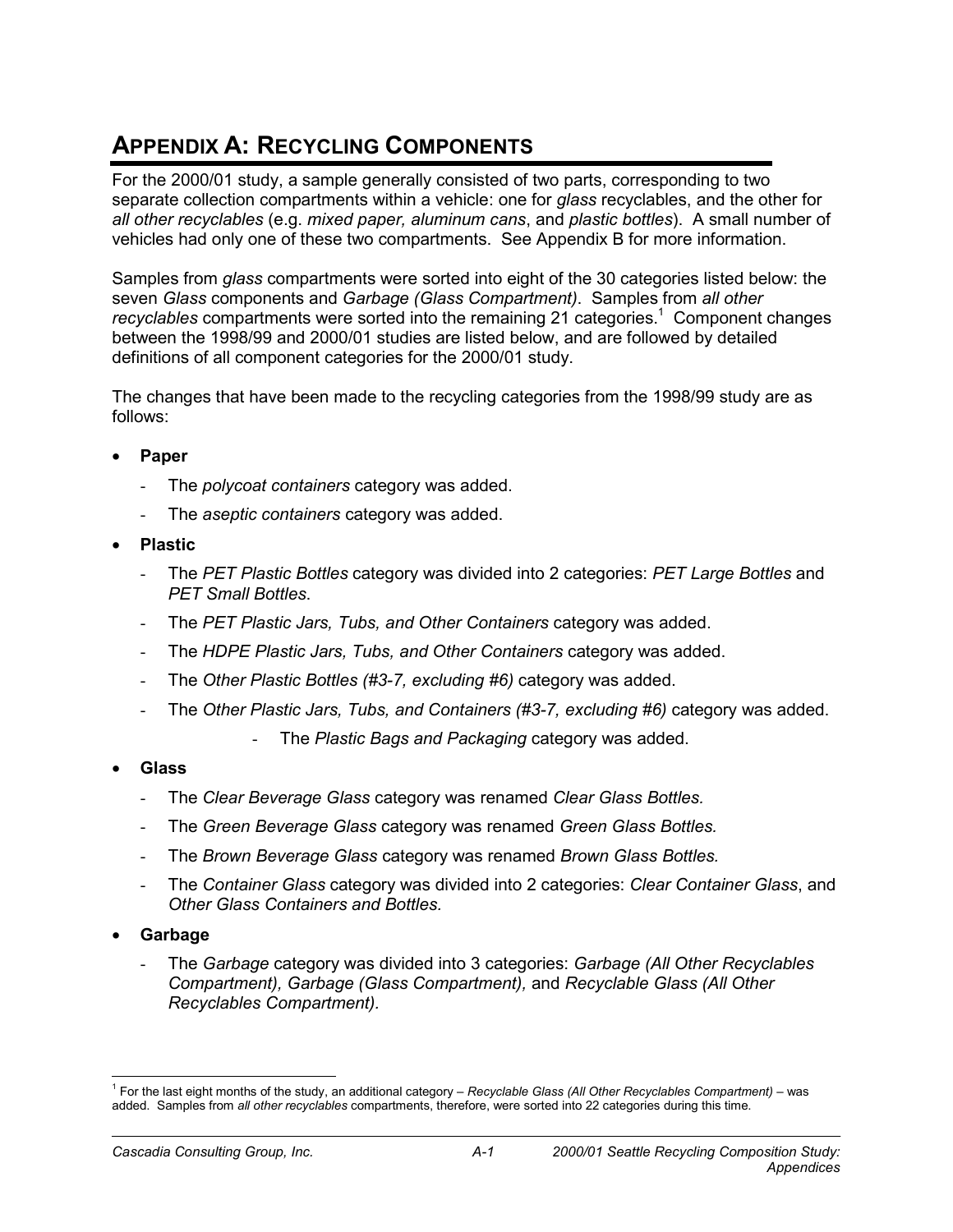A list of the current component categories and definitions follows:

### **Paper**

*NEWSPRINT*: Printed newsprint. (Advertising *slicks* (glossy paper) were included in this category if found mixed with newspaper; otherwise, ad slicks are included with mixed low grade paper.)

*CORRUGATED/KRAFT, UNWAXED*: Unwaxed/uncoated old corrugated container boxes and Kraft paper, and brown paper bags. Clean bags and boxes only; soiled are *non-conforming*.

*PHONE BOOKS*: Telephone directories.

*MIXED LOW GRADE*: Mixed recyclable papers, including junk mail, magazines, colored papers, bleached Kraft, boxboard, mailing tubes, and paperback books. May also contain white or lightly colored sulfite/sulfate bond, copy papers, computer printouts, hard-back books, and envelopes.

*POLYCOAT CONTAINERS:* Bleached polycoated milk, ice cream, and frozen food containers. Clean containers only; soiled are *non-conforming*.

*ASEPTIC CONTAINERS:* Juice, soy/rice milk, and soup broth containers. Clean containers only; soiled are *non-conforming*.

*NONCONFORMING PAPER:* Any paper not described above and not meeting the requirements for Seattle's recycling program, such as tissue, photographs, soiled paper, food-soiled polycoat containers, waxed cardboard, and paper bags with plastic lining (i.e. dog or cat food bags).

### **Metal**

*ALUMINUM CANS*: Aluminum beverage cans (UBC) and bi-metal cans made mostly of aluminum.

*TIN FOOD CANS*: Tinned steel food containers, including bi-metal cans mostly of steel.

*OTHER FERROUS*: Ferrous and alloyed ferrous scrap metals to which a magnet adheres and which are not significantly contaminated with other metals or materials.

*NONCONFORMING METAL:* Any metal not described above and not meeting the requirements for Seattle's recycling program, such as products containing a mixture of metals, all foil wrapping, foil pie tins, aerosol containers, and other materials.

### **Plastic**

*PET SMALL BOTTLES:* Polyethylene terephthalate bottles (containers with a narrow neck), such as soda pop and other beverage less than or equal to 24 ounces.

*PET LARGE BOTTLES*: Polyethylene terephthalate bottles (containers with a narrow neck), such as soda pop and other beverage bottles greater than 24 ounces.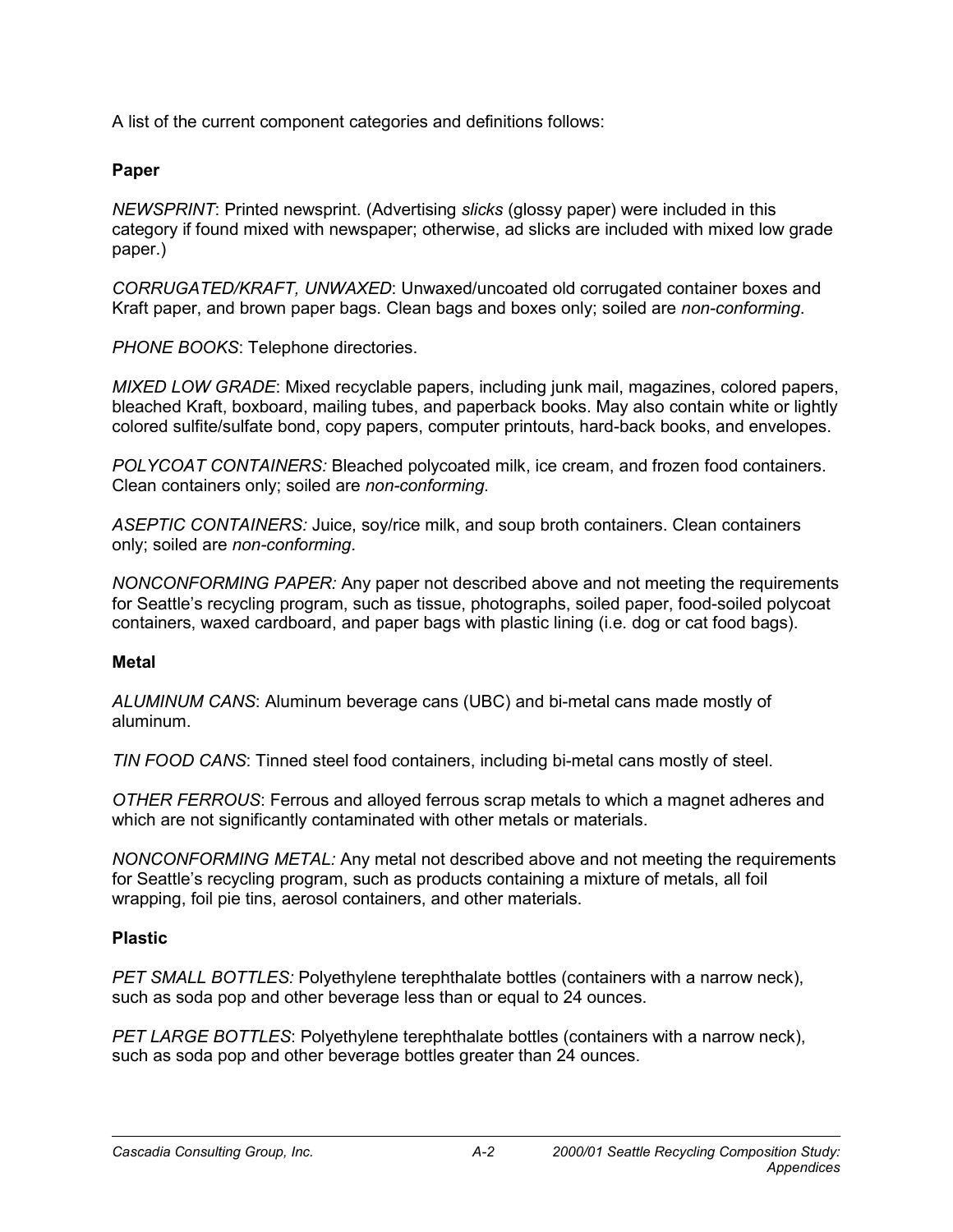*PET PLASTIC JARS, TUBS, AND OTHER CONTAINERS:* Polyethylene terephthalate containers bearing a #1 in the triangular recycling symbol. Does not include any lids.

*HDPE BOTTLES*: High-density polyethylene bottles (containers with a narrow neck), such as milk, juice, and detergent containers.

*HDPE PLASTIC JARS, TUBS, AND OTHER CONTAINERS*: High-density polyethylene items bearing a #2 in the triangular recycling symbol. Does not include any lids.

*OTHER PLASTIC BOTTLES (#3-7, EXCLUDING #6):* Plastic bottles made of types of plastic other than HDPE or PETE. When marked for identification, these items may bear the number "3," "4," "5," or "7" in the triangular recycling symbol, but excludes all bottles marked with a "6," and all lids.

*OTHER JARS, TUBS, AND CONTAINERS (#3-7, EXCLUDING #6):* Clean plastic items made of types of plastic other than HDPE or PETE. When marked for identification, these items may bear the number "1," "2," "3," "4," "5," or "7" in the triangular recycling symbol. Excludes all containers marked with a "6" (i.e. take out/fast food containers), and all lids.

*PLASTIC BAGS AND PACKAGING:* Clean plastic retail, grocery, garbage, newspaper, drycleaner bags, and plastic shrink-wrap. Excludes all food and freezer bags, bags that are soiled or contain other items (i.e. paper advertisement, cosmetic samples, computer disks), and plastic kitchen wrap. Bags with non-paper handles (i.e. string or plastic) are also excluded.

*NONCONFORMING PLASTIC:* Any plastic not described above and not meeting the requirements for Seattle's recycling program such as toys, tarps, bubble wrap, bags with plastic or rope handles, and all plastic lids.

### **Glass**

*CLEAR GLASS BOTTLES*: Includes clear pop, liquor, wine, juice, beer, and vinegar bottles.

*GREEN GLASS BOTTLES*: Includes green pop, liquor, wine, beer, and lemon juice bottles.

*BROWN GLASS BOTTLES*: Includes brown pop, beer, liquor, juice, and vanilla extract bottles.

*CLEAR CONTAINER GLASS:* All glass containers that are clear-colored and hold materials such as mayonnaise and non-dairy creamer.

*OTHER GLASS CONTAINERS AND BOTTLES*: All glass containers (of colors except clear) holding materials such as facial cream. All bottles of colors other than clear, green or brown. Examples include blue wine and liquor bottles.

*MIXED CULLET*. Glass bottles and containers that are broken into pieces less than one square inch and of multiple colors.

*NONCONFORMING GLASS*: Any glass not described above and not meeting the requirements for Seattle's recycling program, such as window glass, light bulbs and glassware.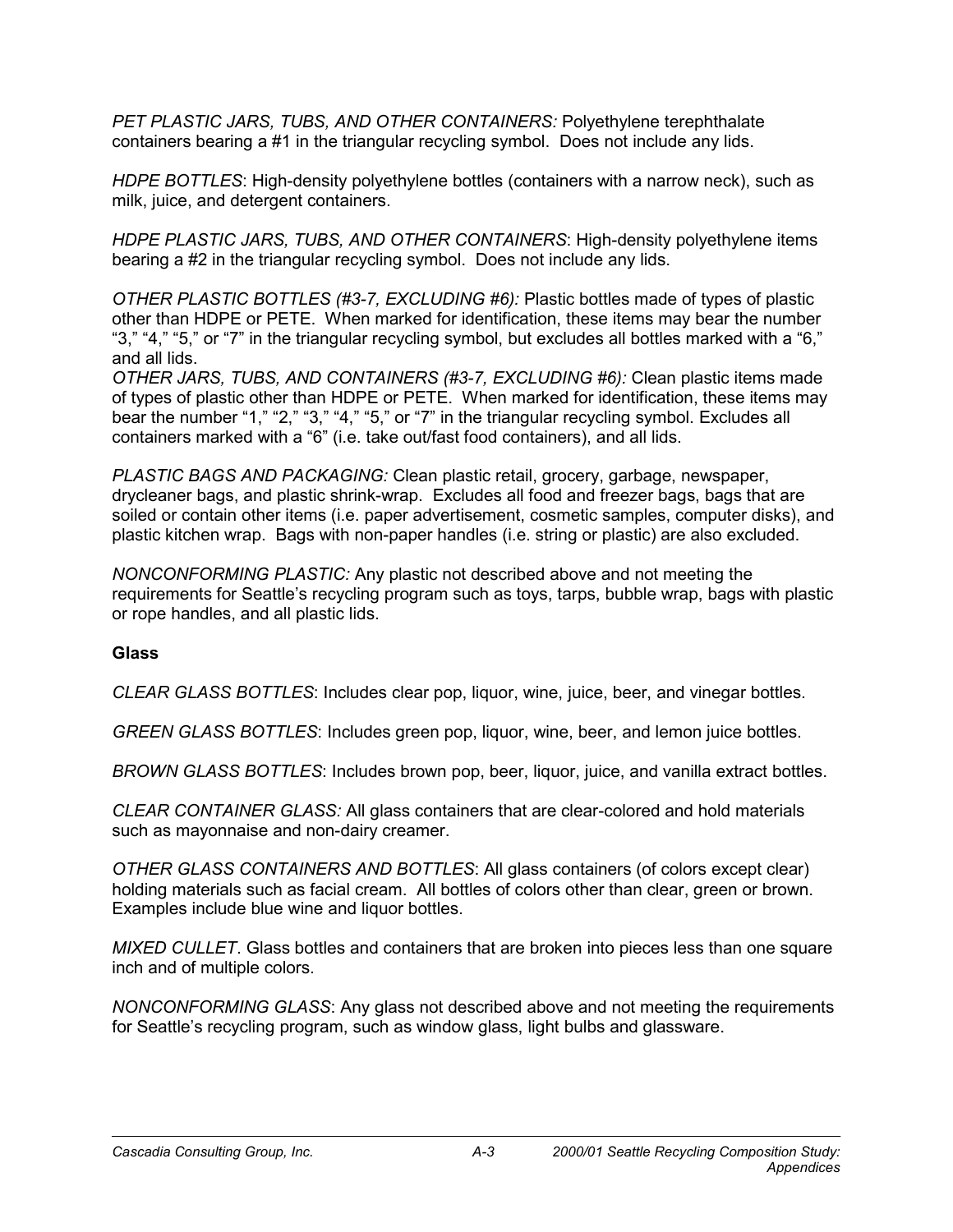### **Garbage**

*GARBAGE (ALL OTHER RECYCLABLES COMPARTMENT):* Any item that does not meet the requirements for Seattle's recycling program and is located in a recycling truck's *all other recyclables* compartment, such as organic wastes, construction debris, soil, and hazardous wastes.

*RECYCLABLE GLASS (ALL OTHER RECYCLABLES COMPARTMENT):* Glass bottles and containers meeting the requirements for Seattle's recycling program and located in a recycling truck's *all other recyclables* compartment; such as pop and beer bottles, and glass containers holding materials such as facial cream.

*GARBAGE (GLASS COMPARTMENT):* Any item that does not meet the requirements for Seattle's recycling program and is located in a recycling truck's *glass* compartment, such as organic wastes, construction debris, soil, and hazardous wastes.

The following table summarizes the changes to component categories made between the 1998/99 and 2000/01 studies. (An "X" signifies that the component remains the same from the 1998/99 study; an outline border reflects how components were split apart for the 2000/01 study.)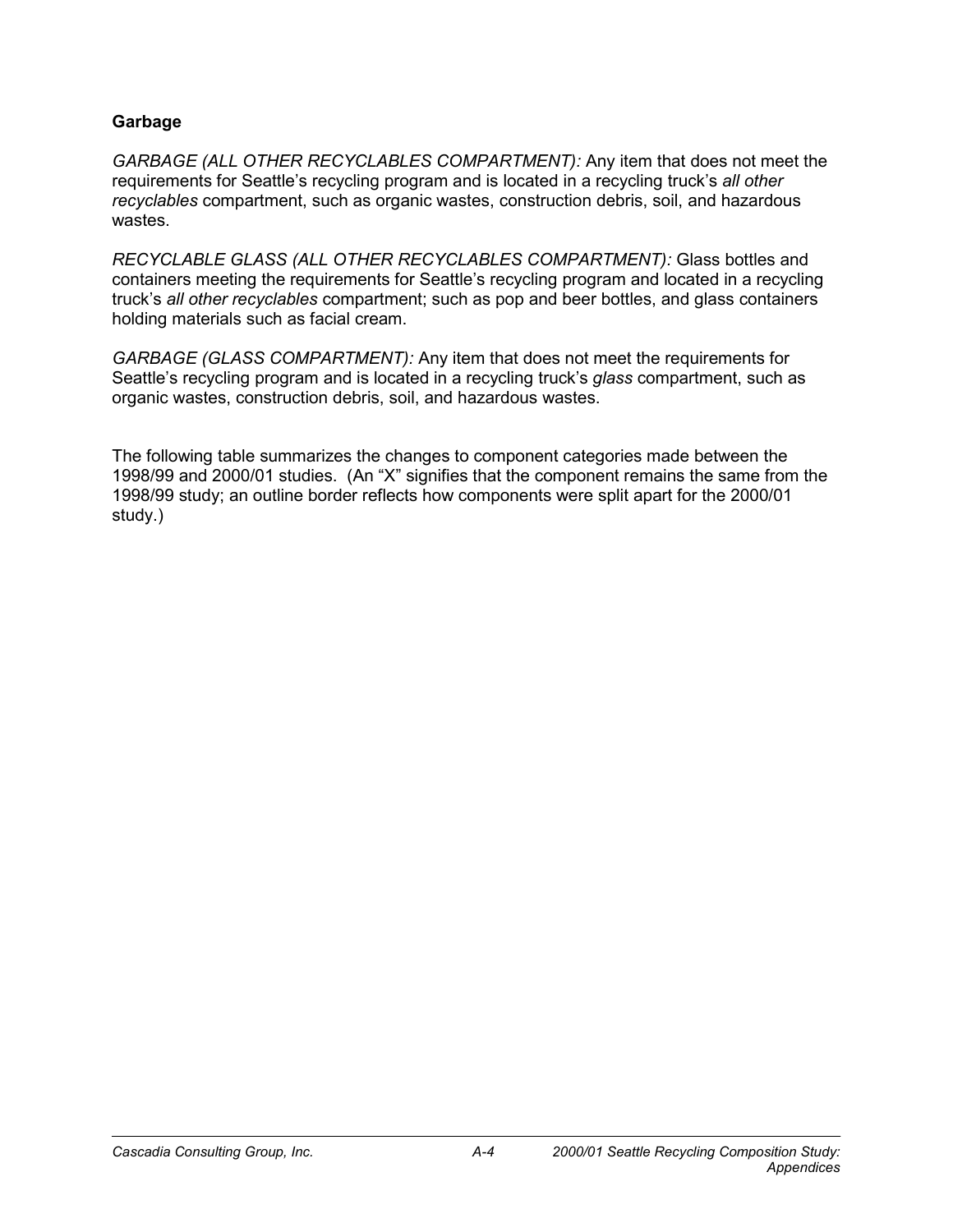|                                  | 1998/99  | 2000/01                                                            |
|----------------------------------|----------|--------------------------------------------------------------------|
| <b>PAPER</b><br><b>Newsprint</b> | $\times$ | $\times$                                                           |
| Corrugated/Kraft, Unwaxed        | $\times$ | $\times$                                                           |
| Phone Books                      | $\times$ | ×                                                                  |
| Mixed Low Grade                  | $\times$ | ×                                                                  |
|                                  |          | $\times$                                                           |
| NonConforming Paper              | $\times$ | Polycoat Containers                                                |
|                                  |          | Asceptic Containers                                                |
| <b>PLASTICS</b>                  |          |                                                                    |
|                                  |          | Small PET Bottles (24 oz or smaller)                               |
| <b>PET Bottles</b>               | $\times$ | Large PET<br>Bott<br>lles (greater than 24 oz)                     |
| <b>HDPE Bottles</b>              | ×        | ≻                                                                  |
|                                  |          | ×ı                                                                 |
|                                  |          | PET Plastic Jars,<br>ines, and Other Containers                    |
|                                  |          | HDPE Plastic Jars,<br><b>Libs, and Other Containers</b>            |
| NonConforming Plastic            | $\times$ | Other Plastic Bo<br>ttles (#3-7, excluding #6)                     |
|                                  |          | Other Plastic Jars, Tubs, a<br>ınd Containers (#3-7, excluding #6) |
|                                  |          | Plastic Ba<br>gs and Packaging                                     |
| <b>GLASS</b>                     |          |                                                                    |
| Clear Beverage                   | $\times$ | Clear<br>Glass Bottles                                             |
| Green Beverage                   | $\times$ | Green Glass Bottles                                                |
| <b>Brown Beverage</b>            | $\times$ | <b>Brown</b><br>Glass Bottles                                      |
|                                  | $\times$ | Clear <sub>C</sub><br>container Glass                              |
| Container Glass                  |          | Other Glass C<br>Containers and Bottles                            |
| <b>Mixed Cullet</b>              | ×        | ×                                                                  |
| Nonconforming Glass              | ×        | $\times$                                                           |
| METALS                           |          |                                                                    |
| Aluminum Cans                    | $\times$ | $\times$                                                           |
| <b>Tin Food Cans</b>             | $\times$ | $\times$                                                           |
| Other Ferrous                    | ×        | ×                                                                  |
| Nonconforming Metal              | ×        | $\times$                                                           |
| <b>GARBAGE</b>                   |          |                                                                    |
|                                  |          | Garbage (All Other<br>Recyclaples Compartment)                     |
| <b>Garbage</b>                   | $\times$ | Garbage (Glass compartment)                                        |
|                                  |          | Recyclable Glass (All O<br>ther Recyclables Compartment)           |
|                                  |          |                                                                    |
|                                  |          |                                                                    |
|                                  |          |                                                                    |

Table A-1: Changes to Recycling Component Categories, 1998/99 to Present **Table A-1: Changes to Recycling Component Categories, 1998/99 to Present**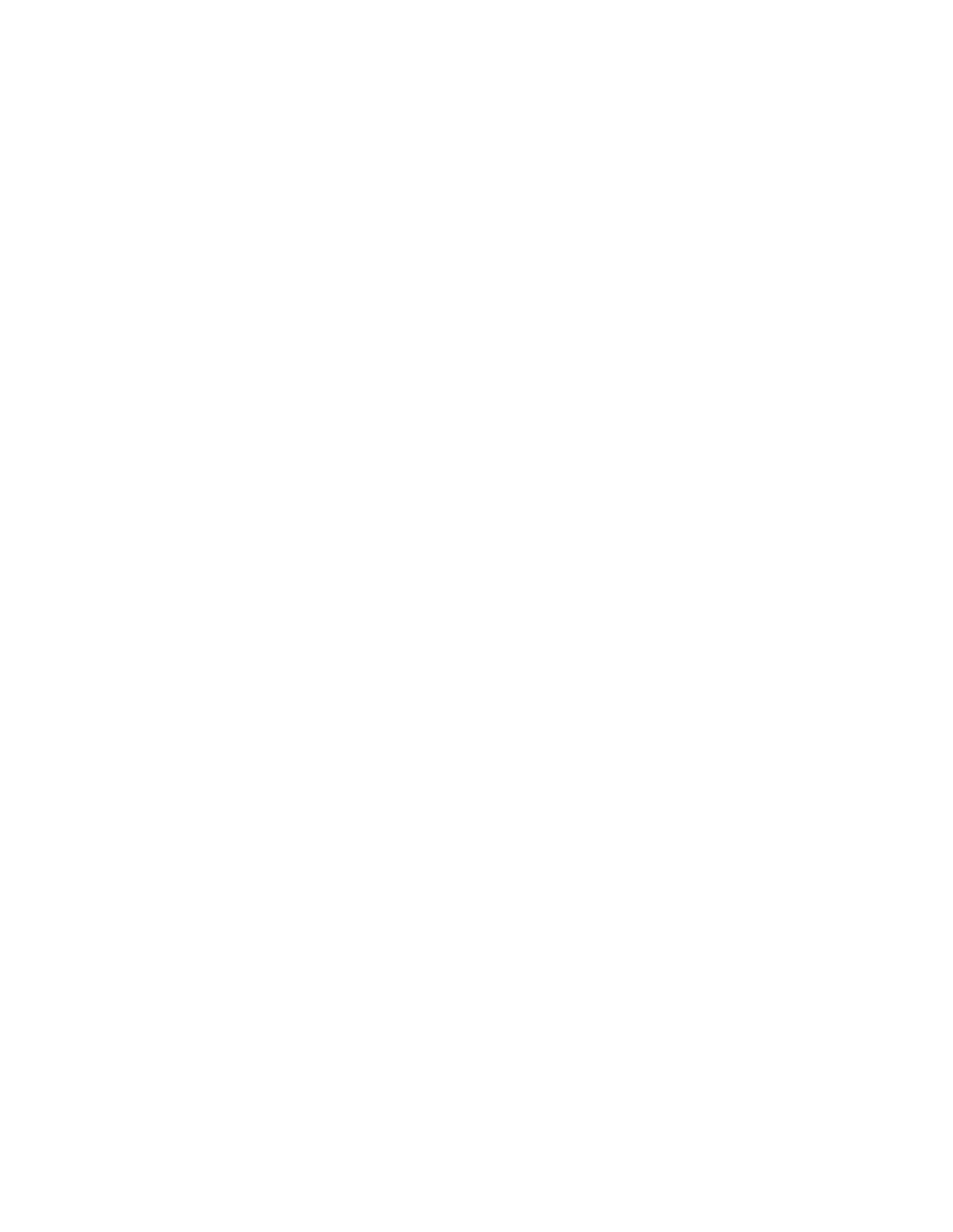## **APPENDIX B: SAMPLING METHODOLOGY**

### **Overview**

The objective of this study was to provide statistically significant data on the composition of recyclables set out by Seattle residents. $2$  Composition estimates were based on sampling that occurred from November 2000 to October 2001. The current study's methodology is slightly different from the 1998/99 study. These differences are described at the end of this appendix.

### **Sampling Populations**

Recyclables set out by residences in Seattle were divided into four subpopulations based on *generator type* and *service area*. The two generator types included *single-* and *multi-family*, which are defined as follows:

- **Single-family:** Residences using a toter-based collection system: One toter with an accompanying insert for glass. Typically, these residences are detached single-family, duplex, triplex and four-plex homes. $3$
- *Multi-family*: Residences using a dumpster-based collection system: Generally, one or more dumpsters with accompanying glass toter(s). Typically, these residences are apartments and condominiums with five or more units.

There were two service areas from which Seattle's residential recyclables were collected during this study: *north* and *south*. The Lake Washington Ship Canal was the physical boundary that divided the north and south service areas. $4$ 

Figure B-1 depicts each of the four residential recycling subpopulations, according to generator type and service area.

|                        | <b>Generator Type</b>         |                              |
|------------------------|-------------------------------|------------------------------|
|                        | (Single-family)               | (Multi-family)               |
| –<br>South)<br>(South) | Single-Family<br><b>North</b> | Multi-Family<br><b>North</b> |
| Serv                   | Single-Family<br>South        | Multi-Family<br>South        |

### **Figure B-1: Subpopulations, by Generator Type and Service Area**

 2 Recyclable materials that were either self-hauled to the city's two transfer stations or hauled from Seattle's commercial substream were excluded from this study, with the exception of businesses participating in SPU's *Small Business Recycling Program* (please

see footnote 8 on this page for details). 3 In August 2001, eligible small businesses were invited to participate in SPU's *Small Business Recycling Program*. This program offers small businesses the same free recycling service provided to Seattle's single-family residences, using 96-gallon toters. Small business recycling was collected with single-family recycling, and therefore was a part of the single-family "universe." It is unlikely, however, that *Small Business Recycling* had an impact on the composition of single-family recycling samples. By October 2001, only 350 businesses had signed up for this program, making up approximately 0.2% of the City's toter setouts.

 $4$  Waste Management collected recycling setouts from the city's north service area while U.S. Disposal collected recyclables set out in the south service area. Both private hauling companies delivered recyclables to the City's contracted recycling facility, *Third and Lander*.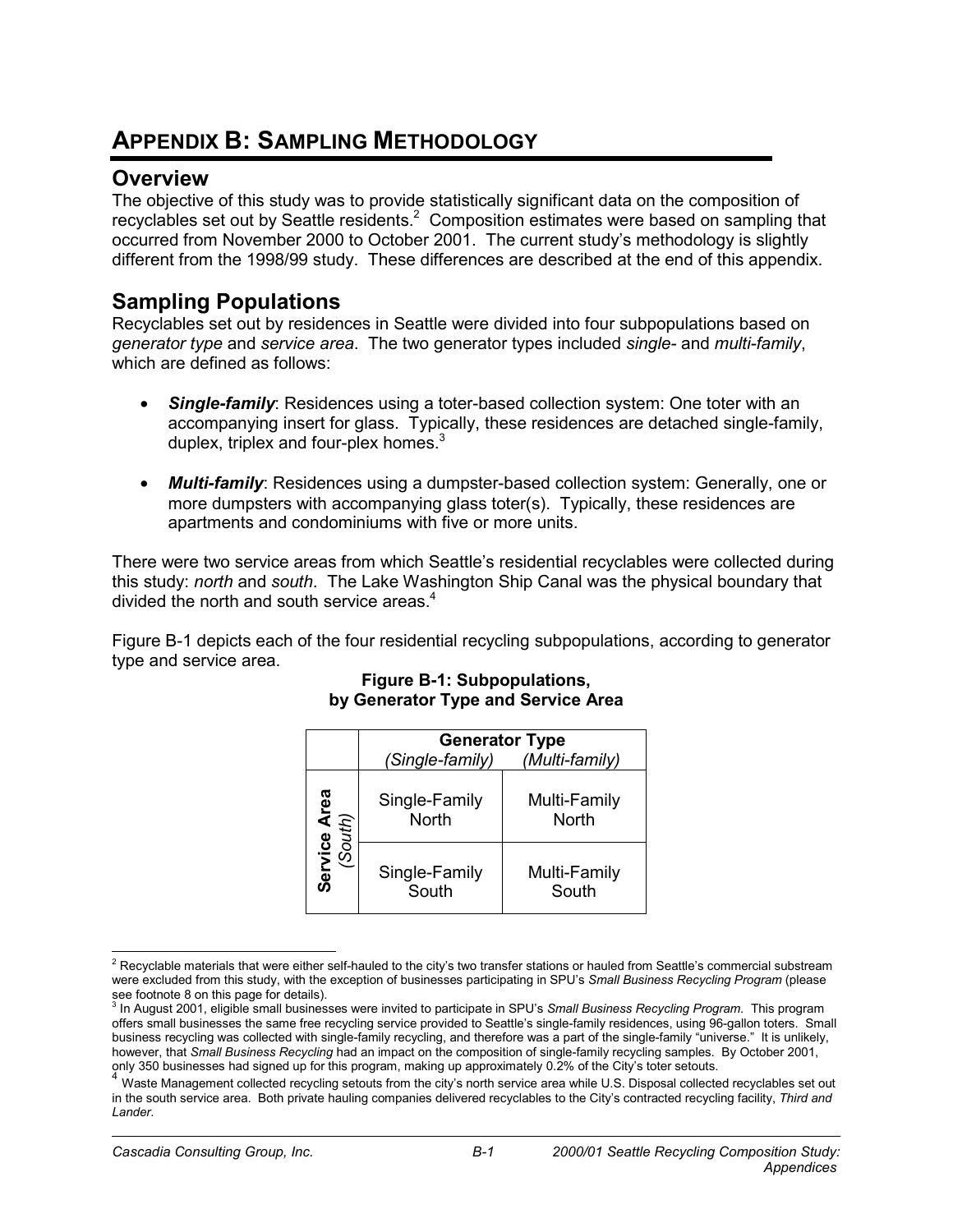### **Identify the "Universe"**

The first step in developing the sampling plan for the 2000/01 study was to identify the "universe" of trucks that collected recycling setouts in Seattle. The "universe" was a list of every truck that collected recycling from single- and multi-family residences. It also included the route numbers each truck serviced, the total number of loads they picked up each day, the service area covered (north or south), and the type(s) of recycling collected.

The recycling from each of the four residential recycling subpopulations was collected independent of one another during the course of the 2000/01 study. A brief description of each one is listed below:

- *Single-family North*: Each household was serviced every other week. On a typical day, a total of 17-21 trucks were in operation. From November 2000 through March 2001, 13 of these trucks serviced specific routes and collected *glass* recyclables in a separate compartment from all other recyclables.<sup>5</sup> The remaining four to eight trucks were classified as either *floaters* or *teams*. Floaters and teams operated differently than regular trucks, and were defined as follows:
	- *Floaters* were not limited to a specific route, but could have serviced any regular routes scheduled on a specific day. There were a total of nine floaters, 2-3 operating each day. These floaters collected *glass* and *all other recyclables* in separate compartments.
	- *Teams* were groups of trucks that worked together to collect recyclables from the same route. There were two teams that collected single-family recycling setouts in the north.
		- *Team A* consisted of two trucks that collected recyclables from the same route: The first picked up *glass* setouts while the second picked up *all other recyclables*.
		- *Team B* consisted of three trucks that serviced the same route: One that collected *glass* setouts only, and two that collected *all other recyclables.*
- *Single-family South*: About 13 to 17 trucks collected single-family south recyclables daily based on a biweekly schedule. From November 2000 through April 2001, 14 of these trucks collected *glass* and *all other recyclables* in separate compartments while a *floater* truck collected *all other recyclables* each day. This *floater* covered multiple routes, depending on where help was needed. Also, during the first six months of the study, there were two trucks that collected *glass* and *all other recyclables* in the same compartment. These trucks serviced regular routes.<sup>6</sup>
- *Multi-family North*: Three trucks serviced multi-family north recycling setouts based on a monthly collection schedule. All three trucks collected *glass* and *all other recyclables* in separate compartments. One of these trucks was a *floater*, and assisted the other two on their collection routes each day.

<sup>5</sup> *All other recyclables* included all materials that were placed in containers specified for all recyclables except glass (e.g. mixed paper, aluminum cans, and plastic bottles). Separate containers were designated for *glass* recyclables only. 6 During the study, a total of five samples were taken from these two trucks. These samples were excluded from the November 2000 – October 2001 analysis, but included in the *Contract Year 1* analysis.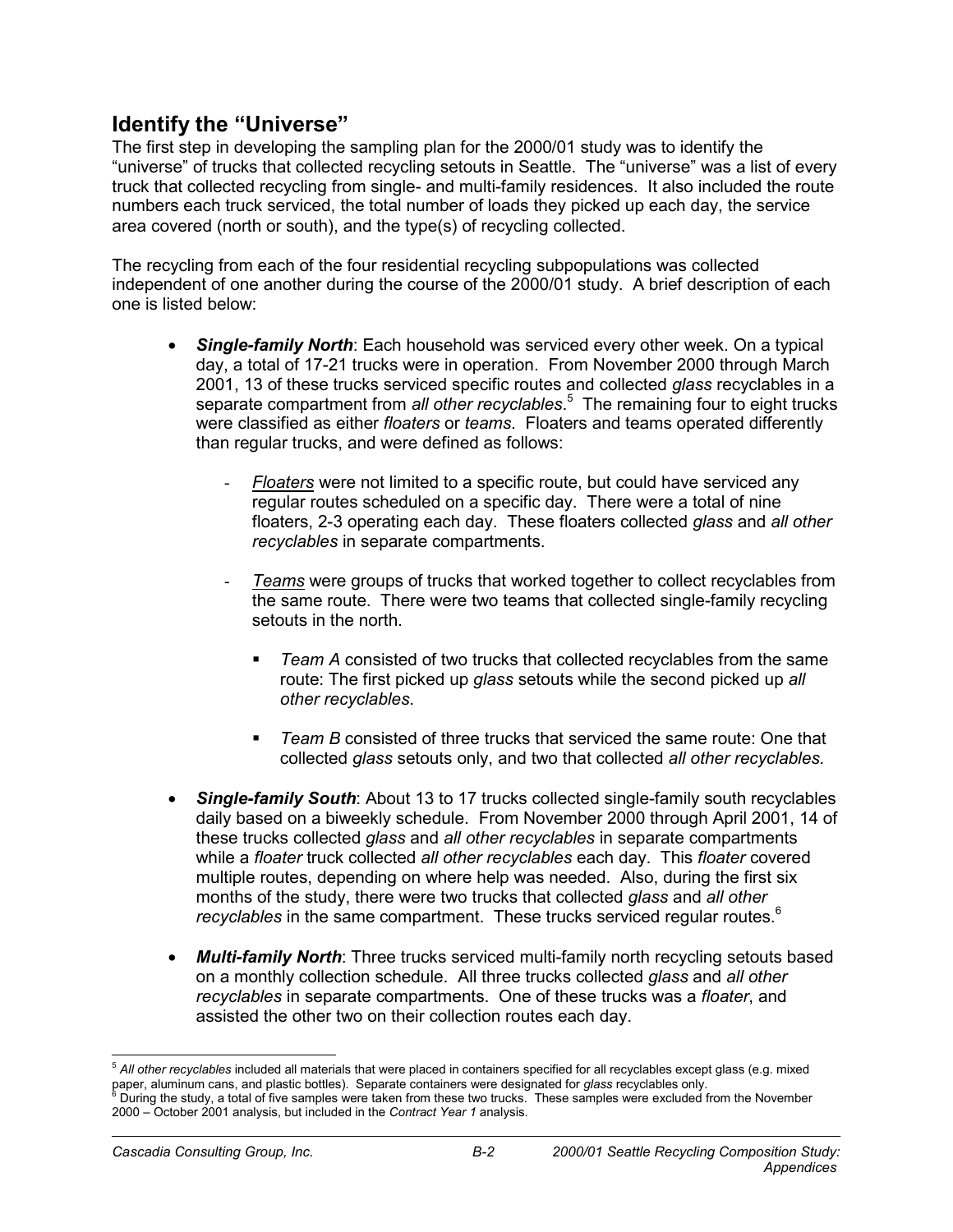• *Multi-family South*: On average, five trucks per day collected multi-family south recyclables: four of these followed a biweekly schedule, and one followed a monthly schedule.7 All five trucks collected *glass* and *all other recyclables* in separate compartments.

### **Determine Number of Samples**

This study was designed to capture a total of 270 samples – 180 single-family and 90 multifamily  $-$  between November 2000 and October 2001.<sup>8</sup> These samples were divided evenly between the north and south service areas. Table B-2 outlines the number of samples that were apportioned among the four subpopulations in this study.

|                     | <b>Planned Number</b><br>of Samples |
|---------------------|-------------------------------------|
| Single-family       |                                     |
| <b>North</b>        | 90                                  |
| South               | 90                                  |
| <b>Multi-family</b> |                                     |
| <b>North</b>        | 45                                  |
| South               | 45                                  |
| Total               | 270                                 |

### **Table B-2: Planned Number of Samples, by Subpopulation (November 2000 – October 2001)**

### **Develop Sampling Calendar and Apportion Samples to Days**

Since the field crew could sort approximately 15 samples per day; 18 sampling days were required to meet the sampling goals. In order to capture seasonal variations, the sampling days were distributed across a 12-month period, and were scheduled so that two days of sampling would occur during the odd months, and one day during the even months.

Working around major holidays and weekends (since residential recyclables were not collected on those days) and the sorting crew's availability, sampling dates were randomly selected. This was accomplished by assigning all potential sampling days a computer-generated random number. The date with the lowest random number for each month was selected for sampling. For those months requiring an additional sampling day, the day directly preceding the one with the lowest random number was chosen.

Single-family setouts were collected once every other week in both the north and the south service areas. Multi-family recyclables were picked up once every four weeks in the north service area, and biweekly in the south service area. Therefore the collection schedule for the entire city repeated itself every four weeks.

<sup>7</sup> Approximately 50 of these multi-family south residences were serviced each Monday. An additional *floater* assisted routes on every fourth Monday to accommodate extra volumes from these residences.

In this study a sample generally consisted of two parts, corresponding to two separate collection compartments within a vehicle: one for *glass* recyclables, and the other for *all other recyclables* (e.g. *mixed paper, aluminum cans*, and *plastic bottles*).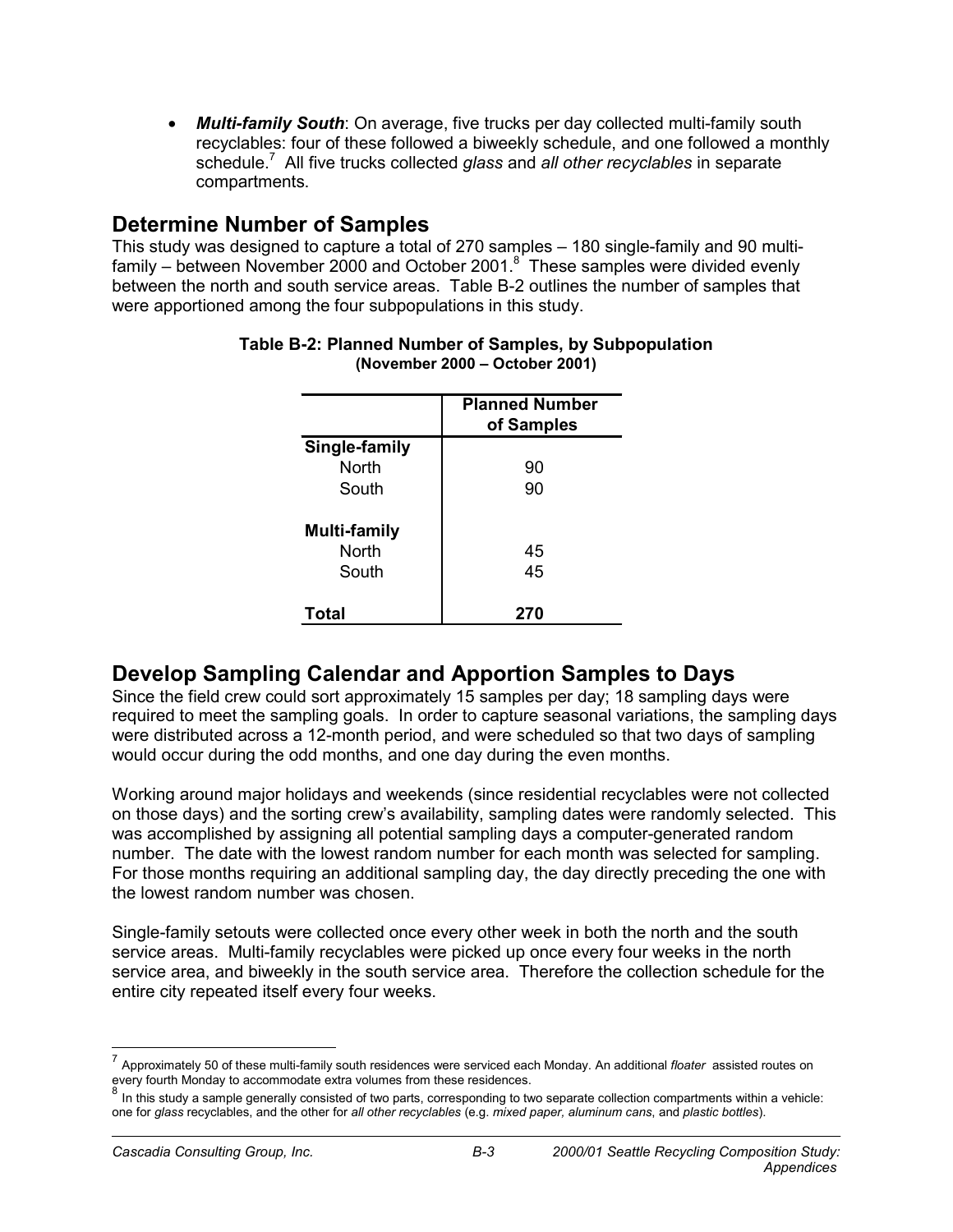The sampling schedule was designed to ensure an even distribution across days of the week and weeks of the four-week collection cycle. One randomly selected sampling day was adjusted in order to achieve this goal.

A total of 15 single-family samples were scheduled each month. Every other month, 15 multifamily samples were scheduled. Both single- and multi-family samples were apportioned evenly between the north and south service areas. During the months when two days of sampling occurred, samples from each of the four subpopulations were divided evenly between the two days. To avoid sampling multi-family loads twice, multi-family samples were split between the two days. As described in the previous section, only eight multi-family trucks collected recyclables on an average day.

The sampling calendar is shown in Table B-3. Table B-4 displays the resulting allocation of sampling days for each generator type (single- and multi-family) by day, and across the fourweek collection cycle.

|                        |                         |                 | <b>Number of Samples</b> |                         |                      |
|------------------------|-------------------------|-----------------|--------------------------|-------------------------|----------------------|
| <b>Date</b>            | <b>SF North</b>         | <b>SF South</b> | <b>MF North</b>          | MF South                | <b>Total Samples</b> |
| 11/15/2000             | $\overline{4}$          | 4               | 4                        | 4                       | 16                   |
| 11/16/2000             | $\overline{\mathbf{4}}$ | 4               | 4                        | $\overline{\mathbf{4}}$ | 16                   |
| 12/12/2000             | 8                       | 8               | $\mathbf 0$              | 0                       | 16                   |
| 1/11/2001<br>1/12/2001 | 4<br>$\overline{4}$     | 4<br>4          | 4<br>4                   | 4<br>$\overline{4}$     | 16<br>16             |
| 2/16/2001              | 8                       | 8               | 0                        | 0                       | 16                   |
| 3/1/2001<br>3/2/2001   | $\overline{4}$<br>4     | 4<br>4          | 4<br>4                   | 4<br>4                  | 16<br>16             |
| 4/16/2001              | 8                       | 8               | 0                        | 0                       | 16                   |
| 5/23/2001<br>5/24/2001 | $\overline{4}$<br>4     | 4<br>4          | 4<br>4                   | 4<br>4                  | 16<br>16             |
| 6/6/2001               | 8                       | 8               | 0                        | 0                       | 16                   |
| 7/2/2001<br>7/3/2001   | $\overline{4}$<br>4     | 4<br>4          | 4<br>4                   | 4<br>4                  | 16<br>16             |
| 8/7/2001               | 8                       | 8               | 0                        | 0                       | 16                   |
| 9/24/2001<br>9/25/2001 | 4<br>4                  | 4<br>4          | 4<br>4                   | 4<br>4                  | 16<br>16             |
| 10/26/2001             | 8                       | 8               | 0                        | 0                       | 16                   |
| Total:                 | 96                      | 96              | 48                       | 48                      | 288                  |

#### **Table B-3: Sampling Calendar9 (November 2000 – October 2001)**

e<br>This table includes 18 additional samples that were included as contingency samples.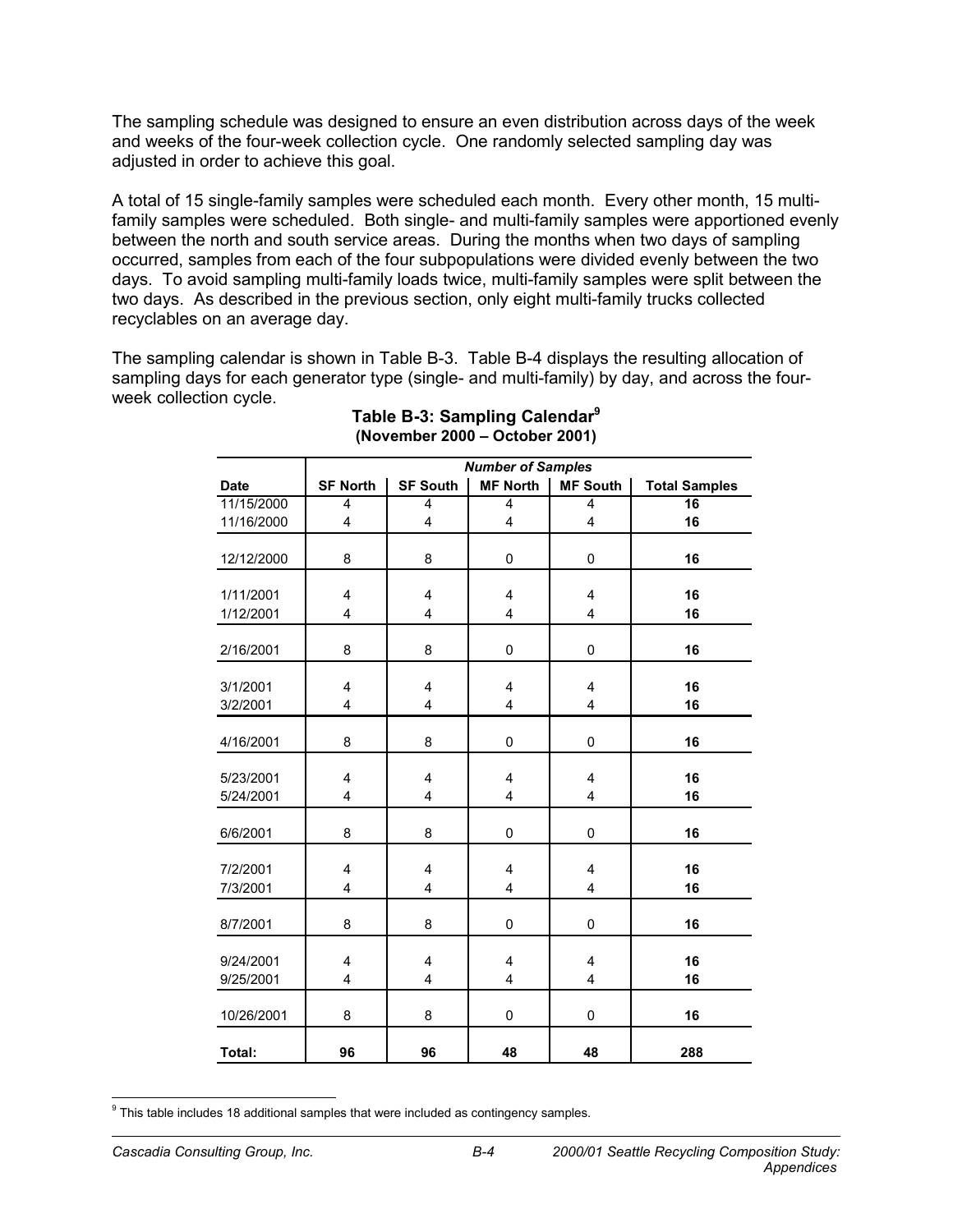|                                 | <b>Number of Recycling Sampling Days</b> |                           |                         |                           |                           |                         |
|---------------------------------|------------------------------------------|---------------------------|-------------------------|---------------------------|---------------------------|-------------------------|
|                                 | <b>Monday</b>                            | Tuesday                   | Wednesday               | <b>Thursday</b>           | Friday                    | Overall                 |
| SINGLE-FAMILY                   | 3                                        | 4                         | 3                       | 4                         | 4                         | $\overline{18}$         |
| Fall (Nov 2000, Sept-Oct '01)   |                                          |                           |                         |                           | 1                         |                         |
|                                 | 1<br>$\overline{0}$                      | 1                         | 1                       | 1                         |                           | 5                       |
| Week 1                          |                                          | 0                         | 0                       | $\overline{0}$            | $\overline{0}$            | $\overline{0}$          |
| Week 2                          | 0                                        | 0                         | 1                       | 1                         | 0                         | $\overline{\mathbf{c}}$ |
| Week 3                          | $\mathbf 1$                              | 1                         | 0                       | 0                         | 1                         | 3                       |
| Week 4                          | $\pmb{0}$                                | $\mathsf 0$               | 0                       | 0                         | $\pmb{0}$                 | 0                       |
| Winter (Dec 2000, Jan -Feb '01) | $\overline{\mathfrak{o}}$                | 1                         | $\overline{\mathbf{0}}$ | $\overline{1}$            | $\overline{2}$            | 4                       |
| Week 1                          | $\overline{0}$                           | $\overline{0}$            | $\overline{0}$          | $\overline{\mathfrak{o}}$ | $\overline{0}$            | $\overline{0}$          |
| Week 2                          | $\pmb{0}$                                | 1                         | 0                       | $\mathbf{1}$              | 1                         | 3                       |
| Week 3                          | $\pmb{0}$                                | 0                         | 0                       | 0                         | 1                         | 1                       |
| Week 4                          | 0                                        | $\mathbf 0$               | 0                       | 0                         | 0                         | 0                       |
| Spring (Mar - May '01)          | 7                                        | $\overline{\mathfrak{o}}$ | 7                       | $\overline{2}$            | 1                         | 5                       |
| Week 1                          | 0                                        | $\mathbf{0}$              | $\mathbf{1}$            | $\overline{2}$            | 1                         | 4                       |
| Week 2                          | $\pmb{0}$                                | $\pmb{0}$                 | $\pmb{0}$               | $\pmb{0}$                 | 0                         | 0                       |
| Week 3                          | $\pmb{0}$                                | 0                         | $\mathbf 0$             | 0                         | 0                         | 0                       |
| Week 4                          | 1                                        | 0                         | 0                       | 0                         | 0                         | 1                       |
| Summer (Jun - Aug '01)          | 1                                        | $\overline{2}$            | 7                       | $\overline{\mathfrak{o}}$ | $\overline{\mathfrak{o}}$ | 4                       |
| Week 1                          | $\overline{0}$                           | $\mathbf{0}$              | 0                       | 0                         | 0                         | $\overline{0}$          |
| Week 2                          | 0                                        | 0                         | 0                       | $\mathbf{0}$              | 0                         | 0                       |
| Week 3                          | $\mathbf 1$                              | 1                         | $\mathbf{1}$            | 0                         | 0                         | 3                       |
| Week 4                          | $\mathbf 0$                              | 1                         | $\mathbf 0$             | $\Omega$                  | 0                         | 1                       |
|                                 |                                          |                           |                         |                           |                           |                         |
| <b>MULTI-FAMILY</b>             | $\overline{\mathbf{2}}$                  | $\overline{\mathbf{2}}$   | $\overline{\mathbf{2}}$ | 4                         | $\overline{\mathbf{2}}$   | $\overline{12}$         |
| Fall (Nov 2000, Sept-Oct '01)   | 1                                        | 1                         | 1                       | 1                         | $\overline{\mathbf{0}}$   | 4                       |
| Week 1                          | $\overline{0}$                           | $\overline{0}$            | $\overline{0}$          | $\overline{0}$            | $\overline{0}$            | $\overline{0}$          |
| Week 2                          | $\pmb{0}$                                | 0                         | 1                       | 1                         | 0                         | $\overline{2}$          |
| Week 3                          | 1                                        | 1                         | $\pmb{0}$               | 0                         | 0                         | $\overline{2}$          |
| Week 4                          | 0                                        | 0                         | 0                       | $\mathbf 0$               | 0                         | 0                       |
| Winter (Dec 2000, Jan -Feb '01) | $\overline{\mathbf{0}}$                  | $\overline{\mathbf{0}}$   | $\overline{\mathbf{0}}$ | 1                         | 1                         | $\overline{2}$          |
| Week 1                          | $\overline{0}$                           | $\overline{0}$            | $\overline{0}$          | $\overline{0}$            | $\overline{0}$            | $\overline{0}$          |
| Week 2                          | 0                                        | 0                         | 0                       | $\mathbf{1}$              | 1                         | $\overline{c}$          |
| Week 3                          | 0                                        | 0                         | $\mathbf 0$             | $\mathbf 0$               | 0                         | 0                       |
| Week 4                          | 0                                        | 0                         | $\mathbf 0$             | $\pmb{0}$                 | 0                         | 0                       |
| Spring (Mar - May '01)          | $\overline{\mathbf{0}}$                  | $\overline{\mathbf{0}}$   | 1                       | $\overline{2}$            | 1                         | 4                       |
| Week 1                          | 0                                        | 0                         | $\mathbf{1}$            | $\overline{c}$            | 1                         | 4                       |
| Week 2                          | 0                                        | 0                         | $\mathsf 0$             | $\mathsf 0$               | 0                         | 0                       |
| Week 3                          | $\pmb{0}$                                | 0                         | $\mathsf 0$             | 0                         | 0                         | 0                       |
| Week 4                          | 0                                        | 0                         | 0                       | 0                         | 0                         | 0                       |
| Summer (Jun - Aug '01)          | 1                                        | 1                         | $\overline{\mathbf{0}}$ | $\overline{\mathfrak{o}}$ | $\overline{\mathbf{0}}$   | $\overline{2}$          |
| Week 1                          | $\overline{0}$                           | $\overline{0}$            | $\overline{0}$          | $\overline{0}$            | $\overline{0}$            | $\overline{0}$          |
| Week 2                          | 0                                        | 0                         | 0                       | 0                         | 0                         | 0                       |
| Week 3                          | 1                                        | 1                         | 0                       | 0                         | 0                         | $\overline{\mathbf{c}}$ |
| Week 4                          | $\mathbf{0}$                             | 0                         | $\Omega$                | 0                         | $\mathbf{0}$              | 0                       |
|                                 |                                          |                           |                         |                           |                           |                         |

#### **Table B-4: Sampling Day Distribution, by Generator Type (November 2000 – October 2001)**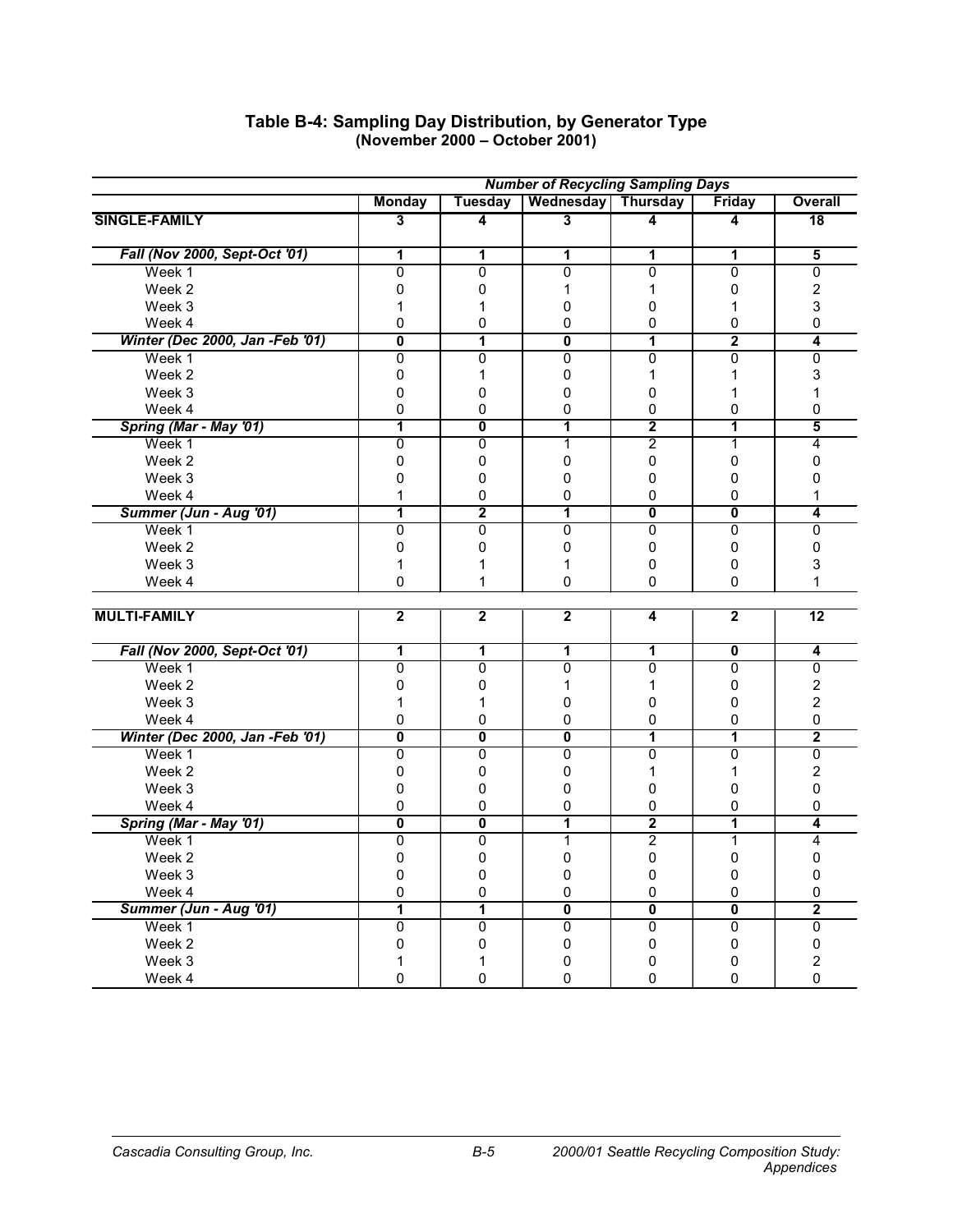### **Select Loads for Sorting**

### **Single-Family**

Since there were more single-family loads collected per day than the quota to be sampled, it was necessary to designate which specific loads were to be sampled. From November 2000 to May 2001, a random number was assigned to every single-family load that was expected to arrive at the Third and Lander facility. These random numbers were sorted and the loads with the lowest random number were selected in sequence until the sampling quota was met for both the north and south. For subsequent sampling days, a new random number was assigned to each load, and the process was repeated.

### **Multi-Family**

Typically eight multi-family loads were delivered to the Third and Lander facility each day: three from the north, and five from the south. For the first eight months of the study, loads collected in the south were randomly selected according to the steps outlined above for single-family loads. For the north service area, all three trucks were sampled. In order to capture a sufficient number of multi-family north samples on a given day, two samples had to be taken from one of the three north loads.<sup>10</sup>

### *Floater* **and** *Team* **Trucks**

The *floater* trucks in all four subpopulations were included with the regular trucks to be selected for sampling. For the single-family north, the trucks that made up *Team A* were combined so as to represent one load; those of *Team B* were grouped as one load also. Each of these two loads was included in the pool of single-family north trucks to be randomly selected.

From June to October 2001, all loads were *systematically selected*. Systematic selection consists of taking every "nth" load that enters the facility for each sampling day. The sampling intervals were determined by dividing the day's expected number of arriving loads by the number of samples needed on that day.<sup>11</sup> For example, if 35 single-family north loads were expected to arrive at the Third and Lander facility on a sampling day, and a total of seven samples were needed, every fifth single-family north load would be selected for sampling.

As the study progressed, key planning assumptions were monitored. When necessary, the sampling plan was modified to meet the objectives of the study design.

### **Coordinate Sampling**

Before sampling began, all haulers and the Third and Lander facility manager were given an annual schedule that listed the sampling dates and number of samples to be captured per generator type (see Table B-2).

From November 2000 to May 2001, a few days prior to each sampling day the affected haulers were faxed a notice that listed each route to be included in the upcoming sort (a copy of this notice is included in Appendix F). This notice requested that each hauler confirm the correct truck and route numbers. The appropriate drivers were to be alerted that their loads would be sampled. In the same notice, the hauler was asked to write in the estimated time of arrival for each selected load, and then fax the notice back to Cascadia Consulting Group, Inc.

 <sup>10</sup> The truck that was sampled twice was randomly selected according to the steps outlined for selecting single-family loads. 11 The expected traffic count was the load count from the same day a week prior to sampling.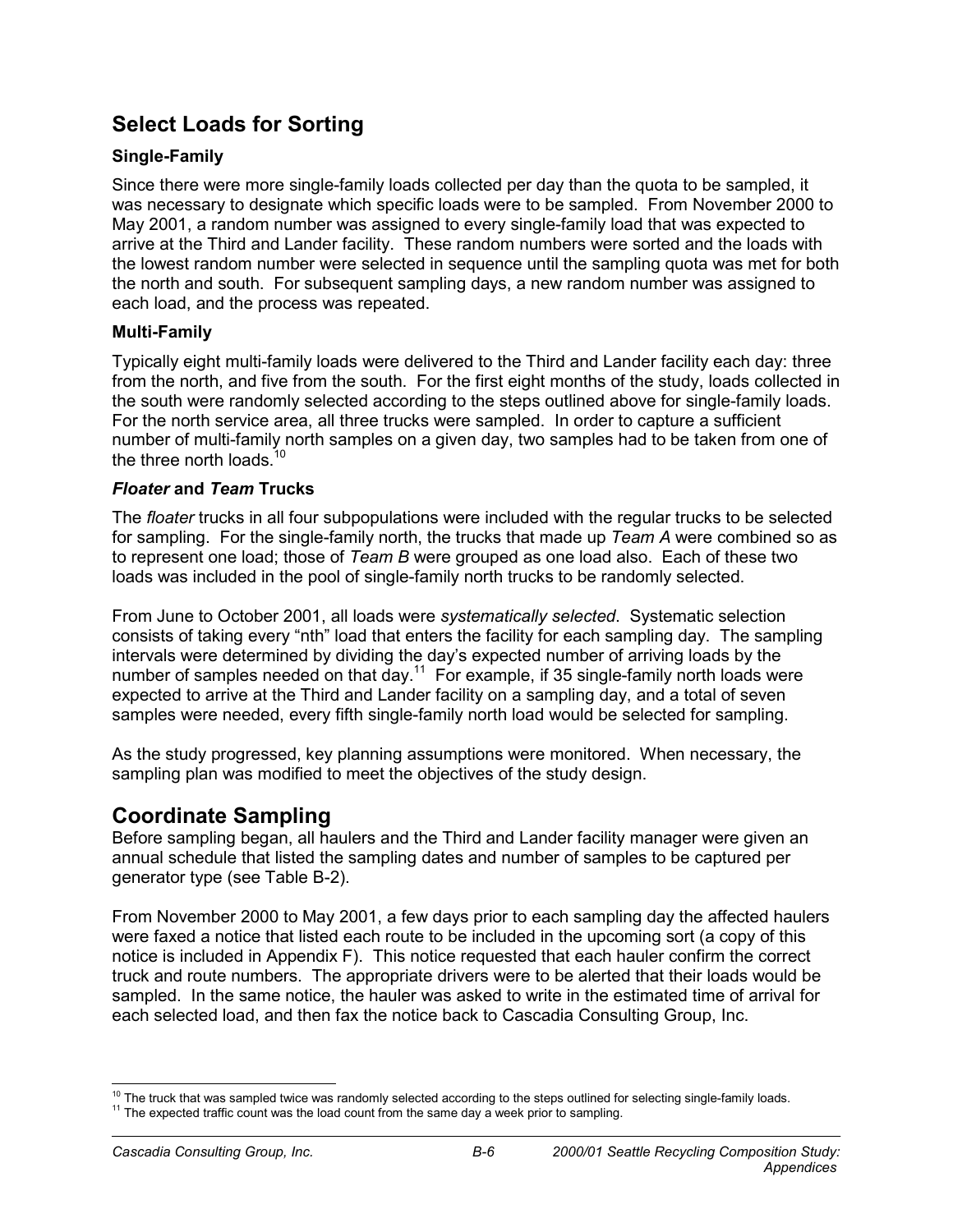For the last five months of the study, affected haulers and the Third and Lander facility manager were alerted of upcoming sampling days, but were not provided with specific loads selected for sampling. Instead, haulers were asked to alert all drivers of the sampling day(s).

### **Net Weights**

Selected trucks delivering *glass* only and *all other recyclables* only in separate compartments were required to weigh twice – once for each compartment – at the Third and Lander scalehouse. The net weights for both compartments were needed since separate samples were taken from each. Trucks with only one compartment weighed once at the scalehouse. The scalehouse staff recorded these weights on a brightly colored placard that was labeled with that load's unique sample number. This number linked the net weight with its corresponding sampling data.

A *gatekeeper* was present at the Third and Lander facility for each sampling day to coordinate the details of weighing procedures and truck diversion in conjunction with the transfer station manager, scalehouse staff, and sorting crew. In addition, the gatekeeper ensured that net weights were recorded for all sampled loads.

### **Extract Samples**

The Field Supervisor managed the sample extraction, sorting area, and recycling of sorted materials with the transfer station manager. Each sample consisted of approximately 200 – 250 pounds of material.

For trucks that carried *glass* and *all other recyclables* in two separate compartments, samples were captured according to the following steps.

- 1. The compartment containing *all other recyclables* was emptied, and about 1-2 cubic yards (approximately 200 pounds) of the material was placed onto a tarp for sorting. (Each sample was selected with care in order to ensure a representative cross-section of the load's top, bottom, and sides.)
- 2. Immediately after emptying its first compartment, the truck was instructed to weigh again at the scalehouse.
- 3. Next, a glass sample (approximately 30-50 pounds) was captured from the truck's *glass* compartment. The same sampling procedure that was used for the *all other recyclables*  load was repeated for the *glass* compartment.

Trucks that delivered either *glass* or *all other recyclables* were sampled once. Again, each sample was selected so as to ensure that a representative portion of the load was captured. Approximately 30-50 pound samples were taken from trucks that delivered only *glass* recyclables while about 200 pounds was captured from trucks that delivered *all other recyclables* to the Third and Lander facility.<sup>12</sup>

 <sup>12</sup> *Floater* and *Team A* trucks were sampled according to these same principles; however samples taken from *Team B* contained about 30-50 pounds from the truck carrying glass recyclables, and approximately 200 pounds split evenly between the trucks that delivered *all other recyclables*.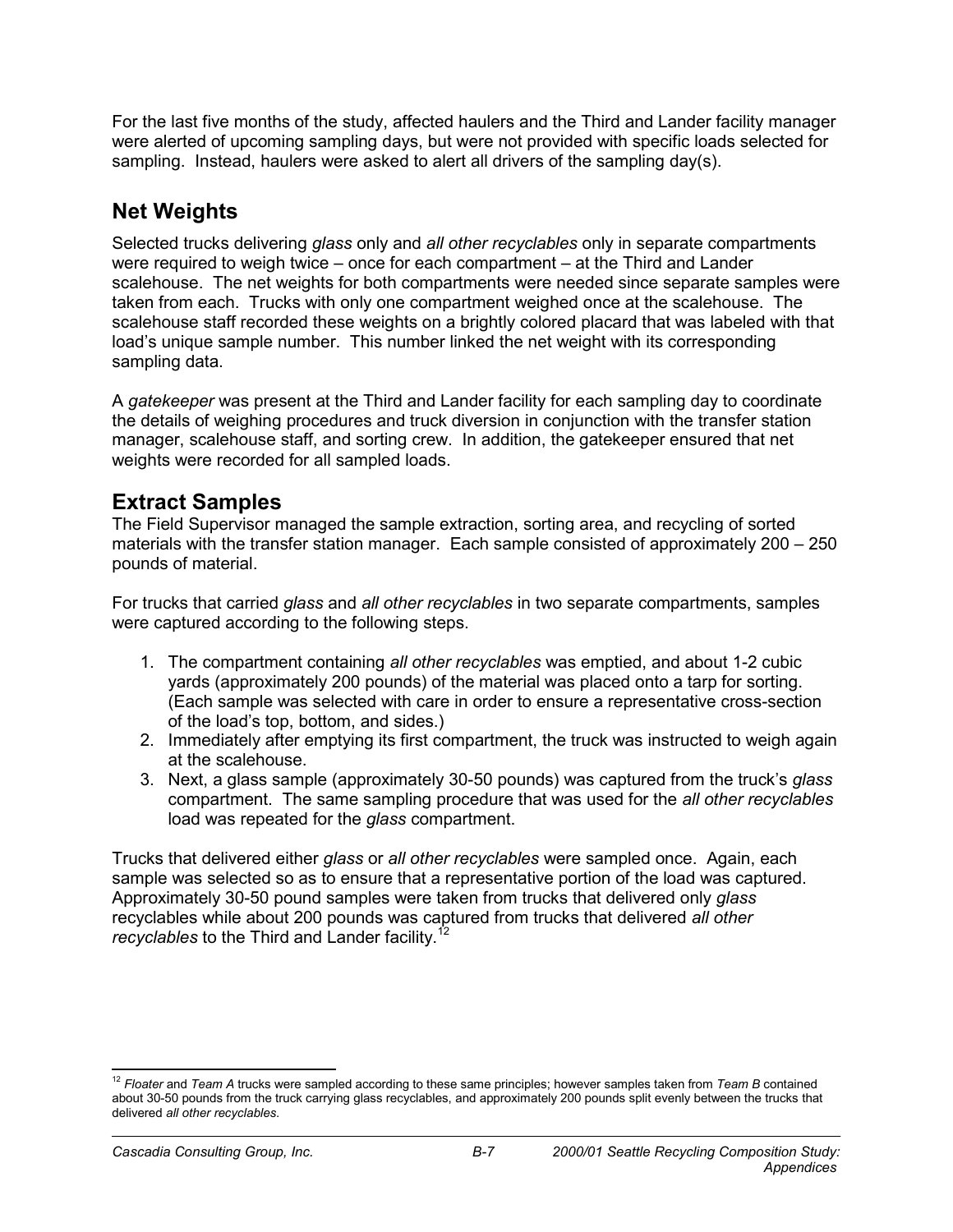### **Sorting Procedures**

Each sample was sorted by hand into the component categories defined in Appendix A. Samples from *glass* compartments were sorted into eight component categories. For the first four months of the study, *all other recyclables* were sorted into 21 component categories. Beginning in April 2001, glass was separated from other contaminants in compartments that contained *all other recyclables*. 13

The weights of all materials were recorded on tally sheets (shown in Appendix F). Pieces of broken glass were sorted into the C*lear Glass Bottles, Green Glass Bottles, Brown Glass Bottles, Clear Container Glass,* or O*ther Glass Containers and Bottles* categories if the pieces were either

- uniform in color and type; or
- larger than one square inch and the type could be determined.

If the type of glass (container or bottle) could not be determined then it was recorded as *mixed cullet. Mixed cullet* also included glass bottles or containers that were broken into pieces less than one square inch and of multiple colors.

### **Comparisons to Previous Studies**

The 1998/99 and 2000/01 studies differed from one another in a variety of ways. These differences were discussed with the Seattle Public Utilities staff, and shaped the design of this study. A list of these differences and their effect on the sampling design of the 2000/01 study are provided below:

- 1. Prior to April of 2000, the City of Seattle had seven separate contracts for the collection of residential recyclables. The 1998/99 study included recycling that was collected from only four of the seven contracts. There were two companies contracted to collect these setouts during the 2000/01 study; both were sampled.
- 2. The component list for the 1998/99 study included 19 components: this study included 29. Several component categories were split, renamed, or added to the list in order to reflect the additional types of recyclables that were added to the citywide residential recycling program in April 2000. See Appendix A for detailed definitions of all component categories, and a table that tracks the changes in component categories from the 1998/99 to the 2000/01 study.
- 3. During the 1998/99 study, a total of 360 single-family samples were collected directly from individual households; however during the 2000/01 study, 180 single-family samples were captured from loads delivered to the City's contracted recycling facility. This was decided after comparing the error ranges associated with each of the two sampling methods, using the 1998/99 data. In most cases, the percent error associated with individual household sampling was more than twice that associated with truckload sampling.

 <sup>13</sup> Composition estimates were derived for the total amount of contaminants found in compartments containing all other recyclables; glass and non-glass contaminants were not analyzed separately. This is because the category *Recyclable Glass (All Other Recyclables Compartment)* was added midway through the study.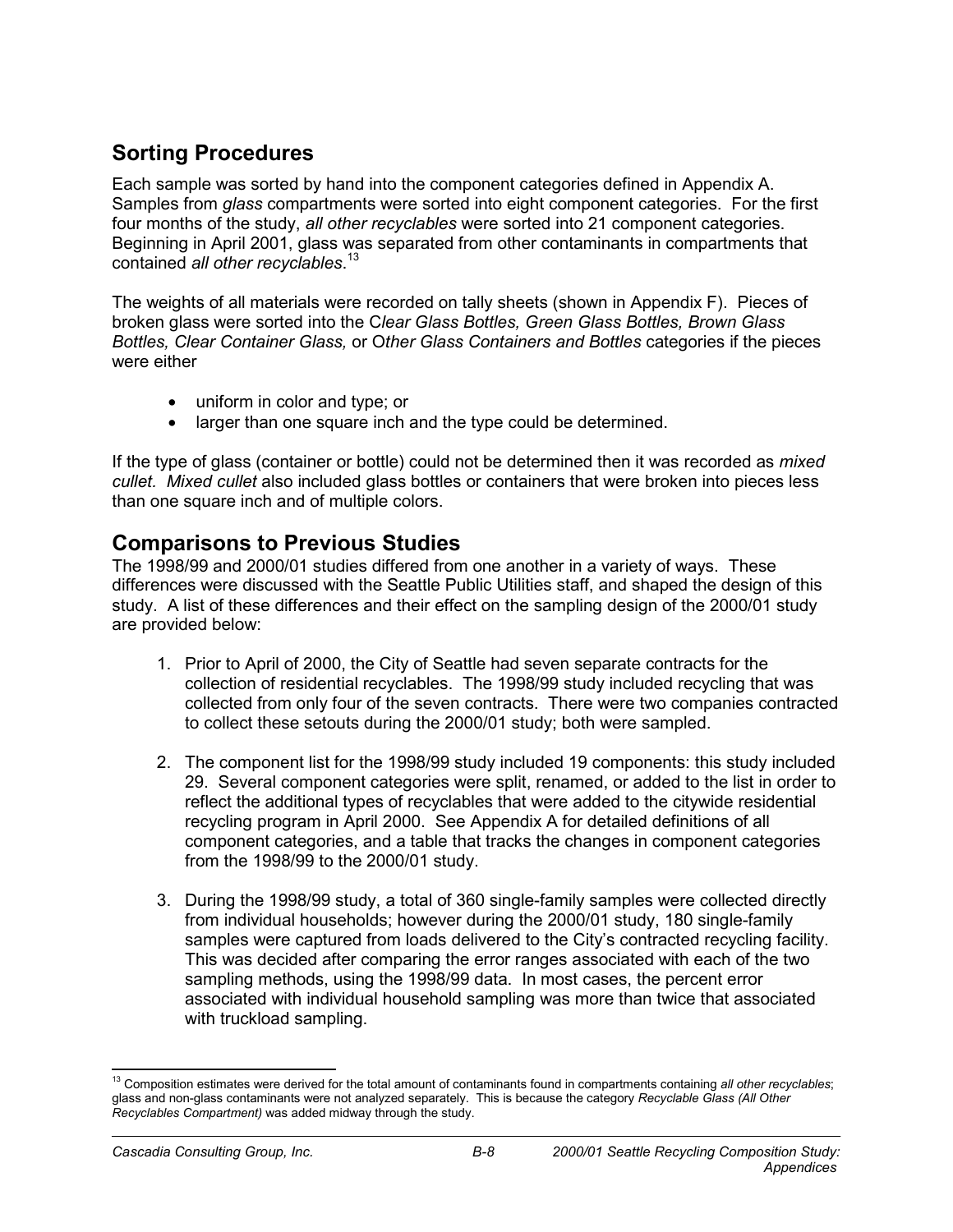- 4. In 1998/99, single- and multi-family loads were sampled on different days because sorting occurred at two different facilities. Since all residential recycling loads were delivered to the same facility during the 2000/01 study, both single- and multi-family recyclables were captured across two sampling days on alternate months, providing a more representative sample from these subpopulations.
- 5. During the 1998/99 study, single- and multi-family loads were pre-selected using a random selection process. From November 2000 to May 2001, all loads were preselected using the same process. Scheduling changes that occurred midway through the study limited the number of loads available for sampling, and thus systematic selection was used to designate sample loads from June to October 2001. See the *Select Loads for Sorting* section earlier in this appendix for more information.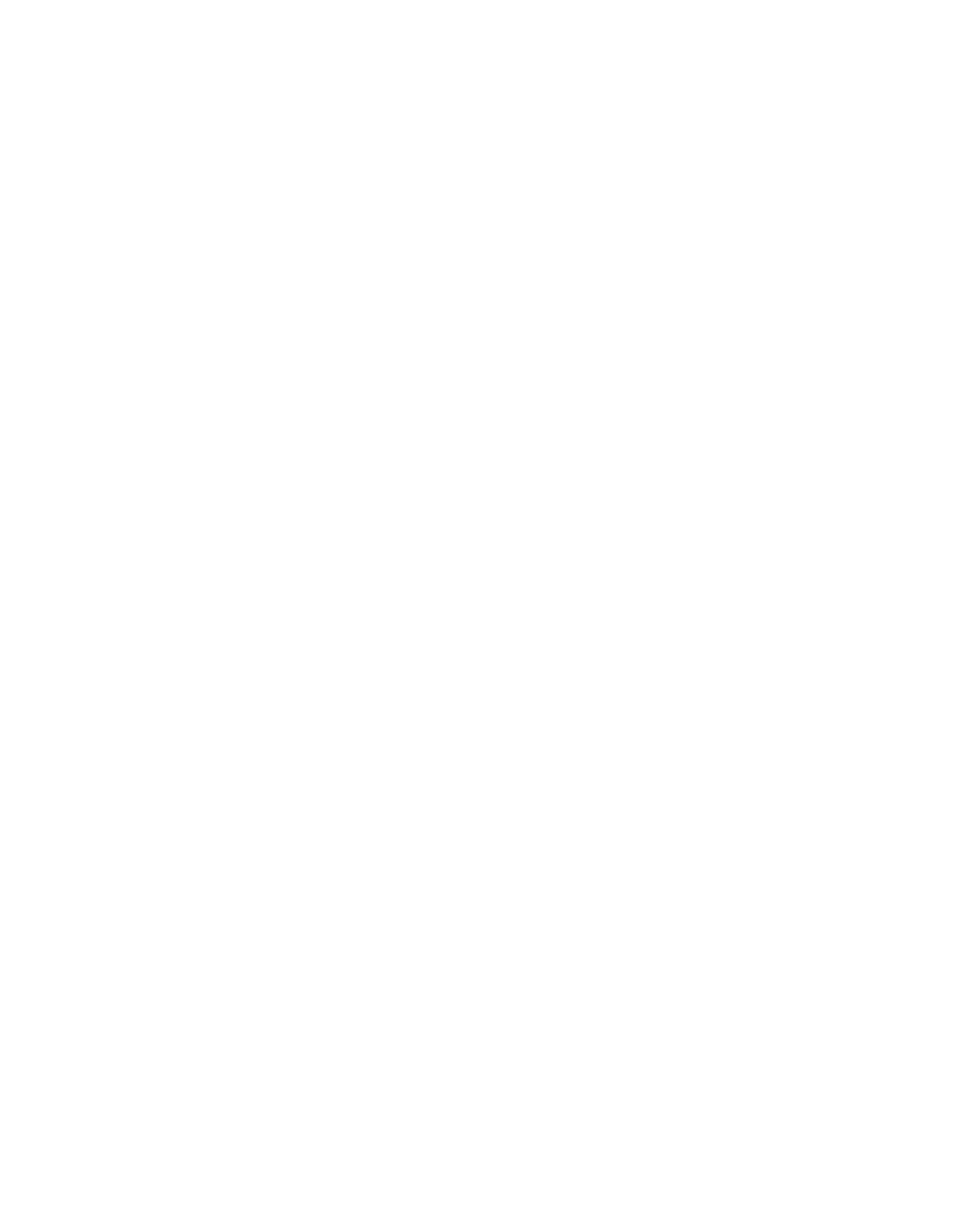# **APPENDIX C: COMMENTS ON MONTHLY SAMPLING EVENTS**

### **November**

On November  $15<sup>th</sup>$ , we obtained eight samples from single-family loads and eight samples from multi-family loads as planned. During the November  $16<sup>th</sup>$  sorting day, eight single-family and six multi-family truckloads were sampled. Two of the selected multi-family loads did not arrive at Third and Lander as planned.

### **December**

We sorted a total of 13 residential recycling samples on December  $12<sup>th</sup>$ . All 13 of these samples were from single-family loads. We sorted seven samples from U.S. Disposal loads, and six samples from Waste Management loads. The remaining three trucks that were selected for sampling did not arrive at Third and Lander as planned.

### **January**

On January 11<sup>th</sup>, all 16 samples were sorted as planned. Half of the single-family loads were from Waste Management trucks, while the other half were captured from U.S. Disposal trucks. All four of the multi-family north loads were taken from Nuts 'n' Bolts loads, and the remaining four were hauled by U.S. Disposal trucks from the south.

During the January  $12<sup>th</sup>$  sampling day, the sorting crew captured eight single-family samples as planned. Again, four loads were captured from Waste Management trucks, and four from U.S. Disposal trucks. Two of the multi-family loads (both U.S. Disposal) did not arrive at Third and Lander as scheduled. A sub was sampled in place of one of these two loads. Four of the seven multi-family samples came from Nuts 'n' Bolts trucks, and the other three were captured from U.S. Disposal loads.

### **February**

The February 16<sup>th</sup> sampling day was postponed until March  $5<sup>th</sup>$  due to a snow storm.

### **March**

On March 1<sup>st</sup>, 15 loads were sorted. We sampled eight single-family loads and seven multifamily loads. Six of the single-family loads were from Waste Management trucks servicing the north area, and the other two were captured from United Disposal trucks that haul recycling from the south. Of the multi-family loads, four were from Nuts 'n' Bolts trucks (north) and four came from United Disposal trucks (south). Due to traffic disruptions caused by the earthquake that occurred on February  $28<sup>th</sup>$ , several of the residential recycling loads delivered to Third and Lander were either late or did not arrive at the facility. This explains why two extra Waste Management loads were substituted for the two missing United Disposal loads.

During the March  $2^{nd}$  sampling day 15 loads were sampled. Eight single-family loads, six from United Disposal trucks and two from Waste Management trucks, were captured and sorted as planned. Seven of the eight multi-family loads were sampled as well. A loader operator pushed one of the scheduled multi-family loads from a United Disposal truck. Therefore, four of the multi-family samples were captured from Nuts 'n' Bolts trucks from the north, and three were from United Disposal trucks that serviced the south area.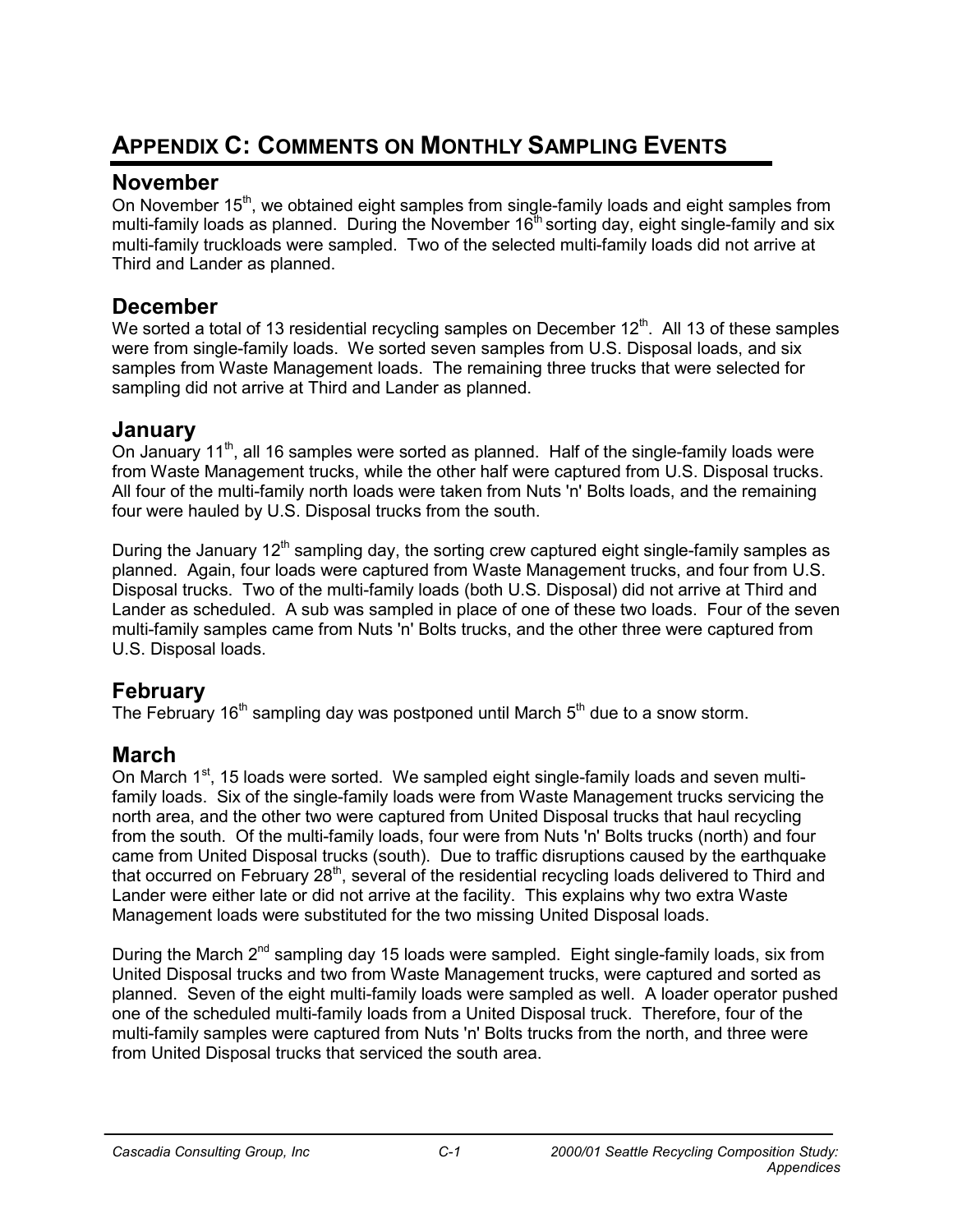The March  $5<sup>th</sup>$  sampling day was scheduled to make up for February 16<sup>th</sup>, which was cancelled due to a snow storm. A total of 17 samples (16 single-family and one multi-family) were captured and sorted on March  $5<sup>th</sup>$ . Eight of the single-family loads came from the north service area (Waste Management), and the remaining eight were from the south service area (United Disposal). The multi-family load was a make up for the one that was pushed on March  $2^{nd}$ . It was captured from a United Disposal truck.

### **April**

In April, we sorted a total of 16 residential recycling samples. On April  $16<sup>th</sup>$ , all 16 samples were sorted as planned. Half of the single-family loads were from Waste Management trucks, while the other half were captured from U.S. Disposal vehicles. All recyclable glass found in the *all other recyclables* compartment was recorded separate from garbage found in this compartment.

### **May**

On May  $23^{\text{rd}}$ , 15 samples were sorted - one less than planned. Five of the single-family loads were from Waste Management trucks, and the additional four were captured from U.S. Disposal vehicles. Of the multi-family loads, three loads came from two Nuts 'n' Bolts trucks (one driver forgot that we were sampling and dumped at 6:00am that morning) and the other three came from U.S. Disposal trucks.

We captured and sorted 15 samples on May  $24<sup>th</sup>$ . We sampled one single-family load from Waste Management. In addition, we took four samples from U.S. Disposal single-family trucks. The remaining 10 samples came from multi-family loads: five from Nuts 'n' Bolts loads and five from U.S. Disposal ones. Several Waste Management trucks were broken down on this sampling day. This affected other trucks' schedules, and led to many trucks waiting to dump their loads until the next morning. This explains why only one single-family truckload was taken from Waste Management.

### **June**

We captured and sorted 16 samples on June  $6<sup>th</sup>$ . All of these samples came from single-family loads. Half of the samples were captured from Waste Management trucks while the other eight came from U.S. Disposal loads.

June  $6<sup>th</sup>$  was the first day of systematic vehicle selection: instead of randomly selecting vehicles before the sampling day, sampling intervals (e.g., every "nth" single-family truck) were predetermined based on data from the same day a week prior to sampling. In addition, sampling is now scheduled to begin at 6:00am.

### **July**

On July  $2^{nd}$ , all 16 samples were sorted as planned. Half of the single-family loads were from Waste Management trucks, while the other half were captured from U.S. Disposal vehicles. Four multi-family loads were taken from Waste Management, and the remaining four came from U.S. Disposal. While no single-family truckloads were double sampled, two of the multi-family loads were. This was because Waste Management had only one of their multi-family trucks in operation on this day. We sampled this truck's first load in the morning, and then sampled its second load in the afternoon.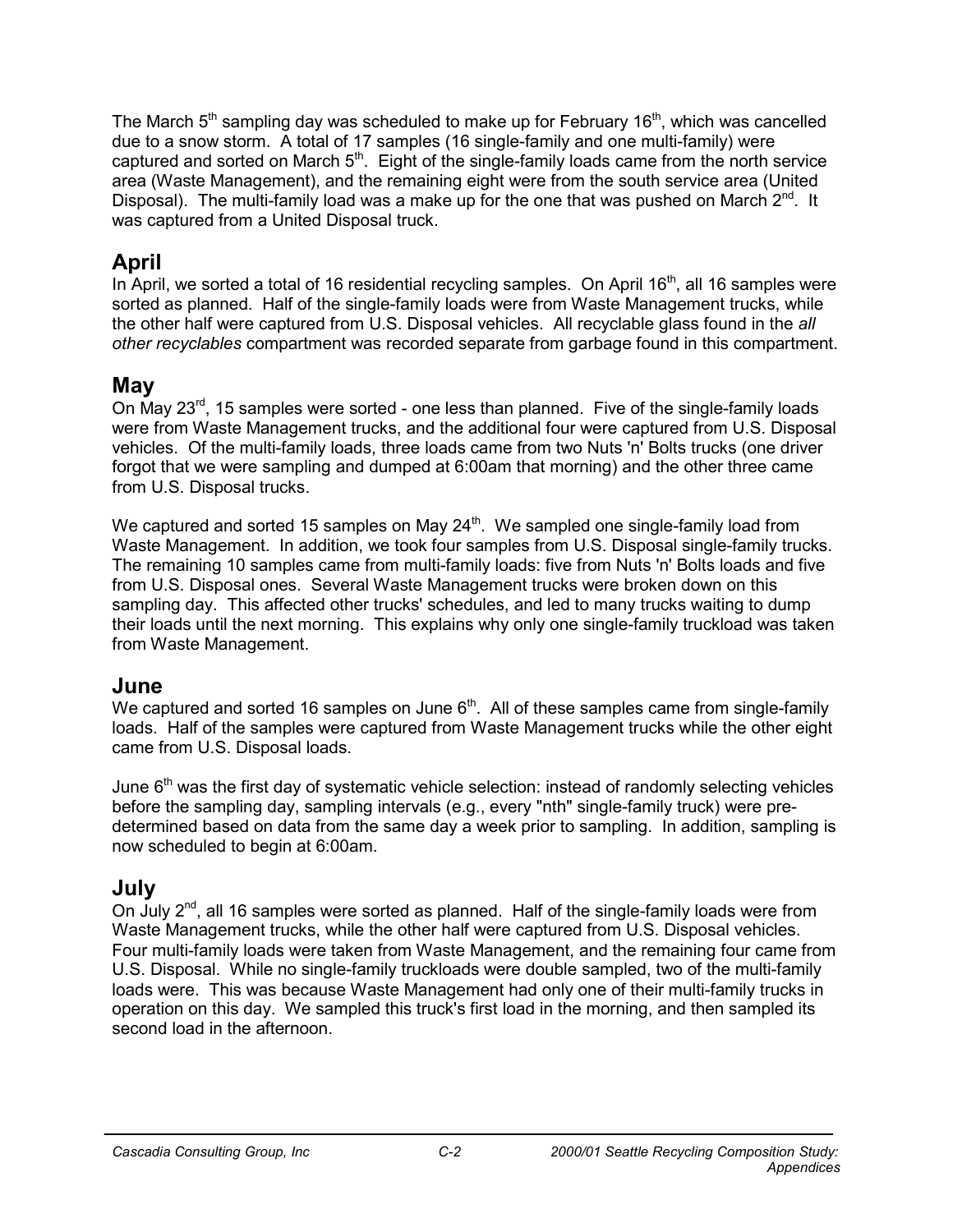A total of 16 samples were sorted on July 3<sup>rd</sup>. Again, half of the single-family samples came from Waste Management, and the other half came from U.S. Disposal trucks. The multi-family samples were split the same way: four from Waste Management and four from U.S. Disposal. There is one sample with no corresponding net weight. Also, one U.S. Disposal multi-family truck was double-sampled on this day.

### **August**

We captured and sorted 16 samples on August  $7<sup>th</sup>$ . All of these samples came from singlefamily recycling trucks. Nine of the samples were captured from Waste Management trucks. The other nine came from U.S. Disposal loads.

### **September**

We captured and sorted 15 samples on September  $24<sup>th</sup>$ . Four of the single-family loads were from Waste Management trucks, while the other four were captured from U.S. Disposal vehicles. Of the multi-family loads, three were taken from Waste Management while the remaining four came from U.S. Disposal. We planned to sort one additional multi-family sample from Waste Management, but one of their trucks broke down in the morning. We captured our sample from this truck before it became disabled, but were only able to get a net weight for the glass portion of the truck. In the afternoon, we sampled from the substitute truck that was only able to haul all other recyclables (no glass compartment).

A total of 13 samples were sorted on September  $25<sup>th</sup>$ . Again, four of the single-family samples came from Waste Management, and the other four came from U.S. Disposal trucks. Although four multi-family samples were captured from U.S. Disposal loads, only one multi-family sample was taken from Waste Management.

### **October**

We captured and sorted 15 samples on October 26<sup>th</sup>. A total of nine samples came from singlefamily recycling trucks: seven of the samples were captured from U.S. Disposal trucks while the other two came from Waste Management loads. Although October  $26<sup>th</sup>$  was originally scheduled as a single-family sampling day, we captured six multi-family loads to meet the study's sampling goals. We took half of the loads from U.S. Disposal trucks, and the other half from Waste Management loads.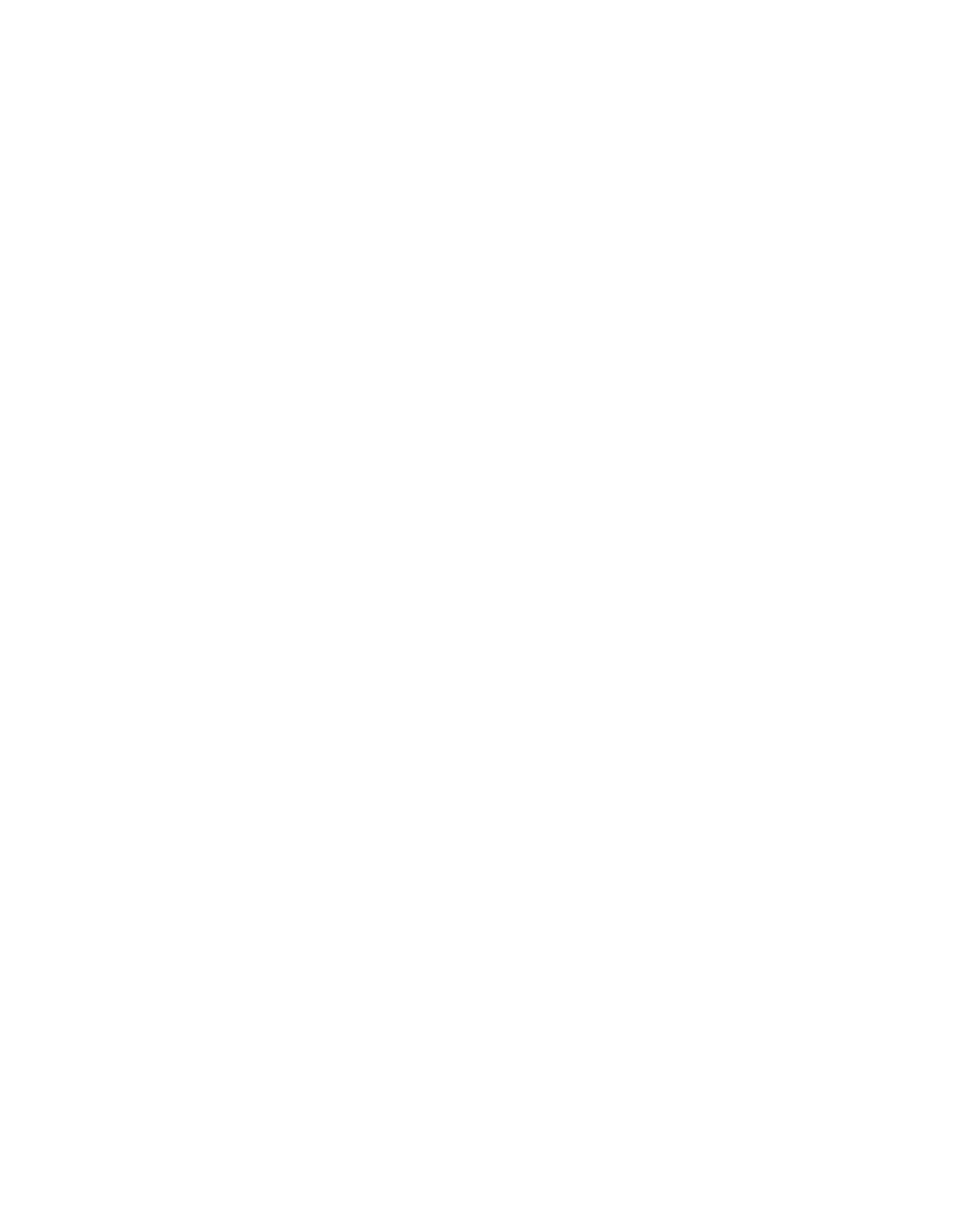# **APPENDIX D: COMPOSITION RESULTS, CONTRACT YEAR 1**

As described in Section **Error! Reference source not found.** of this report, Seattle Public Utilities (SPU) established new contracts with two private companies in April 2000 for the collection of residential recyclables within the city.<sup>14</sup> As part of the new contracts, the following program changes were made in April 2000:

- 1. New materials were added to the City's recycling program (e.g. plastic bags);
- 2. Recycling and garbage collection were scheduled to occur on the same day;
- 3. Service area boundaries were redrawn; and
- 4. Processing facilities were consolidated into one location, and restructured to accept *glass* and *all other recyclables* separately.

The current composition study began seven months after the services under these contracts were initiated, allowing for full implementation of the City's new recycling program.

In addition to the current study period, SPU was interested in obtaining best composition estimates for recyclables set out during the first full contract year spanning from April 2001 through March 2002. These best estimates were calculated based on samples taken from the current study period – November 2000 to October 2001 – including those captured from vehicles that combined *glass* and *all other recyclables* in the same compartment.<sup>15</sup> (Although *glass* may have been set out separate from *all other recyclables*, all *glass* collected in these two trucks was disposed by the processing facility. Therefore, it was characterized as *garbage* for this study.) Tonnages from May 2000 – April 2001 were used as weighting factors for these calculations.16

This appendix presents the *Contract Year 1* sampling results. Consistent with the main body of the report, composition estimates are presented in three ways. First, a pie chart depicts the composition percentages of the five broad material categories: *paper, metal, plastic, glass, and contaminants.* Next, a table presents the top ten components, by weight, and finally, a table lists the full composition results of all 29 components.

<sup>&</sup>lt;sup>14</sup> One of these contracts includes the transfer and processing of recyclables.<br><sup>15</sup> These vehicles were sampled only during the first six months of this study; however, this same vehicle type was in operation during the entire *Contract Year 1.* Therefore, sample composition from this vehicle type was counted twice to account for the entire

*Contract Year 1.*<br><sup>16</sup> November 2000 – October 2001 tonnages were used to perform analyses for the composition presented in the main body of the report.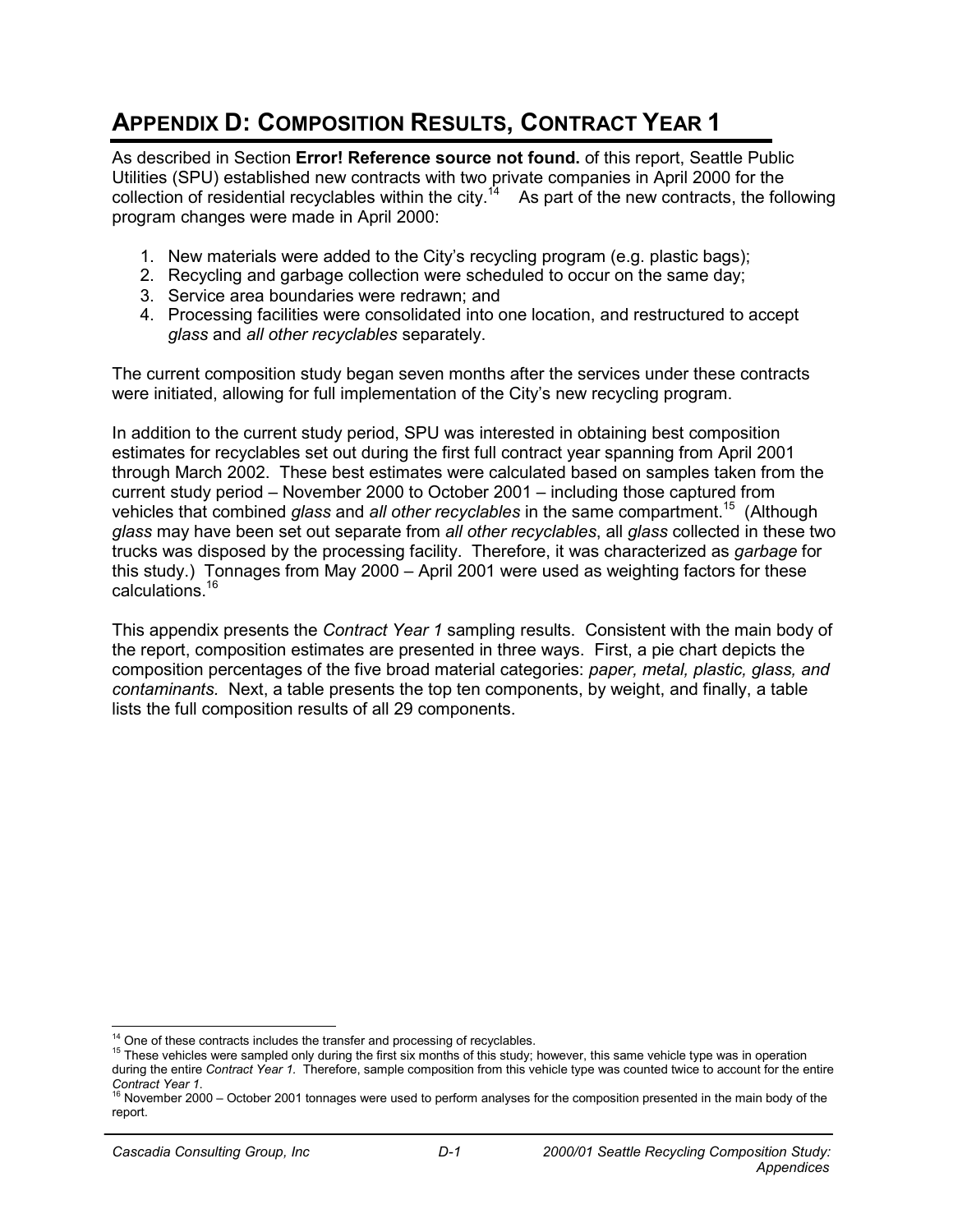### **Overall Composition**

The overall composition results are illustrated in Figure D-1. As shown, *paper* accounted for the largest portion (about 76%) of residential recycling during *Contract Year 1* (May 2000 – April 2001). Also prominent, *glass* made up approximately 16% of this recycling, by weight.



### **Figure D-1: Overview of Composition Estimates: Overall (Contract Year 1)**

Table D-1 lists the top ten components of residential recycling during *Contract Year 1*. When summed together, these components account for about 95% of the total by weight. *Newsprint*  and *mixed low grade paper* were predominant (about 35% and 25% respectively). *Unwaxed OCC/Kraft paper* and *mixed glass cullet* accounted for about 13% and 6% of the total respectively. Please see Table D-2 for the complete composition results for *Contract Year 1.*

| <b>Component</b>           | <b>Mean</b> | <b>Cum. %</b> |
|----------------------------|-------------|---------------|
| Newsprint                  | 34.7%       | 34.7%         |
| Mixed Low Grade Paper      | 24.7%       | 59.4%         |
| Unwaxed OCC/Kraft Paper    | 13.5%       | 72.9%         |
| <b>Mixed Glass Cullet</b>  | 5.6%        | 78.5%         |
| <b>Brown Glass Bottles</b> | 3.6%        | 82.1%         |
| <b>Green Glass Bottles</b> | 3.5%        | 85.6%         |
| Garbage                    | 3.1%        | 88.7%         |
| <b>Phone Directories</b>   | 2.9%        | 91.6%         |
| <b>Clear Glass Bottles</b> | 2.2%        | 93.8%         |
| Tin Food Cans              | 1.0%        | 94.8%         |
| Total                      | 94.8%       |               |

#### **Table D-1: Top Ten Components: Overall (Contract Year 1)**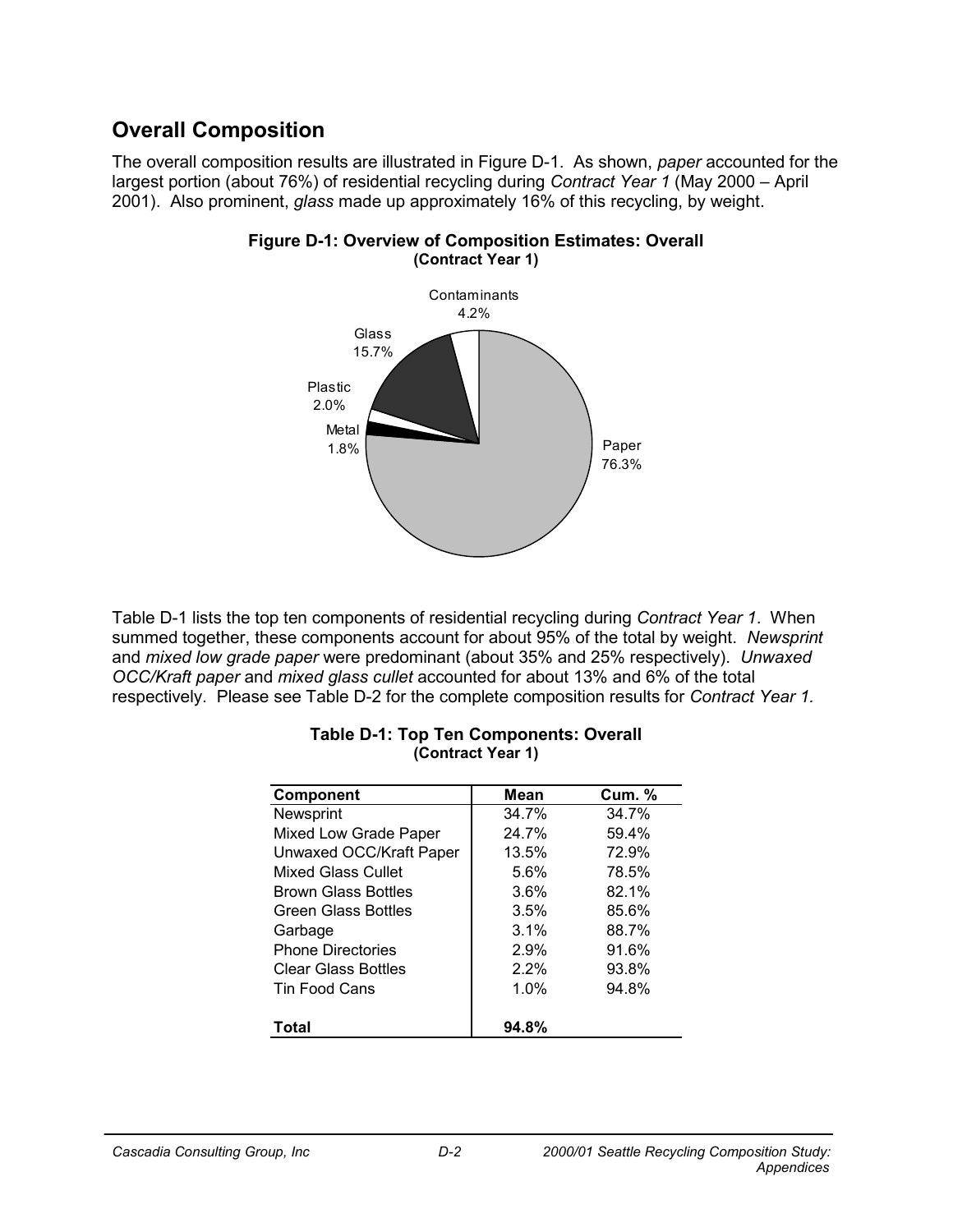### **Table D-2: Composition by Weight: Overall (Contract Year 1)**

|                                                       | <b>Mean</b> | Low   | <b>High</b> |
|-------------------------------------------------------|-------------|-------|-------------|
| Paper                                                 | 76.3%       |       |             |
| Newsprint                                             | 34.7%       | 33.6% | 35.8%       |
| Corrugated/Kraft, Unwaxed                             | 13.5%       | 12.7% | 14.3%       |
| <b>Phone Books</b>                                    | 2.9%        | 2.4%  | 3.5%        |
| Mixed Low Grade                                       | 24.7%       | 23.8% | 25.6%       |
| <b>Polycoat Containers</b>                            | 0.4%        | 0.3%  | 0.5%        |
| <b>Asceptic Containers</b>                            | 0.1%        | 0.0%  | 0.1%        |
| <b>Metal</b>                                          | 1.8%        |       |             |
| Aluminum Cans                                         | 0.6%        | 0.5%  | 0.6%        |
| Tin Food Cans                                         | 1.0%        | 0.9%  | 1.1%        |
| <b>Other Ferrous</b>                                  | 0.2%        | 0.1%  | 0.2%        |
| <b>Plastic</b>                                        | 2.0%        |       |             |
| Small PET Bottles (24 oz or smaller)                  | 0.3%        | 0.2%  | 0.3%        |
| Large PET Bottles (greater than 24 oz)                | 0.5%        | 0.4%  | 0.5%        |
| PET Jars, Tubs, and Other Containers                  | 0.1%        | 0.1%  | 0.1%        |
| <b>HDPE Bottles</b>                                   | 0.6%        | 0.6%  | 0.7%        |
| HDPE Jars, Tubs, and Other Containers                 | 0.1%        | 0.1%  | 0.1%        |
| Other Plastic Bottles (#3-7, excluding #6)            | 0.1%        | 0.0%  | 0.1%        |
| Other Jars, Tubs, and Containers (#3-7, excluding #6) | 0.1%        | 0.1%  | 0.1%        |
| Plastic Bags and Packaging                            | 0.4%        | 0.3%  | 0.4%        |
| <b>Glass</b>                                          | 15.7%       |       |             |
| Clear Beverage                                        | 2.2%        | 2.0%  | 2.3%        |
| Green Beverage                                        | 3.5%        | 3.3%  | 3.7%        |
| <b>Brown Beverage</b>                                 | 3.6%        | 3.5%  | 3.8%        |
| <b>Clear Container Glass</b>                          | 0.7%        | 0.6%  | 0.8%        |
| <b>Other Glass Containers and Bottles</b>             | 0.1%        | 0.1%  | 0.2%        |
| <b>Mixed Cullet</b>                                   | 5.6%        | 5.2%  | 5.9%        |
| <b>Contaminants</b>                                   | 4.2%        |       |             |
| Non-Conforming Paper                                  | $0.6\%$     | 0.5%  | 0.6%        |
| Non-Conforming Metal                                  | 0.2%        | 0.1%  | 0.2%        |
| Non-Conforming Plastic                                | 0.3%        | 0.3%  | 0.4%        |
| Non-Conforming Glass                                  | 0.1%        | 0.1%  | 0.1%        |
| Garbage                                               | 3.1%        | 2.7%  | 3.5%        |
| <b>Sample Count</b>                                   | 275         |       |             |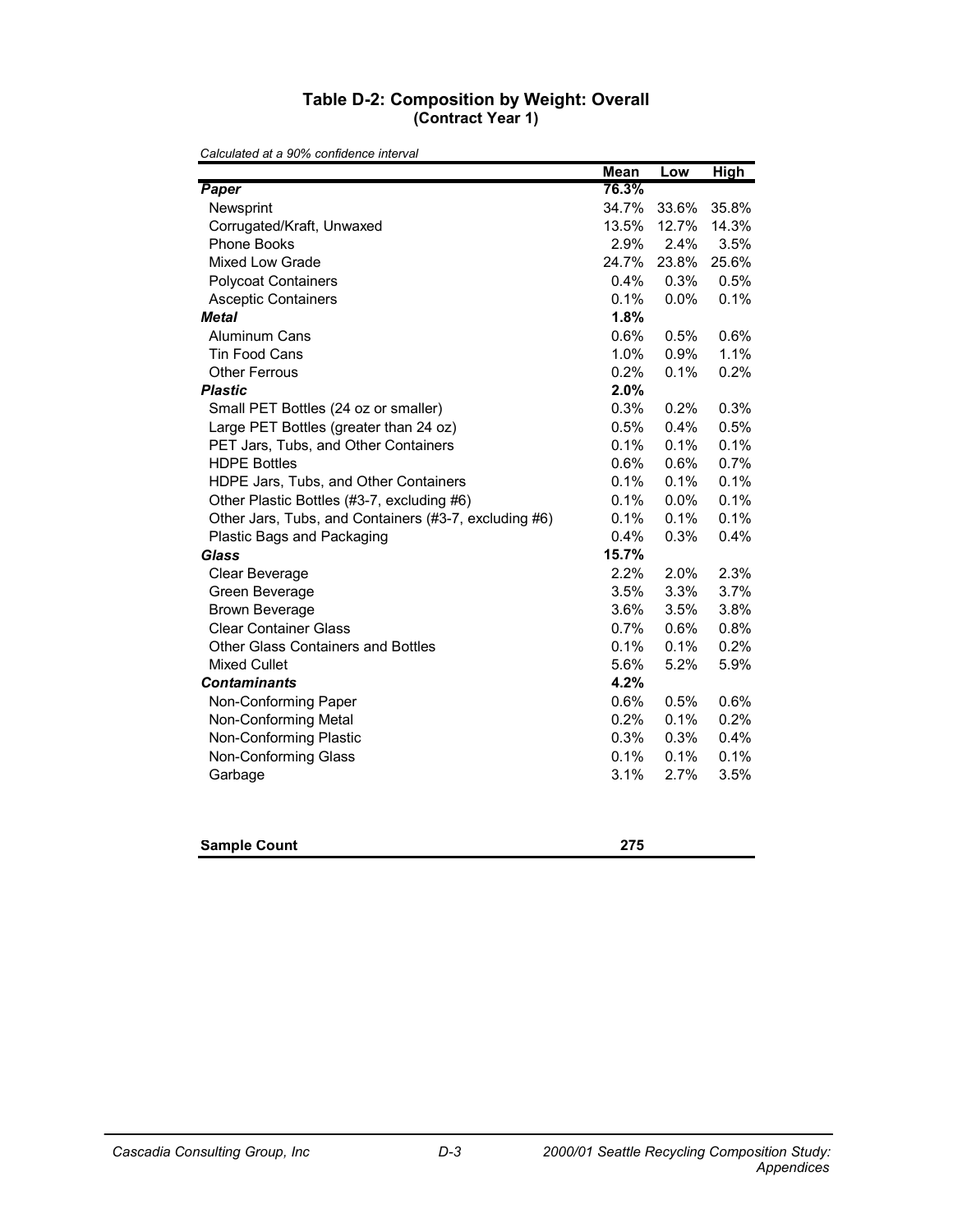### **Composition by Generator Type**

Composition results for single-family and multi-family recycling are summarized in Figure D-2. During *Contract Year 1*, *paper* and *glass* combined made up 94% of the total for both generators.





### **Single-Family**

Table D-3 outlines the top ten components set out by single-family generators. As shown, the top ten components accounted for just over 94% of the total by weight. *Newsprint*, *mixed low grade paper,* and *unwaxed OCC/Kraft paper* made up the largest portion of single-family recycling (about 34%, 26%, and 12% respectively). In addition, *mixed glass cullet* comprised nearly 6% of this recycling. Table D-4 lists the full composition results for single-family samples.

| <b>Component</b>           | Mean  | <b>Cum. %</b> |
|----------------------------|-------|---------------|
| Newsprint                  | 34.5% | 34.5%         |
| Mixed Low Grade Paper      | 26.2% | 60.7%         |
| Unwaxed OCC/Kraft Paper    | 12.0% | 72.7%         |
| Mixed Glass Cullet         | 5.5%  | 78.2%         |
| Garbage                    | 3.8%  | 81.9%         |
| <b>Green Glass Bottles</b> | 3.6%  | 85.6%         |
| <b>Brown Glass Bottles</b> | 3.3%  | 88.9%         |
| <b>Phone Directories</b>   | 2.3%  | 91.2%         |
| <b>Clear Glass Bottles</b> | 2.1%  | 93.3%         |
| Tin Food Cans              | 1.1%  | 94.4%         |
| Total                      | 94.4% |               |

| <b>Table D-3: Top Ten Components: Single-Family</b> |
|-----------------------------------------------------|
| (Contract Year 1)                                   |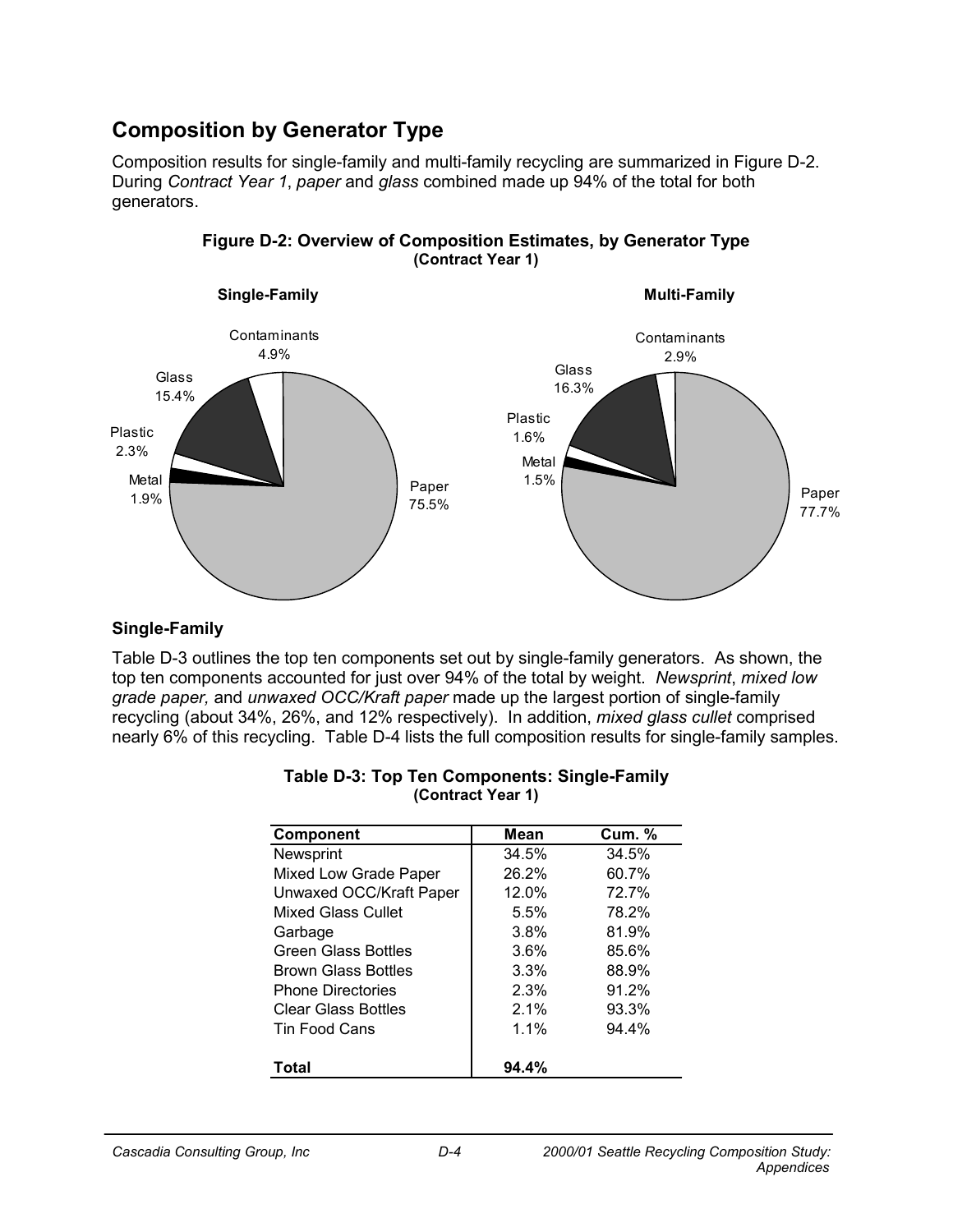| Table D-4: Composition by Weight: Single-Family |  |
|-------------------------------------------------|--|
| (Contract Year 1)                               |  |

|                                                       | <b>Mean</b> | Low   | <b>High</b> |
|-------------------------------------------------------|-------------|-------|-------------|
| Paper                                                 | 75.5%       |       |             |
| Newsprint                                             | 34.5%       | 33.3% | 35.7%       |
| Corrugated/Kraft, Unwaxed                             | 12.0%       | 11.1% | 12.9%       |
| Phone Books                                           | 2.3%        | 1.8%  | 2.7%        |
| Mixed Low Grade                                       | 26.2%       | 25.1% | 27.2%       |
| <b>Polycoat Containers</b>                            | 0.5%        | 0.4%  | 0.6%        |
| <b>Asceptic Containers</b>                            | 0.1%        | 0.0%  | 0.1%        |
| <b>Metal</b>                                          | 1.9%        |       |             |
| <b>Aluminum Cans</b>                                  | 0.6%        | 0.6%  | 0.7%        |
| <b>Tin Food Cans</b>                                  | 1.1%        | 1.0%  | 1.2%        |
| <b>Other Ferrous</b>                                  | 0.2%        | 0.1%  | 0.2%        |
| <b>Plastic</b>                                        | 2.3%        |       |             |
| Small PET Bottles (24 oz or smaller)                  | 0.3%        | 0.3%  | 0.3%        |
| Large PET Bottles (greater than 24 oz)                | 0.5%        | 0.5%  | 0.6%        |
| PET Jars, Tubs, and Other Containers                  | 0.1%        | 0.1%  | 0.1%        |
| <b>HDPE Bottles</b>                                   | 0.7%        | 0.6%  | 0.8%        |
| HDPE Jars, Tubs, and Other Containers                 | 0.1%        | 0.1%  | 0.1%        |
| Other Plastic Bottles (#3-7, excluding #6)            | 0.0%        | 0.0%  | 0.1%        |
| Other Jars, Tubs, and Containers (#3-7, excluding #6) | 0.1%        | 0.1%  | 0.1%        |
| Plastic Bags and Packaging                            | 0.4%        | 0.4%  | 0.5%        |
| <b>Glass</b>                                          | 15.4%       |       |             |
| Clear Beverage                                        | 2.1%        | 1.9%  | 2.3%        |
| Green Beverage                                        | 3.6%        | 3.4%  | 3.9%        |
| <b>Brown Beverage</b>                                 | 3.3%        | 3.1%  | 3.5%        |
| <b>Clear Container Glass</b>                          | 0.8%        | 0.7%  | 0.9%        |
| Other Glass Containers and Bottles                    | 0.1%        | 0.1%  | 0.1%        |
| Mixed Cullet                                          | 5.5%        | 5.1%  | 6.0%        |
| <b>Contaminants</b>                                   | 4.9%        |       |             |
| Non-Conforming Paper                                  | 0.6%        | 0.5%  | 0.7%        |
| Non-Conforming Metal                                  | 0.1%        | 0.1%  | 0.2%        |
| Non-Conforming Plastic                                | 0.4%        | 0.3%  | 0.4%        |
| Non-Conforming Glass                                  | 0.1%        | 0.1%  | 0.1%        |
| Garbage                                               | 3.8%        | 3.1%  | 4.4%        |
| <b>Sample Count</b>                                   | 181         |       |             |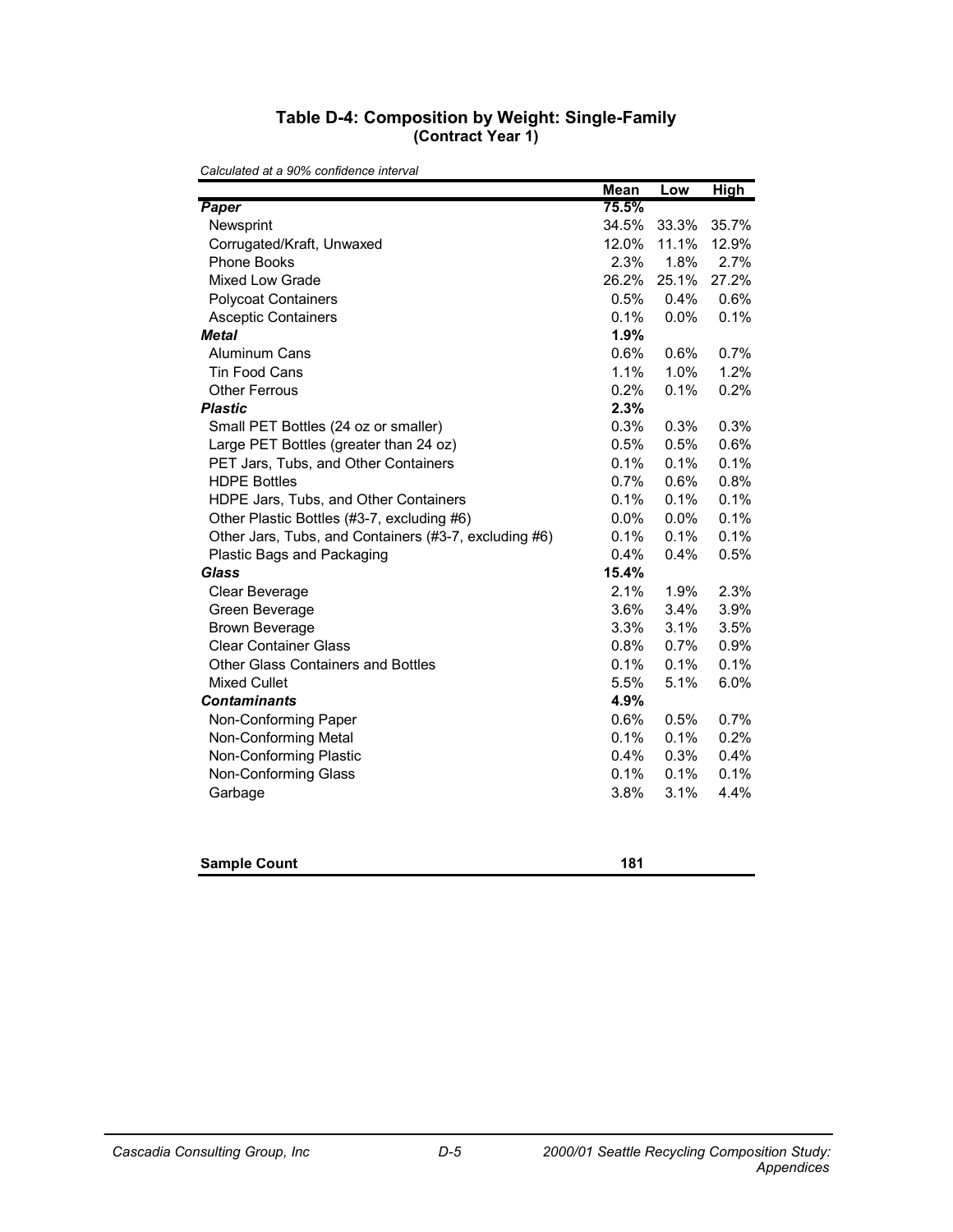### **Multi-Family**

Table D-5 lists the top ten components of multi-family recycling during *Contract Year 1*. When combined, these components account for over 95% of the total by weight. As with single-family generators, *newsprint, mixed low grade paper*, and *unwaxed OCC/Kraft paper* were the largest components (approximately 35%, 22%, and 16% respectively). *Mixed glass cullet* made up about 6% of this recycling. Table D-6 lists the full composition results for multi-family recycling.

| Component                  | Mean  | <b>Cum. %</b> |
|----------------------------|-------|---------------|
| Newsprint                  | 35.0% | 35.0%         |
| Mixed Low Grade Paper      | 22.1% | 57.2%         |
| Unwaxed OCC/Kraft Paper    | 16.1% | 73.3%         |
| <b>Mixed Glass Cullet</b>  | 5.7%  | 78.9%         |
| <b>Brown Glass Bottles</b> | 4.2%  | 83.1%         |
| <b>Phone Directories</b>   | 4.2%  | 87.3%         |
| <b>Green Glass Bottles</b> | 3.3%  | 90.6%         |
| <b>Clear Glass Bottles</b> | 2.3%  | 92.9%         |
| Garbage                    | 1.8%  | 94.8%         |
| Tin Food Cans              | 0.8%  | 95.6%         |
| Total                      | 95.6% |               |

#### **Table D-5: Top Ten Components: Multi-Family (Contract Year 1)**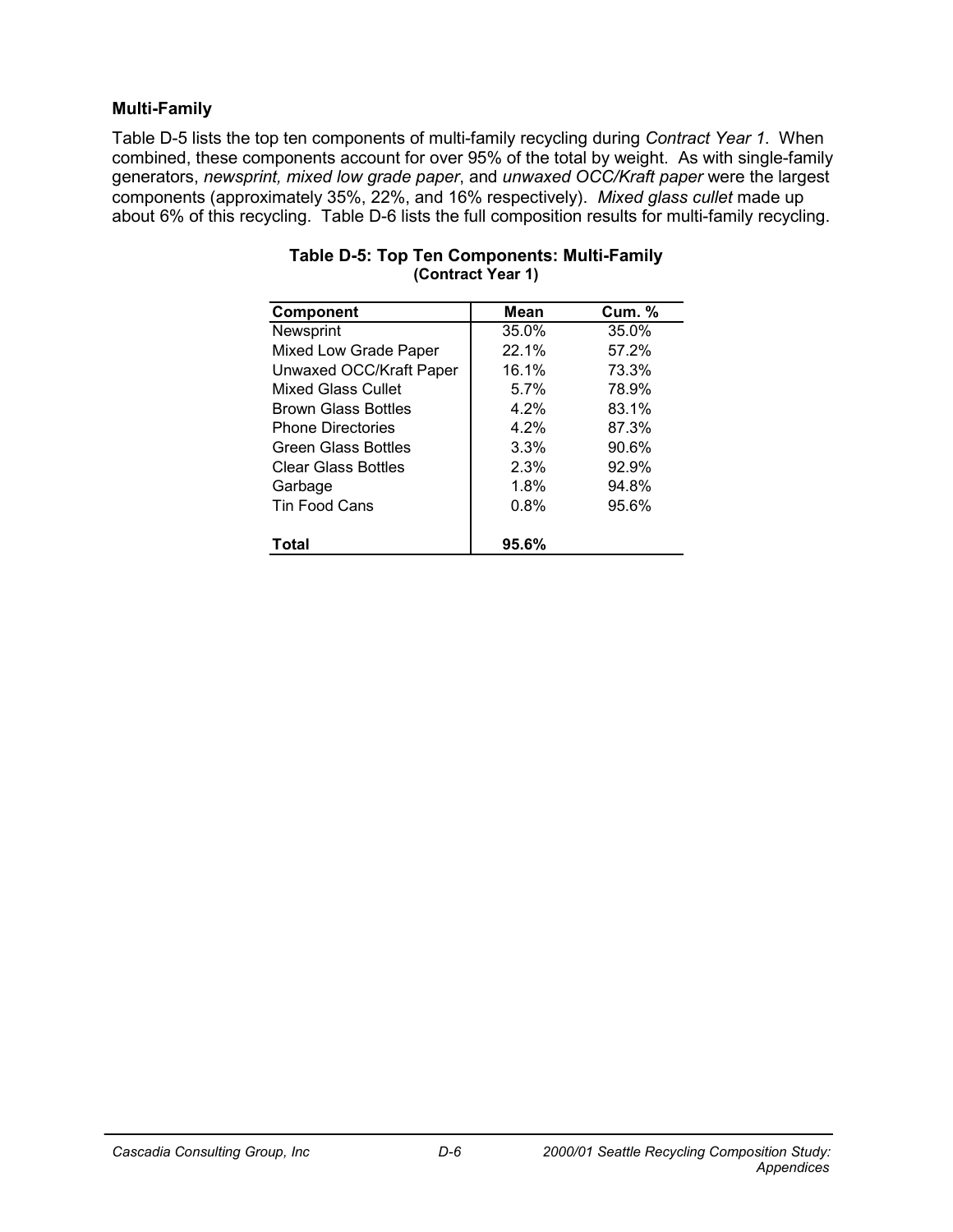### **Table D-6: Composition by Weight: Multi-Family (Contract Year 1)**

|                                                       | <b>Mean</b> | Low   | <b>High</b> |
|-------------------------------------------------------|-------------|-------|-------------|
| Paper                                                 | 77.7%       |       |             |
| Newsprint                                             | 35.0%       | 32.7% | 37.3%       |
| Corrugated/Kraft, Unwaxed                             | 16.1%       | 14.5% | 17.8%       |
| Phone Books                                           | 4.2%        | 3.0%  | 5.4%        |
| Mixed Low Grade                                       | 22.1%       | 20.4% | 23.9%       |
| <b>Polycoat Containers</b>                            | 0.3%        | 0.2%  | 0.3%        |
| <b>Asceptic Containers</b>                            | 0.0%        | 0.0%  | 0.0%        |
| <b>Metal</b>                                          | 1.5%        |       |             |
| <b>Aluminum Cans</b>                                  | 0.5%        | 0.5%  | 0.6%        |
| <b>Tin Food Cans</b>                                  | 0.8%        | 0.7%  | 0.9%        |
| <b>Other Ferrous</b>                                  | 0.2%        | 0.0%  | 0.3%        |
| <b>Plastic</b>                                        | 1.6%        |       |             |
| Small PET Bottles (24 oz or smaller)                  | 0.2%        | 0.2%  | 0.3%        |
| Large PET Bottles (greater than 24 oz)                | 0.4%        | 0.3%  | 0.4%        |
| PET Jars, Tubs, and Other Containers                  | 0.1%        | 0.0%  | 0.1%        |
| <b>HDPE Bottles</b>                                   | 0.5%        | 0.4%  | 0.6%        |
| HDPE Jars, Tubs, and Other Containers                 | 0.1%        | 0.0%  | 0.1%        |
| Other Plastic Bottles (#3-7, excluding #6)            | 0.1%        | 0.0%  | 0.1%        |
| Other Jars, Tubs, and Containers (#3-7, excluding #6) | 0.1%        | 0.1%  | 0.1%        |
| Plastic Bags and Packaging                            | 0.3%        | 0.2%  | 0.3%        |
| <b>Glass</b>                                          | 16.3%       |       |             |
| Clear Beverage                                        | 2.3%        | 2.1%  | 2.5%        |
| Green Beverage                                        | 3.3%        | 3.0%  | 3.6%        |
| <b>Brown Beverage</b>                                 | 4.2%        | 3.9%  | 4.5%        |
| <b>Clear Container Glass</b>                          | 0.6%        | 0.5%  | 0.6%        |
| <b>Other Glass Containers and Bottles</b>             | 0.3%        | 0.1%  | 0.4%        |
| <b>Mixed Cullet</b>                                   | 5.7%        | 5.0%  | 6.3%        |
| <b>Contaminants</b>                                   | 2.9%        |       |             |
| Non-Conforming Paper                                  | 0.5%        | 0.4%  | 0.7%        |
| Non-Conforming Metal                                  | 0.2%        | 0.1%  | 0.2%        |
| Non-Conforming Plastic                                | 0.2%        | 0.2%  | 0.3%        |
| Non-Conforming Glass                                  | 0.1%        | 0.0%  | 0.1%        |
| Garbage                                               | 1.8%        | 1.5%  | 2.2%        |
|                                                       |             |       |             |
|                                                       |             |       |             |
|                                                       |             |       |             |

| <b>Sample Count</b><br>94 |
|---------------------------|
|---------------------------|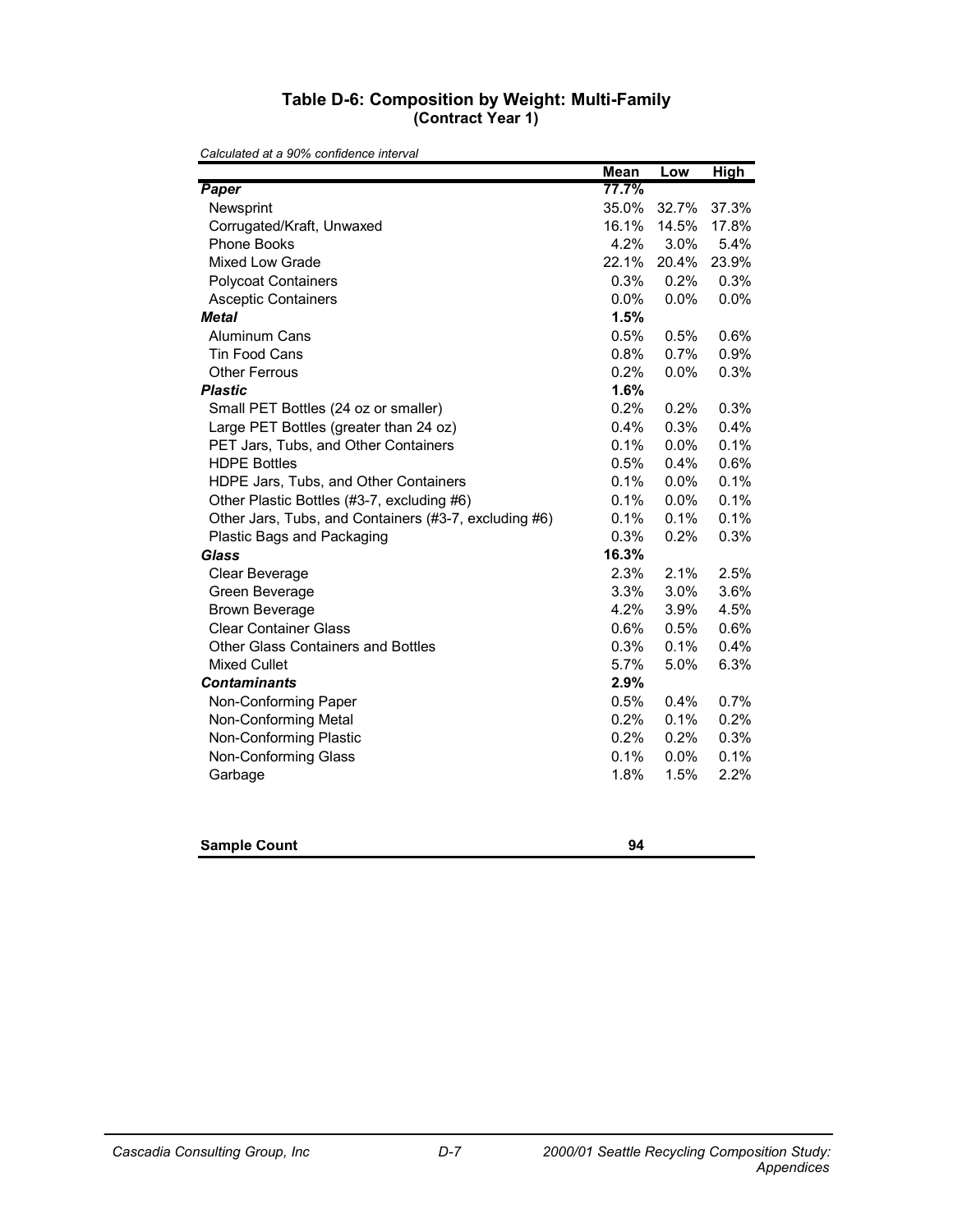### **Composition by Generator Type and Service Area**

Figure D-3 summarizes, by broad material category, the composition for the four subpopulations. As depicted, *paper* made up between 74% and 80% of the total across the four subpopulations. *Glass* accounted for the second largest portion from about 14% for singlefamily south and multi-family north recycling to about 18% for single-family north and multifamily south recycling.

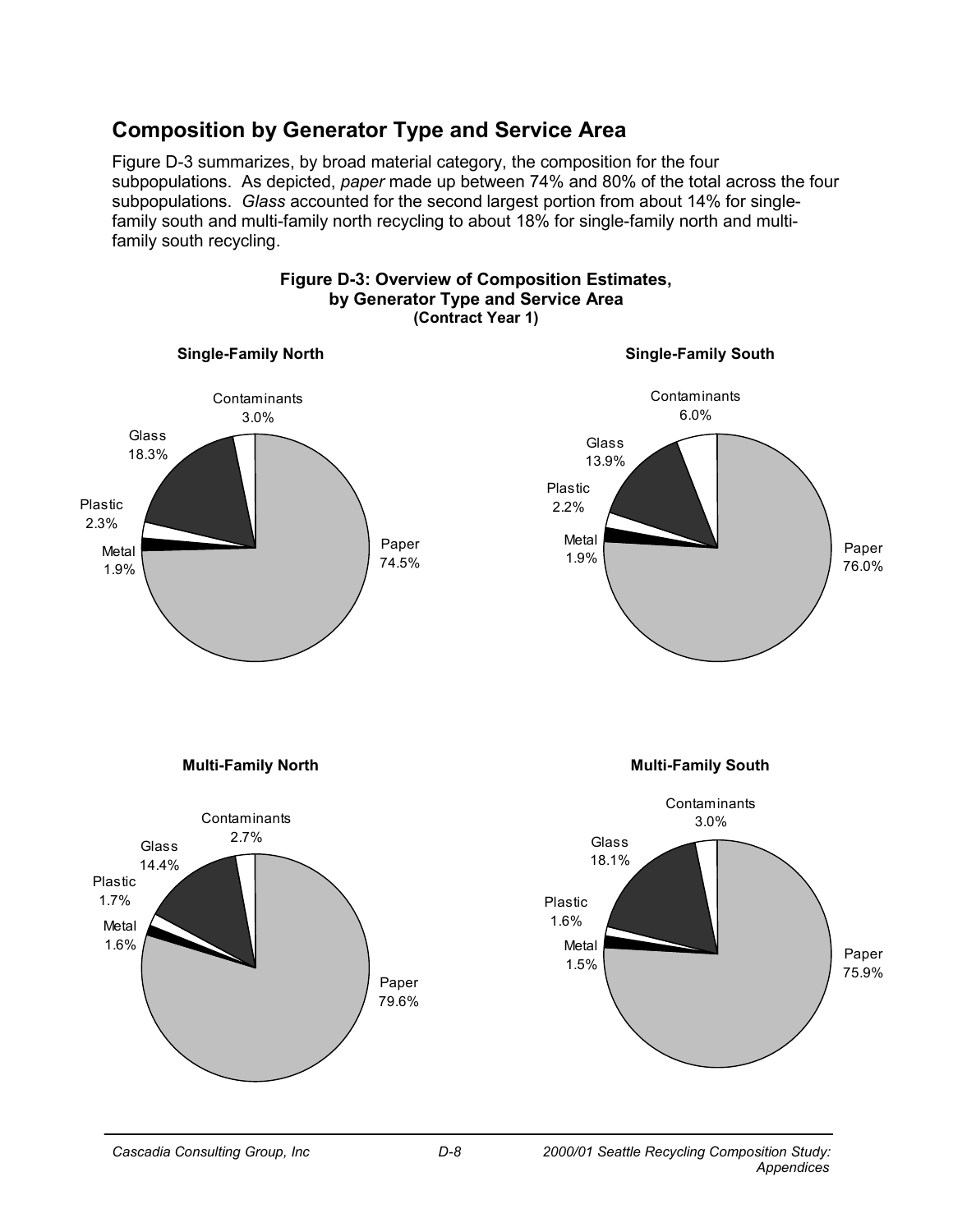### **Single-Family North**

The top ten components for single-family north recycling are listed in Table D-7, along with the mean percentage, cumulative percentage, and tons recycled. *Newsprint, mixed low grade paper,* and *unwaxed OCC/Kraft paper* were the largest components of this recycling (about 34%, 26%, and 12% respectively). *Mixed glass cullet* accounted for about 7% of the total by weight. The complete composition results for single-family north recycling are detailed in Table D-9.

| <b>Component</b>           | <b>Mean</b> | <b>Cum. %</b> |
|----------------------------|-------------|---------------|
| Newsprint                  | 33.7%       | 33.7%         |
| Mixed Low Grade Paper      | 26.4%       | 60.0%         |
| Unwaxed OCC/Kraft Paper    | 12.0%       | 72.1%         |
| <b>Mixed Glass Cullet</b>  | $6.9\%$     | 79.0%         |
| <b>Brown Glass Bottles</b> | 4.1%        | 83.1%         |
| <b>Green Glass Bottles</b> | 4.1%        | 87.2%         |
| <b>Clear Glass Bottles</b> | 2.3%        | 89.4%         |
| Garbage                    | 2.0%        | 91.5%         |
| <b>Phone Directories</b>   | 2.0%        | 93.5%         |
| Tin Food Cans              | 1.2%        | 94.6%         |
| Total                      | 94.6%       |               |

#### **Table D-7: Top Ten Components: Single-Family North (Contract Year 1)**

### **Single-Family South**

Table D-8 lists the top ten components found in single-family south recycling during *Contract Year 1*. Consistent with single-family north recycling, *newsprint, mixed low grade paper* and *unwaxed OCC/Kraft paper* were the top three components (accounting for about 35%, 26%, and 12% respectively). Table D-10 presents the detailed composition results for single-family south recycling.

| <b>Component</b>           | Mean  | <b>Cum. %</b> |
|----------------------------|-------|---------------|
| Newsprint                  | 34.9% | 34.9%         |
| Mixed Low Grade Paper      | 26.1% | 61.0%         |
| Unwaxed OCC/Kraft Paper    | 12.0% | 73.0%         |
| <b>Mixed Glass Cullet</b>  | 4.8%  | 77.8%         |
| Garbage                    | 4.7%  | 82.4%         |
| <b>Green Glass Bottles</b> | 3.4%  | 85.9%         |
| <b>Brown Glass Bottles</b> | 2.9%  | 88.8%         |
| <b>Phone Directories</b>   | 2.4%  | 91.2%         |
| <b>Clear Glass Bottles</b> | 2.0%  | 93.2%         |
| Tin Food Cans              | 1.1%  | 94.3%         |
| Total                      | 94.3% |               |

### **Table D-8: Top Ten Components: Single-Family South (Contract Year 1)**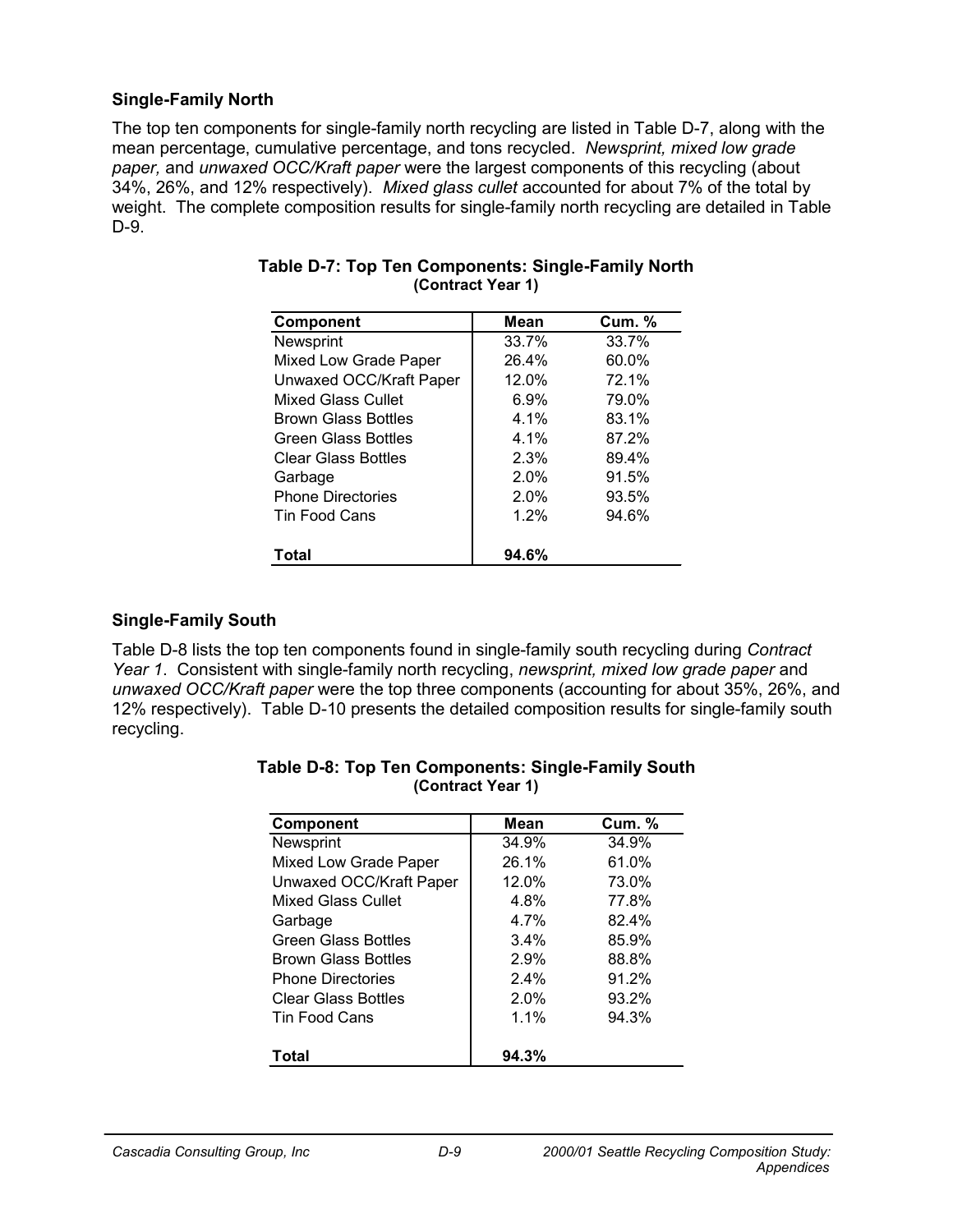### **Table D-9: Composition by Weight: Single-Family North (Contract Year 1)**

|                                                       | <b>Mean</b> | Low   | <b>High</b> |
|-------------------------------------------------------|-------------|-------|-------------|
| Paper                                                 | 74.5%       |       |             |
| Newsprint                                             | 33.7%       | 32.2% | 35.2%       |
| Corrugated/Kraft, Unwaxed                             | 12.0%       | 10.8% | 13.3%       |
| <b>Phone Books</b>                                    | 2.0%        | 1.5%  | 2.5%        |
| Mixed Low Grade                                       | 26.4%       | 25.0% | 27.7%       |
| <b>Polycoat Containers</b>                            | 0.4%        | 0.3%  | 0.5%        |
| <b>Asceptic Containers</b>                            | 0.1%        | 0.0%  | 0.1%        |
| <b>Metal</b>                                          | 1.9%        |       |             |
| Aluminum Cans                                         | 0.7%        | 0.6%  | 0.7%        |
| <b>Tin Food Cans</b>                                  | 1.2%        | 1.1%  | 1.3%        |
| <b>Other Ferrous</b>                                  | $0.0\%$     | 0.0%  | 0.1%        |
| <b>Plastic</b>                                        | 2.3%        |       |             |
| Small PET Bottles (24 oz or smaller)                  | 0.2%        | 0.2%  | 0.3%        |
| Large PET Bottles (greater than 24 oz)                | 0.5%        | 0.4%  | 0.5%        |
| PET Jars, Tubs, and Other Containers                  | 0.1%        | 0.1%  | 0.1%        |
| <b>HDPE Bottles</b>                                   | 0.8%        | 0.6%  | 0.9%        |
| HDPE Jars, Tubs, and Other Containers                 | 0.1%        | 0.1%  | 0.1%        |
| Other Plastic Bottles (#3-7, excluding #6)            | 0.0%        | 0.0%  | 0.1%        |
| Other Jars, Tubs, and Containers (#3-7, excluding #6) | 0.1%        | 0.1%  | 0.1%        |
| Plastic Bags and Packaging                            | 0.5%        | 0.4%  | 0.6%        |
| <b>Glass</b>                                          | 18.3%       |       |             |
| Clear Beverage                                        | 2.3%        | 2.0%  | 2.5%        |
| Green Beverage                                        | 4.1%        | 3.7%  | 4.4%        |
| <b>Brown Beverage</b>                                 | 4.1%        | 3.8%  | 4.4%        |
| <b>Clear Container Glass</b>                          | 0.8%        | 0.6%  | 0.9%        |
| <b>Other Glass Containers and Bottles</b>             | 0.1%        | 0.1%  | 0.2%        |
| <b>Mixed Cullet</b>                                   | 6.9%        | 6.2%  | 7.6%        |
| <b>Contaminants</b>                                   | 3.0%        |       |             |
| Non-Conforming Paper                                  | 0.5%        | 0.4%  | 0.6%        |
| Non-Conforming Metal                                  | 0.1%        | 0.0%  | 0.1%        |
| Non-Conforming Plastic                                | 0.3%        | 0.2%  | 0.3%        |
| Non-Conforming Glass                                  | 0.1%        | 0.0%  | 0.2%        |
| Garbage                                               | 2.0%        | 1.6%  | 2.5%        |
|                                                       |             |       |             |
|                                                       |             |       |             |
|                                                       |             |       |             |

| <b>Sample Count</b> |  |
|---------------------|--|
|---------------------|--|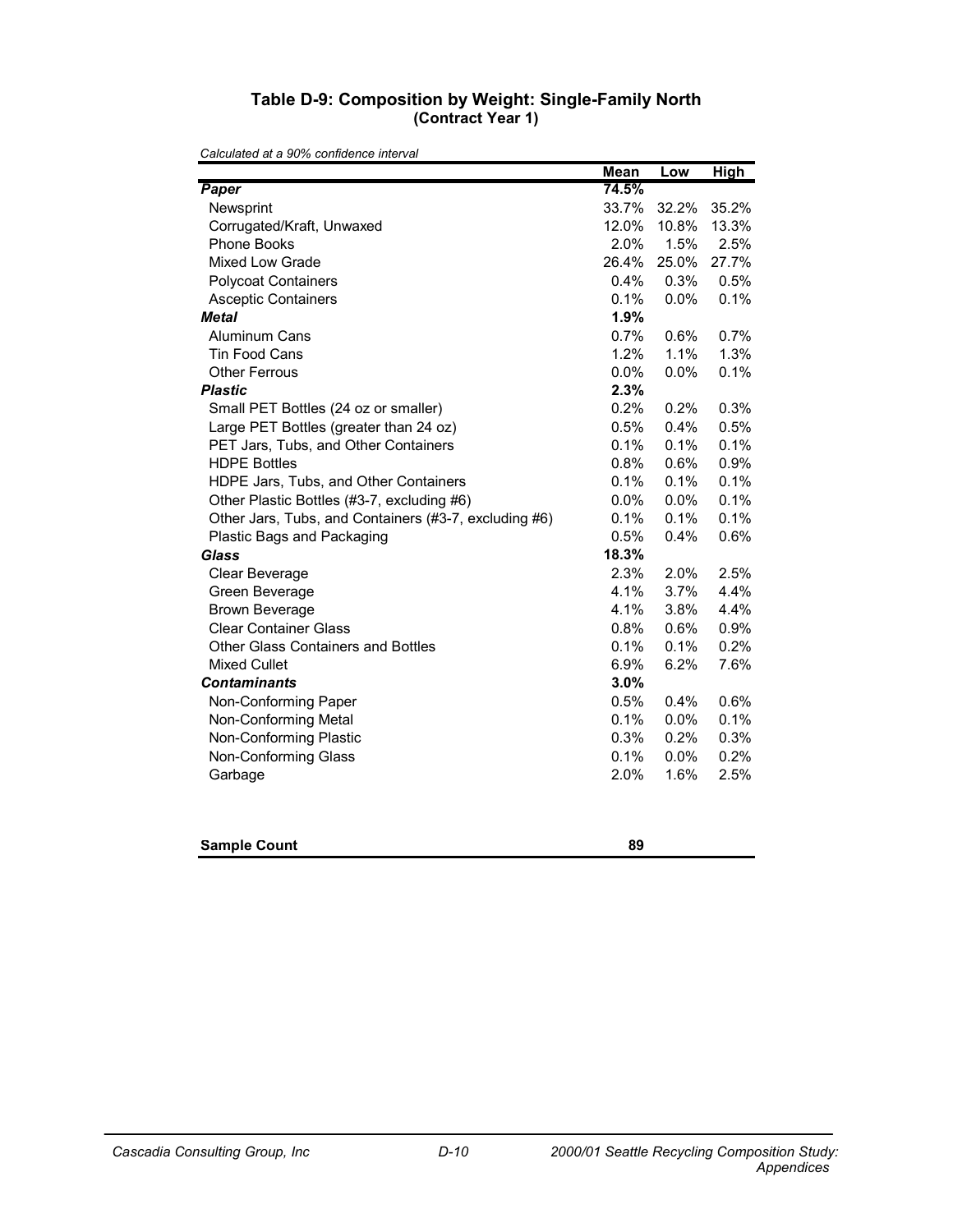### **Table D-10: Composition by Weight: Single-Family South (Contract Year 1)**

|                                                       | <b>Mean</b> | Low   | <b>High</b> |
|-------------------------------------------------------|-------------|-------|-------------|
| Paper                                                 | 76.0%       |       |             |
| Newsprint                                             | 34.9%       | 33.2% | 36.6%       |
| Corrugated/Kraft, Unwaxed                             | 12.0%       | 10.8% | 13.1%       |
| Phone Books                                           | 2.4%        | 1.7%  | 3.0%        |
| Mixed Low Grade                                       | 26.1%       | 24.6% | 27.5%       |
| <b>Polycoat Containers</b>                            | 0.5%        | 0.4%  | 0.7%        |
| <b>Asceptic Containers</b>                            | 0.1%        | 0.0%  | 0.1%        |
| <b>Metal</b>                                          | 1.9%        |       |             |
| <b>Aluminum Cans</b>                                  | 0.6%        | 0.5%  | 0.7%        |
| <b>Tin Food Cans</b>                                  | 1.1%        | 1.0%  | 1.2%        |
| <b>Other Ferrous</b>                                  | 0.2%        | 0.1%  | 0.3%        |
| <b>Plastic</b>                                        | 2.2%        |       |             |
| Small PET Bottles (24 oz or smaller)                  | 0.3%        | 0.3%  | 0.3%        |
| Large PET Bottles (greater than 24 oz)                | 0.6%        | 0.5%  | 0.6%        |
| PET Jars, Tubs, and Other Containers                  | 0.1%        | 0.0%  | 0.1%        |
| <b>HDPE Bottles</b>                                   | 0.7%        | 0.6%  | 0.8%        |
| HDPE Jars, Tubs, and Other Containers                 | 0.1%        | 0.1%  | 0.1%        |
| Other Plastic Bottles (#3-7, excluding #6)            | 0.1%        | 0.0%  | 0.1%        |
| Other Jars, Tubs, and Containers (#3-7, excluding #6) | 0.1%        | 0.1%  | 0.1%        |
| Plastic Bags and Packaging                            | 0.4%        | 0.3%  | 0.5%        |
| <b>Glass</b>                                          | 13.9%       |       |             |
| Clear Beverage                                        | 2.0%        | 1.8%  | 2.2%        |
| Green Beverage                                        | 3.4%        | 3.1%  | 3.7%        |
| <b>Brown Beverage</b>                                 | 2.9%        | 2.7%  | 3.1%        |
| <b>Clear Container Glass</b>                          | 0.8%        | 0.6%  | 0.9%        |
| <b>Other Glass Containers and Bottles</b>             | 0.1%        | 0.0%  | 0.1%        |
| <b>Mixed Cullet</b>                                   | 4.8%        | 4.2%  | 5.4%        |
| <b>Contaminants</b>                                   | 6.0%        |       |             |
| Non-Conforming Paper                                  | 0.6%        | 0.5%  | 0.7%        |
| Non-Conforming Metal                                  | 0.2%        | 0.1%  | 0.3%        |
| Non-Conforming Plastic                                | 0.4%        | 0.3%  | 0.5%        |
| Non-Conforming Glass                                  | 0.1%        | 0.0%  | 0.1%        |
| Garbage                                               | 4.7%        | 3.8%  | 5.6%        |
|                                                       |             |       |             |
|                                                       |             |       |             |
|                                                       |             |       |             |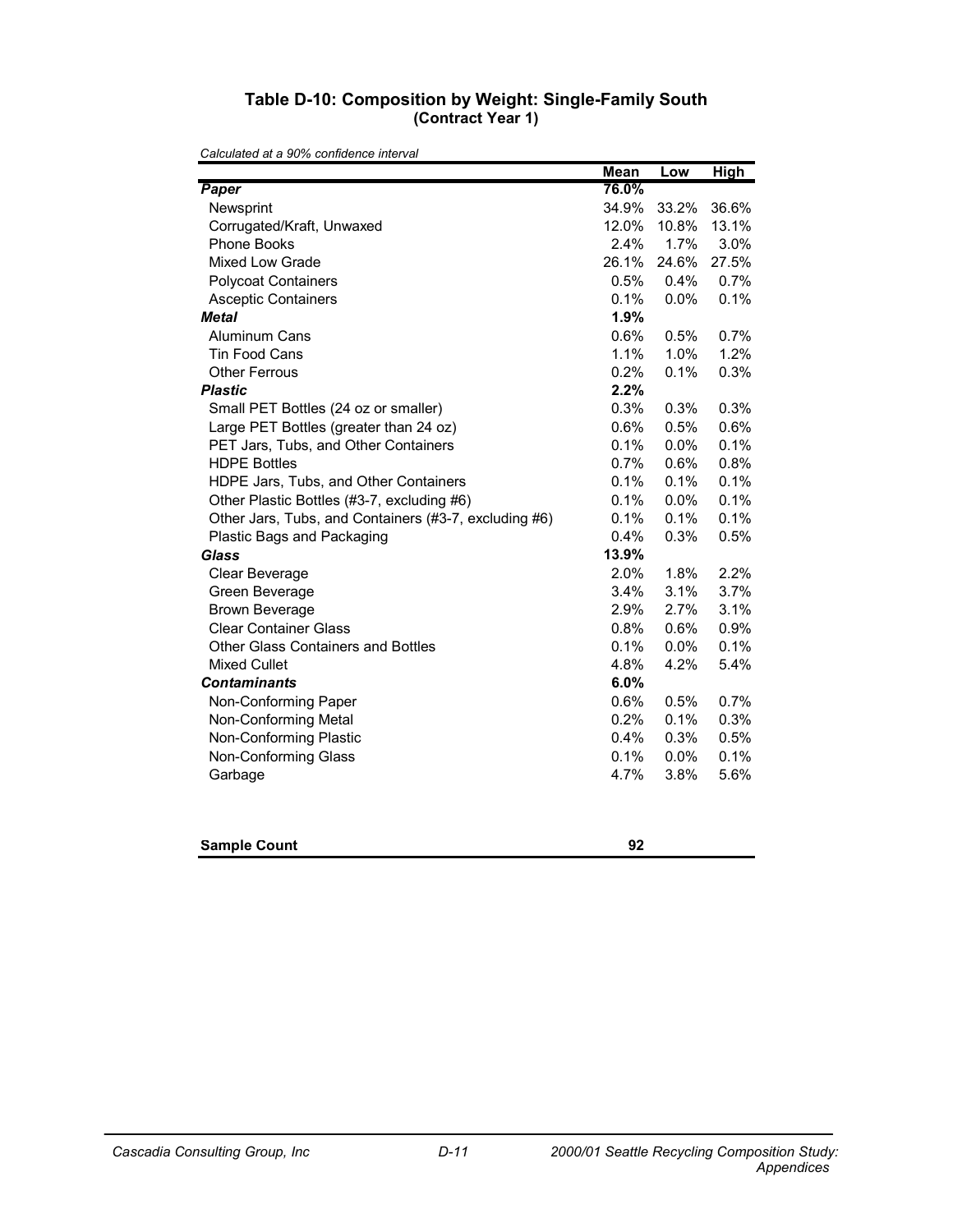### **Multi-Family North**

The top ten components of multi-family north recycling during *Contract Year 1* are listed in Table D-11. When summed together, the top ten components account for over 95% of the total by weight. As with both single-family north and south recycling, *newsprint, mixed low grade paper*  and *unwaxed OCC/Kraft paper* were the three largest components of this recycling. *Mixed glass cullet* followed at about 6% of the total. The full composition results for multi-family north recycling are detailed in Table D-13.

| Component                  | Mean  | <b>Cum. %</b> |
|----------------------------|-------|---------------|
| Newsprint                  | 36.9% | 36.9%         |
| Mixed Low Grade Paper      | 21.4% | 58.4%         |
| Unwaxed OCC/Kraft Paper    | 16.8% | 75.2%         |
| <b>Mixed Glass Cullet</b>  | 6.2%  | 81.4%         |
| <b>Phone Directories</b>   | 4.2%  | 85.5%         |
| <b>Brown Glass Bottles</b> | 3.0%  | 88.6%         |
| <b>Green Glass Bottles</b> | 2.6%  | 91.2%         |
| <b>Clear Glass Bottles</b> | 1.9%  | 93.1%         |
| Garbage                    | 1.8%  | 94.9%         |
| <b>Tin Food Cans</b>       | 0.9%  | 95.8%         |
| Total                      | 95.8% |               |

### **Table D-11: Top Ten Components: Multi-Family North (Contract Year 1)**

### **Multi-Family South**

Table D-12 lists the top ten components of multi-family south recycling during *Contract Year 1*. As shown, *newsprint, mixed low grade paper,* and *unwaxed OCC/Kraft paper* were the top three components of this recycling by weight (about 33%, 23%, and 16% respectively). In addition, *brown glass bottles* and *mixed glass cullet* each made up about just over 5% of the total. Table D-14 provides the full composition results for multi-family south recycling.

| <b>Component</b>           | Mean  | <b>Cum. %</b> |
|----------------------------|-------|---------------|
| Newsprint                  | 33.2% | 33.2%         |
| Mixed Low Grade Paper      | 22.8% | 56.0%         |
| Unwaxed OCC/Kraft Paper    | 15.5% | 71.5%         |
| <b>Brown Glass Bottles</b> | 5.3%  | 76.8%         |
| Mixed Glass Cullet         | 5.1%  | 81.9%         |
| <b>Phone Directories</b>   | 4.2%  | 86.1%         |
| <b>Green Glass Bottles</b> | 4.0%  | 90.1%         |
| <b>Clear Glass Bottles</b> | 2.6%  | 92.7%         |
| Garbage                    | 1.9%  | 94.6%         |
| Tin Food Cans              | 0.7%  | 95.4%         |
| Total                      | 95.4% |               |

#### **Table D-12: Top Ten Components: Multi-Family South (Contract Year 1)**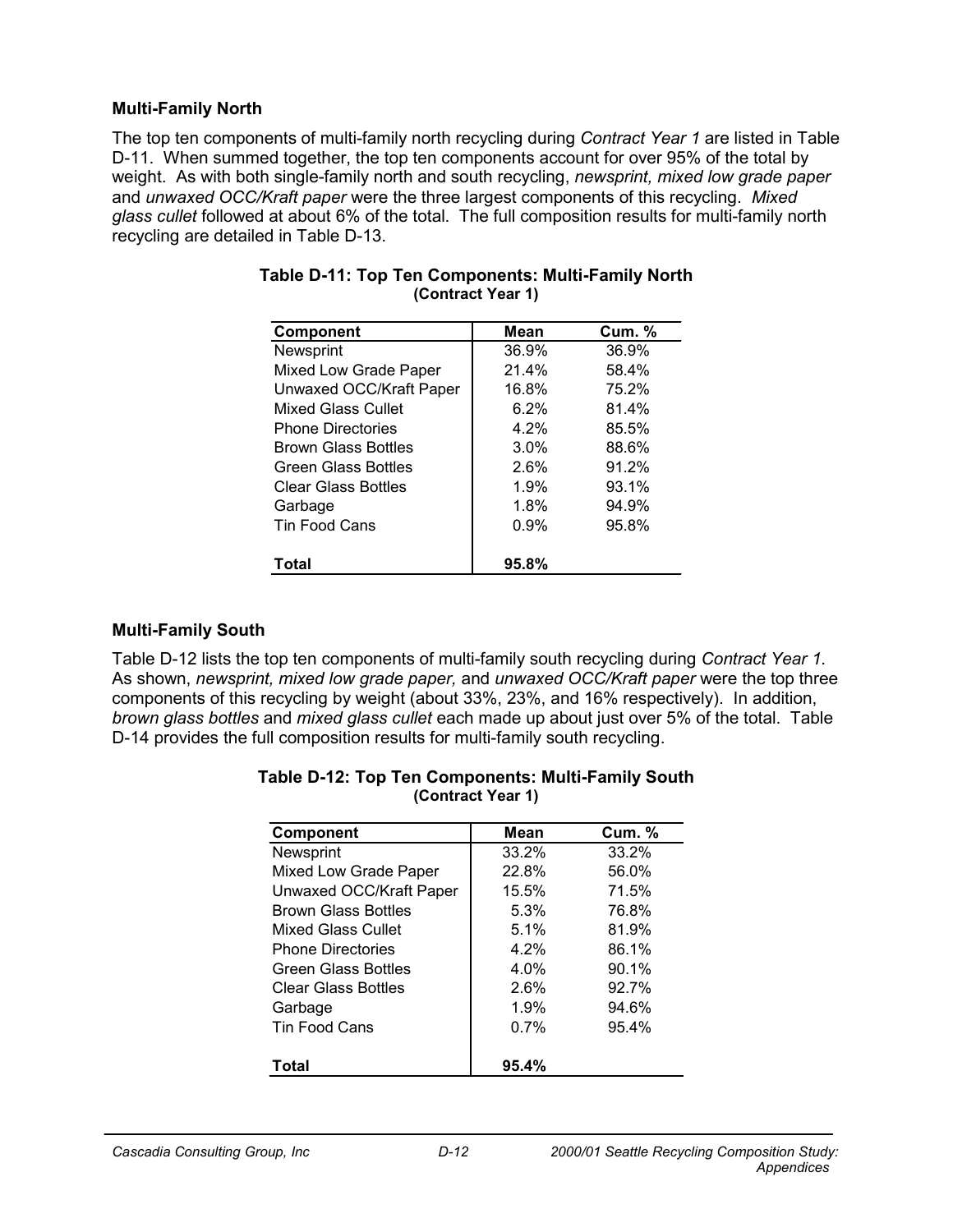#### **Table D-13: Composition by Weight: Multi-Family North (Contract Year 1)**

|                                                       | <b>Mean</b> | Low     | <b>High</b> |
|-------------------------------------------------------|-------------|---------|-------------|
| Paper                                                 | 79.6%       |         |             |
| Newsprint                                             | 36.9%       | 33.8%   | 40.1%       |
| Corrugated/Kraft, Unwaxed                             | 16.8%       | 14.4%   | 19.2%       |
| Phone Books                                           | 4.2%        | 2.6%    | 5.8%        |
| Mixed Low Grade                                       | 21.4%       | 19.2%   | 23.7%       |
| <b>Polycoat Containers</b>                            | 0.2%        | 0.2%    | 0.3%        |
| <b>Asceptic Containers</b>                            | 0.0%        | 0.0%    | 0.0%        |
| <b>Metal</b>                                          | 1.6%        |         |             |
| <b>Aluminum Cans</b>                                  | 0.6%        | 0.5%    | 0.6%        |
| <b>Tin Food Cans</b>                                  | 0.9%        | 0.7%    | 1.1%        |
| <b>Other Ferrous</b>                                  | 0.1%        | 0.0%    | 0.3%        |
| <b>Plastic</b>                                        | 1.7%        |         |             |
| Small PET Bottles (24 oz or smaller)                  | 0.3%        | 0.2%    | 0.3%        |
| Large PET Bottles (greater than 24 oz)                | 0.4%        | 0.3%    | 0.5%        |
| PET Jars, Tubs, and Other Containers                  | 0.1%        | 0.0%    | 0.2%        |
| <b>HDPE Bottles</b>                                   | 0.5%        | 0.4%    | 0.6%        |
| HDPE Jars, Tubs, and Other Containers                 | 0.1%        | 0.0%    | 0.1%        |
| Other Plastic Bottles (#3-7, excluding #6)            | 0.1%        | 0.0%    | 0.1%        |
| Other Jars, Tubs, and Containers (#3-7, excluding #6) | 0.1%        | 0.0%    | 0.1%        |
| Plastic Bags and Packaging                            | 0.2%        | 0.2%    | 0.3%        |
| <b>Glass</b>                                          | 14.4%       |         |             |
| Clear Beverage                                        | 1.9%        | 1.7%    | 2.2%        |
| Green Beverage                                        | 2.6%        | 2.2%    | 3.0%        |
| <b>Brown Beverage</b>                                 | 3.0%        | 2.6%    | 3.4%        |
| <b>Clear Container Glass</b>                          | 0.5%        | 0.4%    | 0.6%        |
| <b>Other Glass Containers and Bottles</b>             | 0.1%        | 0.0%    | 0.2%        |
| <b>Mixed Cullet</b>                                   | 6.2%        | 5.3%    | 7.1%        |
| <b>Contaminants</b>                                   | 2.7%        |         |             |
| Non-Conforming Paper                                  | $0.4\%$     | 0.3%    | 0.6%        |
| Non-Conforming Metal                                  | 0.2%        | 0.0%    | 0.3%        |
| Non-Conforming Plastic                                | 0.3%        | 0.2%    | 0.4%        |
| Non-Conforming Glass                                  | 0.1%        | $0.0\%$ | 0.1%        |
| Garbage                                               | 1.8%        | 1.4%    | 2.2%        |
| <b>Sample Count</b>                                   | 45          |         |             |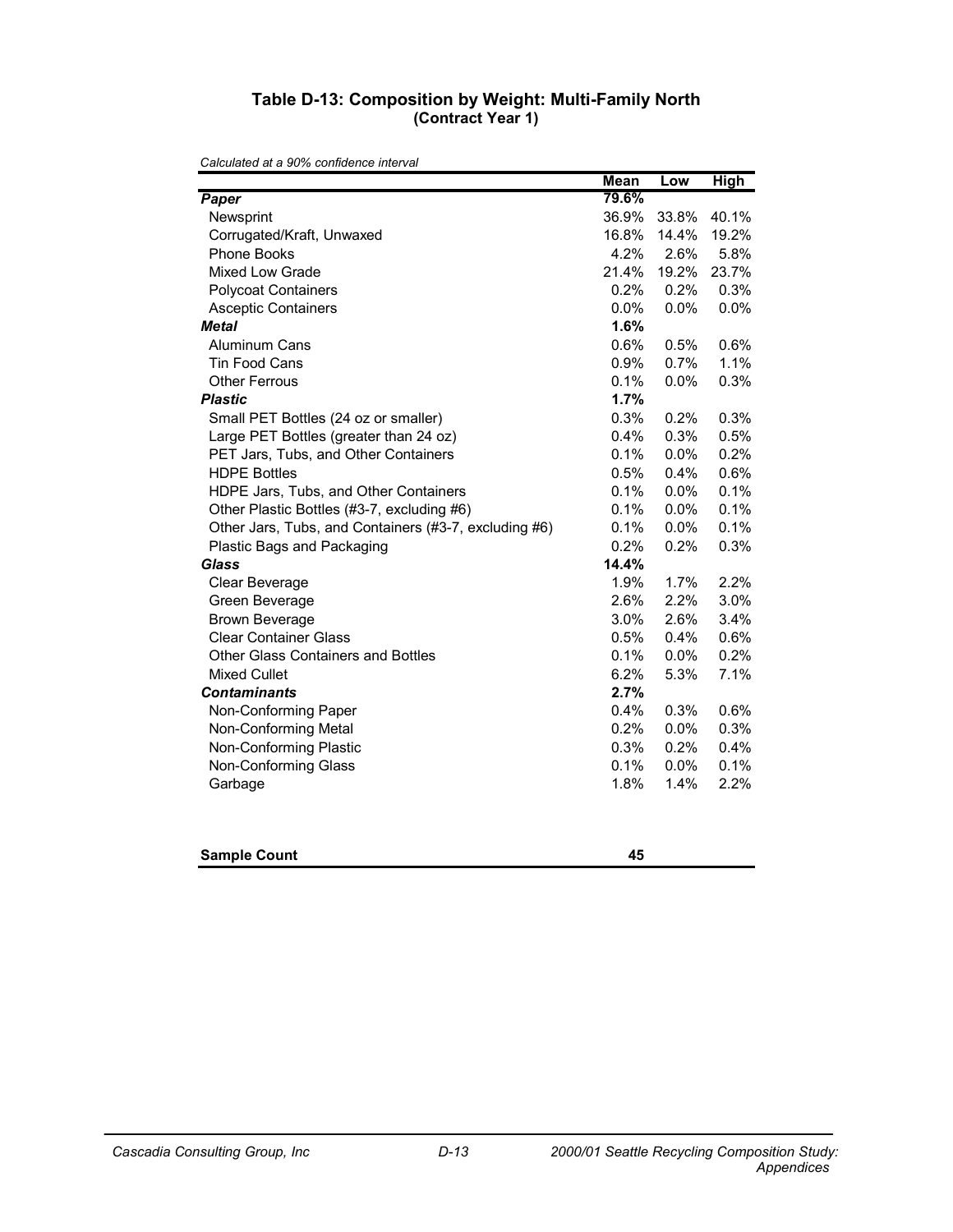#### **Table D-14: Composition by Weight: Multi-Family South (Contract Year 1)**

|                                                       | <b>Mean</b> | Low     | <b>High</b> |
|-------------------------------------------------------|-------------|---------|-------------|
| Paper                                                 | 75.9%       |         |             |
| Newsprint                                             | 33.2%       | 29.9%   | 36.4%       |
| Corrugated/Kraft, Unwaxed                             | 15.5%       | 13.2%   | 17.8%       |
| Phone Books                                           | 4.2%        | 2.4%    | 6.0%        |
| Mixed Low Grade                                       | 22.8%       | 20.2%   | 25.4%       |
| <b>Polycoat Containers</b>                            | 0.3%        | 0.2%    | 0.3%        |
| <b>Asceptic Containers</b>                            | 0.0%        | 0.0%    | 0.0%        |
| <b>Metal</b>                                          | 1.5%        |         |             |
| Aluminum Cans                                         | 0.5%        | 0.4%    | 0.6%        |
| <b>Tin Food Cans</b>                                  | 0.7%        | 0.6%    | 0.9%        |
| <b>Other Ferrous</b>                                  | 0.2%        | 0.0%    | 0.4%        |
| <b>Plastic</b>                                        | 1.6%        |         |             |
| Small PET Bottles (24 oz or smaller)                  | 0.2%        | 0.1%    | 0.2%        |
| Large PET Bottles (greater than 24 oz)                | 0.3%        | 0.2%    | 0.4%        |
| PET Jars, Tubs, and Other Containers                  | 0.0%        | 0.0%    | 0.1%        |
| <b>HDPE Bottles</b>                                   | 0.5%        | 0.4%    | 0.6%        |
| HDPE Jars, Tubs, and Other Containers                 | 0.1%        | 0.0%    | 0.1%        |
| Other Plastic Bottles (#3-7, excluding #6)            | 0.1%        | 0.0%    | 0.1%        |
| Other Jars, Tubs, and Containers (#3-7, excluding #6) | 0.1%        | $0.0\%$ | 0.1%        |
| Plastic Bags and Packaging                            | 0.3%        | 0.2%    | 0.4%        |
| <b>Glass</b>                                          | 18.1%       |         |             |
| Clear Beverage                                        | 2.6%        | 2.3%    | 3.0%        |
| Green Beverage                                        | 4.0%        | 3.5%    | 4.5%        |
| <b>Brown Beverage</b>                                 | 5.3%        | 4.8%    | 5.9%        |
| <b>Clear Container Glass</b>                          | 0.6%        | 0.4%    | 0.7%        |
| <b>Other Glass Containers and Bottles</b>             | $0.4\%$     | 0.1%    | 0.7%        |
| <b>Mixed Cullet</b>                                   | 5.1%        | 4.2%    | 6.0%        |
| <b>Contaminants</b>                                   | 3.0%        |         |             |
| Non-Conforming Paper                                  | 0.6%        | 0.4%    | 0.9%        |
| Non-Conforming Metal                                  | 0.2%        | 0.1%    | 0.3%        |
| Non-Conforming Plastic                                | 0.2%        | 0.1%    | 0.3%        |
| Non-Conforming Glass                                  | 0.1%        | 0.0%    | 0.1%        |
| Garbage                                               | 1.9%        | 1.4%    | 2.4%        |
|                                                       |             |         |             |
|                                                       |             |         |             |

| <b>Sample Count</b> |  |
|---------------------|--|
|                     |  |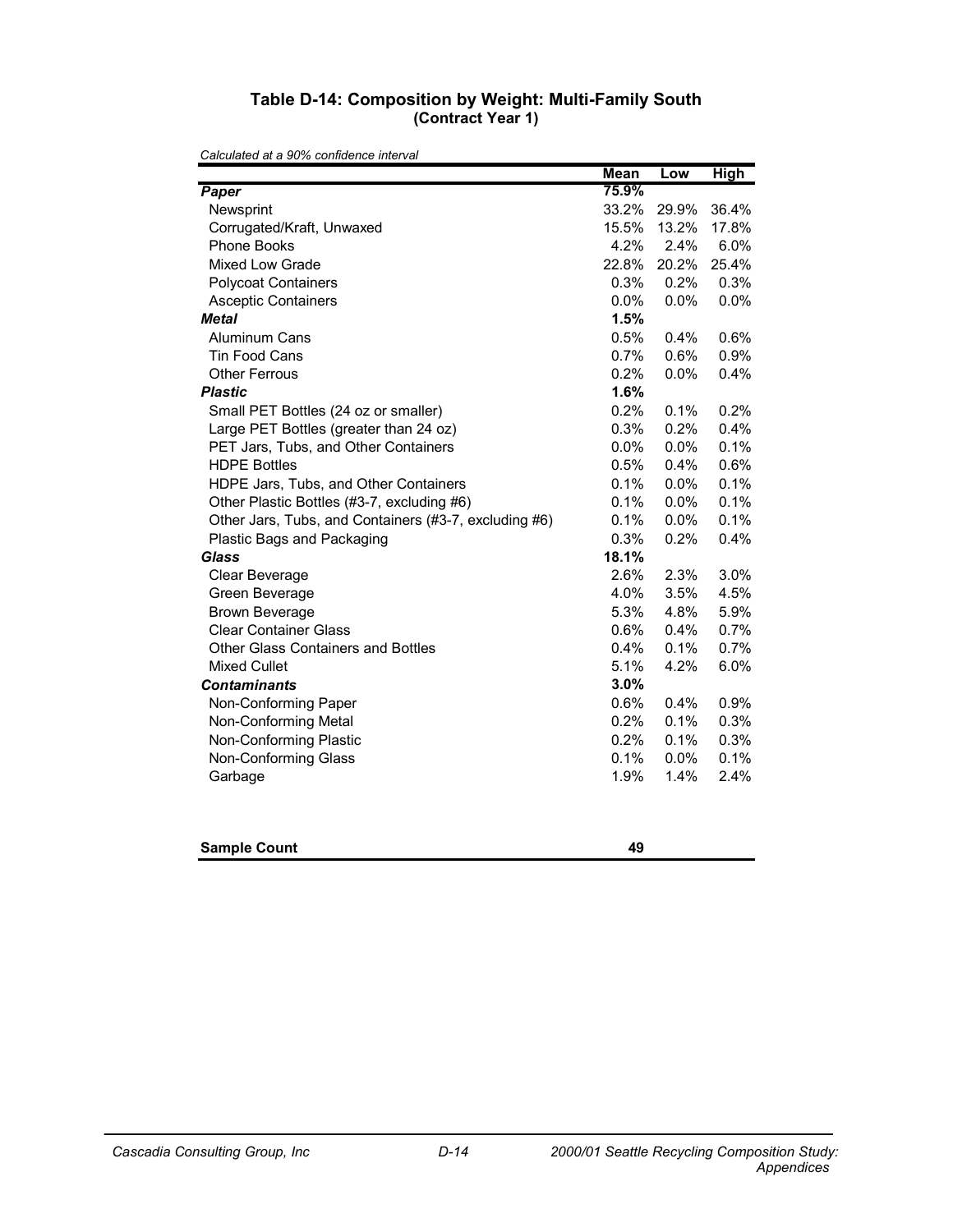# **APPENDIX E: COMPOSITION CALCULATIONS**

### **Composition Calculations**

The composition estimates represent the **ratio of the components' weight to the total sample weight** for each noted group. They are derived by summing each component's weight across all of the selected records and dividing by the sum of the total sample weight, as shown in the following equation:

$$
r_j = \frac{\sum_i c_{ij}}{\sum_i w_i}
$$

where:

c = weight of particular component

w = sum of all component weights

for i 1 to n

where  $n =$  number of selected samples

for j 1 to m

where  $m =$  number of components

The confidence interval for this estimate is derived in two steps. First, the variance around the estimate is calculated, accounting for the fact that the ratio includes two random variables (the component and total sample weights). The **variance of the ratio estimator** equation follows:

$$
\hat{V}_{r_j} = \left(\frac{1}{n}\right) \cdot \left(\frac{1}{\overline{w}^2}\right) \cdot \left(\frac{\sum_i \left(c_{ij} - r_j w_i\right)^2}{n - 1}\right)
$$

where:

$$
\overline{w} = \frac{\sum_i w_i}{n}
$$

Second, **precision levels** at the 90% confidence interval are calculated for a component's mean as follows:

$$
r_j \pm \left(t \cdot \sqrt{\hat{V}_{r_j}}\right)
$$

where:

 $t =$  the value of the t-statistic (1.645) corresponding to a 90% confidence level

For more detail, please refer to Chapter 6 "Ratio, Regression and Difference Estimation" of *Elementary Survey Sampling* by R.L. Scheaffer, W. Mendenhall and L. Ott (PWS Publishers, 1986).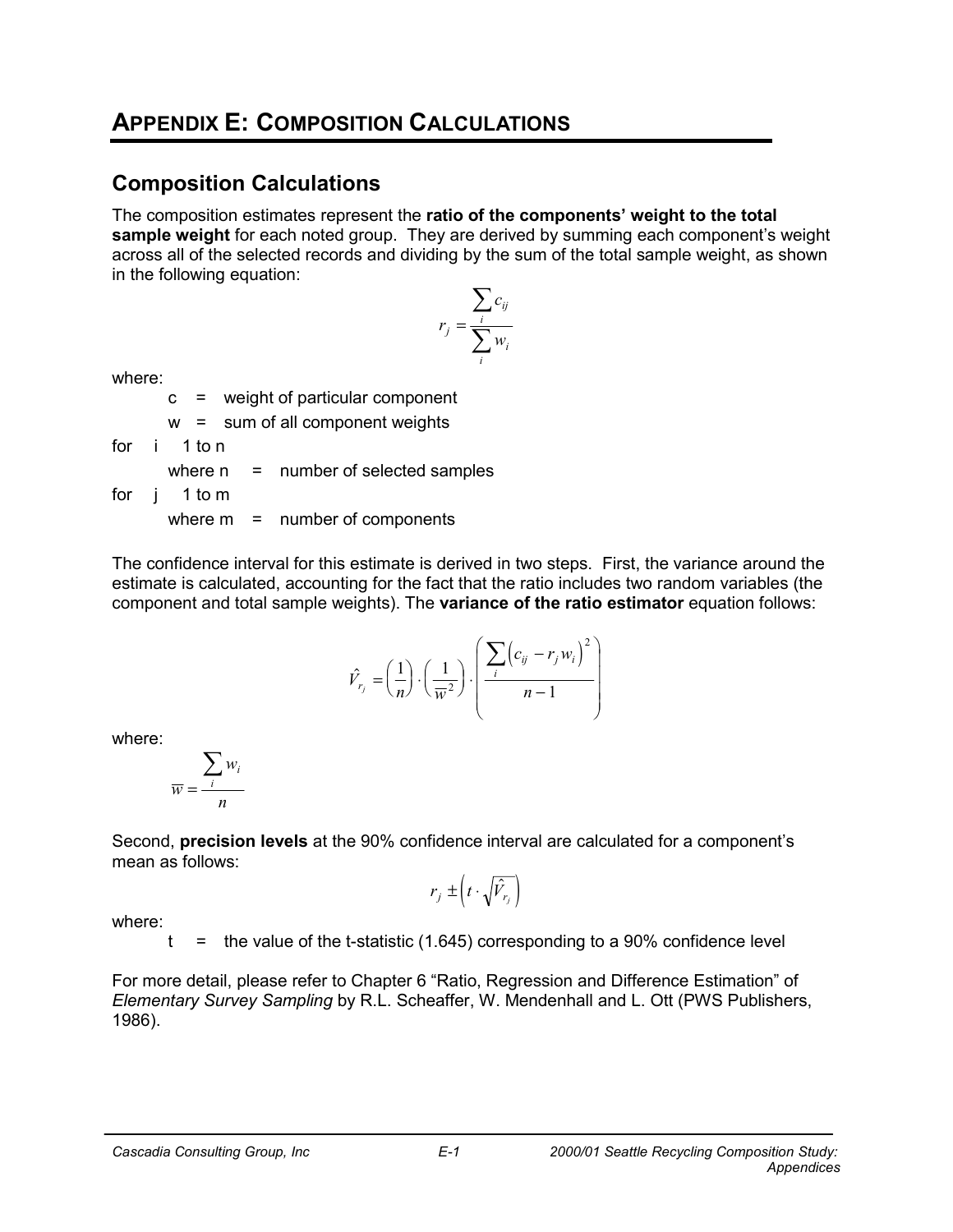### **Weighted Averages**

The overall recycling composition estimates were calculated by performing a weighted average based on the tons of *glass* and *all other recyclables* setouts collected from each of the four subpopulations: single-family north and south, and multi-family north and south.<sup>17</sup>

North and south service area composition was calculated by performing a weighted average based on the tons of *glass* and *all other recyclables* setouts collected from each of the two generator types. Single- and multi-family estimates were calculated by performing a weighted average based on the tons of *glass* and *all other recyclables* setouts collected from each of the two service areas. Lastly, composition was calculated for the four subpopulations by performing a weighted average based on the tons of *glass* and *all other recyclables* setouts collected from the relevant generator and service area.

Seattle Public Utilities provided the estimate of tonnage for each of the four subpopulations, and sample vehicle net weights were used to estimate the tonnage split between the *glass* and *all other recyclables* compartments.18 The composition estimates were applied to the relevant tonnages to estimate the amount for each component category.

The **weighted average for a composition estimate** is performed as follows:

$$
E_j = (p_1 * r_{j1}) + (p_2 * r_{j2}) + (p_3 * r_{j3}) + ...
$$

where:

p = the proportion of tonnage contributed by the noted group

r = ratio of component weight to total sample weight in the noted group

for j 1 to m

where  $m =$  number of components

The **variance of the weighted average** is calculated:

VarE<sub>j</sub> = 
$$
(p_1^2 * \hat{V}_{rj1}) + (p_2^2 * \hat{V}_{rj2}) + (p_3^2 * \hat{V}_{rj3}) + ...
$$

The weighting percentages that were used to perform the composition calculations for the 2000/01 study are listed in Tables E-1 through E-9 below. Following, Tables E-10 through E-16 list the weighting percentages used for the *Contract Year 1* composition calculations presented in Appendix D.

 17 In this study a sample generally consisted of two parts, corresponding to two separate collection compartments within a vehicle: one for *glass* recyclables, and the other for *all other recyclables* (e.g. *mixed paper, aluminum cans*, and *plastic bottles*). During the first five months of sampling, a few vehicles collected both *glass* and *all other recyclables* in the same compartment. Samples taken from these vehicles were eliminated from the analysis. See Appendix B for more information.

<sup>18</sup> For example, multi-family trucks from the north collected approximately 429,340 pounds of recycling in *all other recyclables*  compartments and 73,740 pounds in *glass* compartments. These weights reflect only those multi-family north trucks sampled during the study period (because compartments are not weighed separately by the processing facility), and translate into approximately 16% and 3% of the residential recycling tonnage for the study period.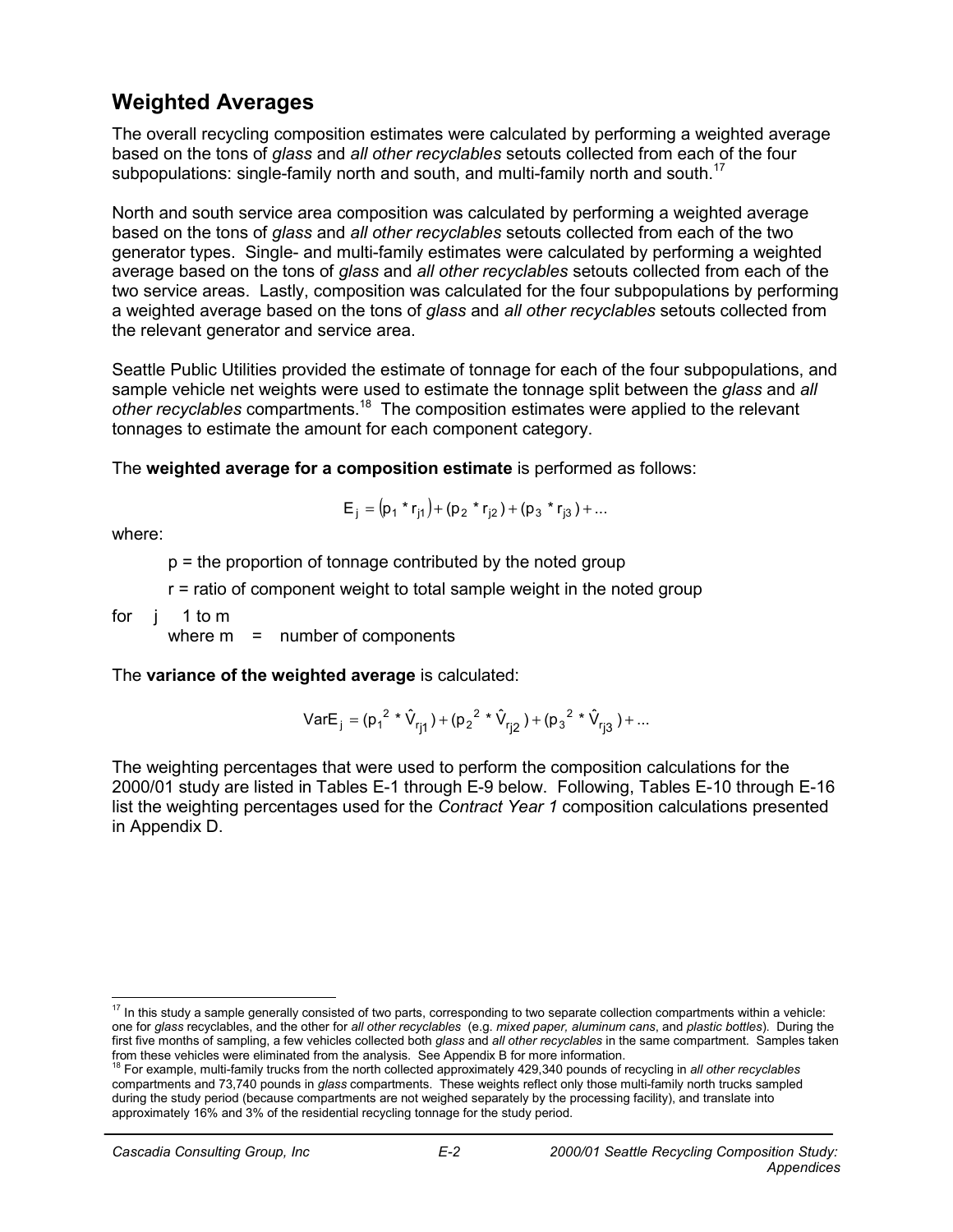|               |                 | (Service Area)        |
|---------------|-----------------|-----------------------|
| Generator     | <b>Material</b> | South<br><b>North</b> |
| Multi-Family  | Other           | 15.73%<br>15.67%      |
| Multi-Family  | Glass           | 3.53%<br>2.69%        |
| Single-Family | Other           | 32.70%<br>19.07%      |
| Single-Family | Glass           | 4.33%<br>6.27%        |

#### **Table E-1: Weighting Percentages: Overall (November 2000 – October 2001)**

#### **Table E-2: Weighting Percentages: North (November 2000 – October 2001)**

|               | (Material)   |        |
|---------------|--------------|--------|
| Generator     | <b>Other</b> | Glass  |
| Multi-Family  | 37.53%       | 6.45%  |
| Single-Family | 45.66%       | 10.37% |

#### **Table E-3: Weighting Percentages: South (November 2000 – October 2001)**

|               | (Material) |        |
|---------------|------------|--------|
| Generator     | Other      | Glass  |
| Multi-Family  | 27.02%     | 6.06%  |
| Single-Family | 56.15%     | 10.77% |

#### **Table E-4: Weighting Percentages: Single-Family (November 2000 – October 2001)**

|                 | (Service Area) |        |
|-----------------|----------------|--------|
| <b>Material</b> | North          | South  |
| Other           | 30.57%         | 52.43% |
| Glass           | 6.94%          | 10.06% |

#### **Table E-5: Weighting Percentages: Multi-Family (November 2000 – October 2001)**

|                 | (Service Area) |              |
|-----------------|----------------|--------------|
| <b>Material</b> | North          | <b>South</b> |
| Other           | 41.65%         | 41.82%       |
| Glass           | 7.15%          | 9.38%        |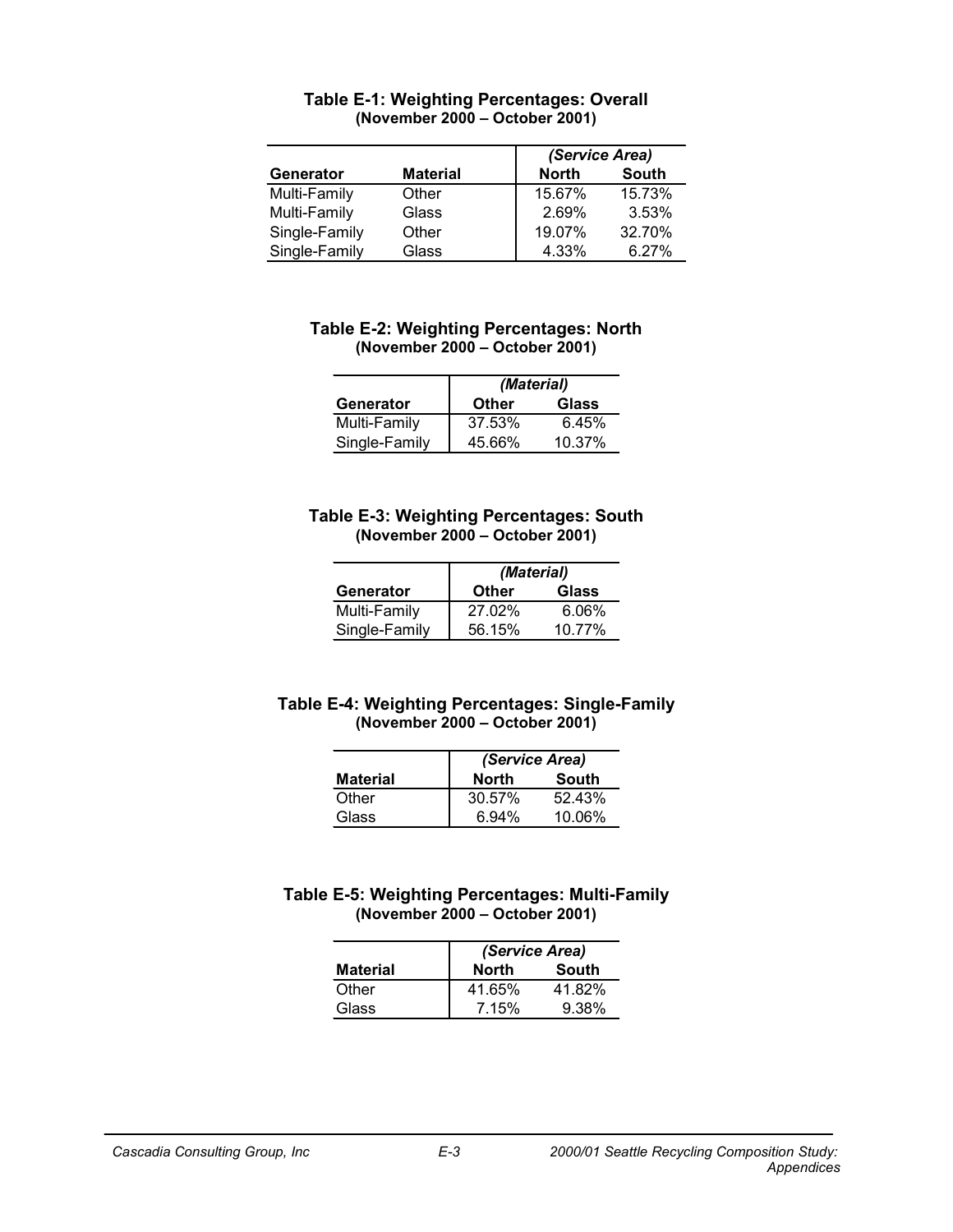| Table E-6: Weighting Percentages: Single-Family North |                                |  |
|-------------------------------------------------------|--------------------------------|--|
|                                                       | (November 2000 – October 2001) |  |

| <b>Material</b> | <b>Pct of Total</b> |
|-----------------|---------------------|
| Other           | 80.81%              |
| Glass           | 19.19%              |

| Table E-7: Weighting Percentages: Single-Family South |  |
|-------------------------------------------------------|--|
| (November 2000 – October 2001)                        |  |

| <b>Material</b> | <b>Pct of Total</b> |
|-----------------|---------------------|
| Other           | 83.57%              |
| Glass           | 16.43%              |

#### **Table E-8: Weighting Percentages: Multi-Family North (November 2000 – October 2001)**

| <b>Material</b> | <b>Pct of Total</b> |
|-----------------|---------------------|
| Other           | 85.62%              |
| Glass           | 14.38%              |

### **Table E-9: Weighting Percentages: Multi-Family South (November 2000 – October 2001)**

| <b>Material</b> | <b>Pct of Total</b> |
|-----------------|---------------------|
| Other           | 81.69%              |
| Glass           | 18.31%              |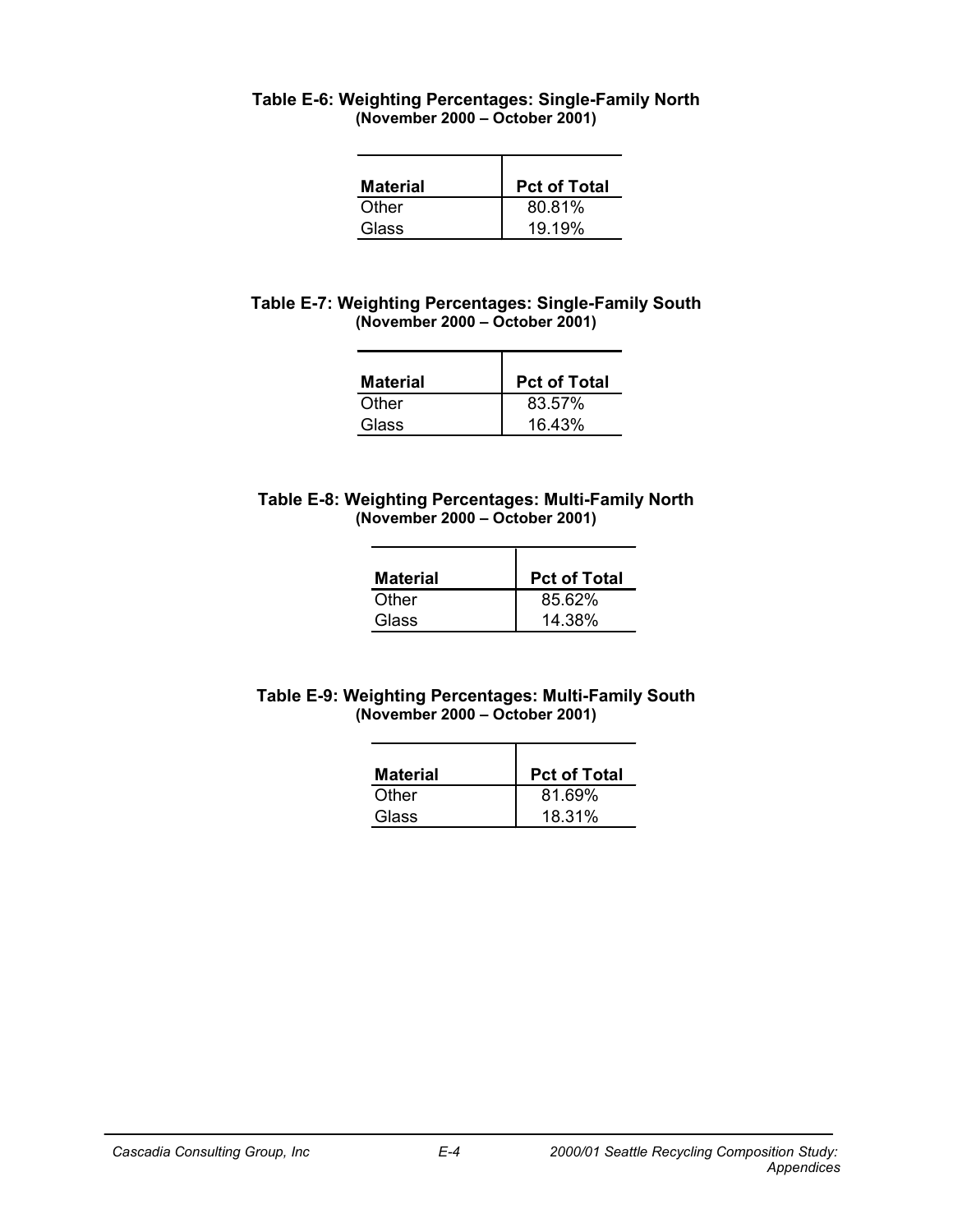|                  |                 | (Service Area)               |
|------------------|-----------------|------------------------------|
| <b>Generator</b> | <b>Material</b> | <b>South</b><br><b>North</b> |
| Multi-Family     | Other           | 14.90%<br>14.96%             |
| Multi-Family     | Glass           | 3.35%<br>2.56%               |
| Single-Family    | Other           | 18.12%<br>36.04%             |
| Single-Family    | Glass           | 4.12%<br>5.96%               |

### **Table E-10: Weighting Percentages: Overall (Contract Year 1)**

### **Table E-11: Weighting Percentages: Single-Family (Contract Year 1)**

|                 | (Service Area) |        |  |  |  |
|-----------------|----------------|--------|--|--|--|
| <b>Material</b> | North          | South  |  |  |  |
| Other           | 28.21%         | 56.10% |  |  |  |
| Glass           | 6.41%          | 9.28%  |  |  |  |

#### **Table E-12: Weighting Percentages: Multi-Family (Contract Year 1)**

|                 | (Service Area) |        |  |  |
|-----------------|----------------|--------|--|--|
| <b>Material</b> | <b>North</b>   | South  |  |  |
| Other           | 41.65%         | 41.82% |  |  |
| Glass           | 7.15%          | 9.38%  |  |  |

#### **Table E-13: Weighting Percentages: Single-Family North (Contract Year 1)**

| <b>Material</b> | <b>Pct of Total</b> |
|-----------------|---------------------|
| Other           | 81.49%              |
| Glass           | 18.51%              |

### **Table E-14: Weighting Percentages: Single-Family South (Contract Year 1)**

| <b>Material</b> | <b>Pct of Total</b> |
|-----------------|---------------------|
| Other           | 85.80%              |
| Glass           | 14.20%              |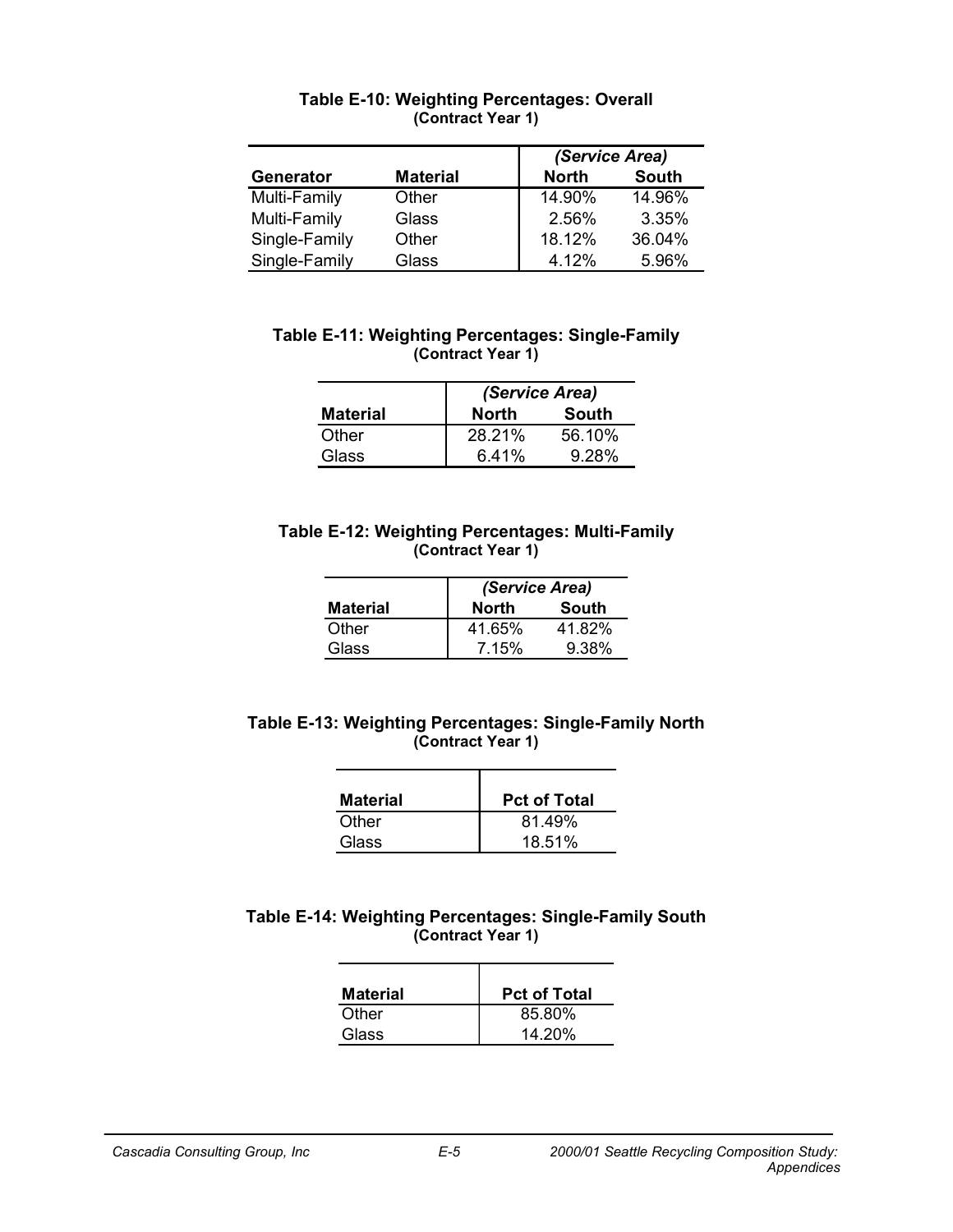| Table E-15: Weighting Percentages: Multi-Family North |  |
|-------------------------------------------------------|--|
| (Contract Year 1)                                     |  |

| <b>Material</b> | <b>Pct of Total</b> |
|-----------------|---------------------|
| Other           | 85.34%              |
| Glass           | 14.66%              |

### **Table E-16: Weighting Percentages: Multi-Family South (Contract Year 1)**

| <b>Material</b> | <b>Pct of Total</b> |
|-----------------|---------------------|
| Other           | 81.68%              |
| Glass           | 18.32%              |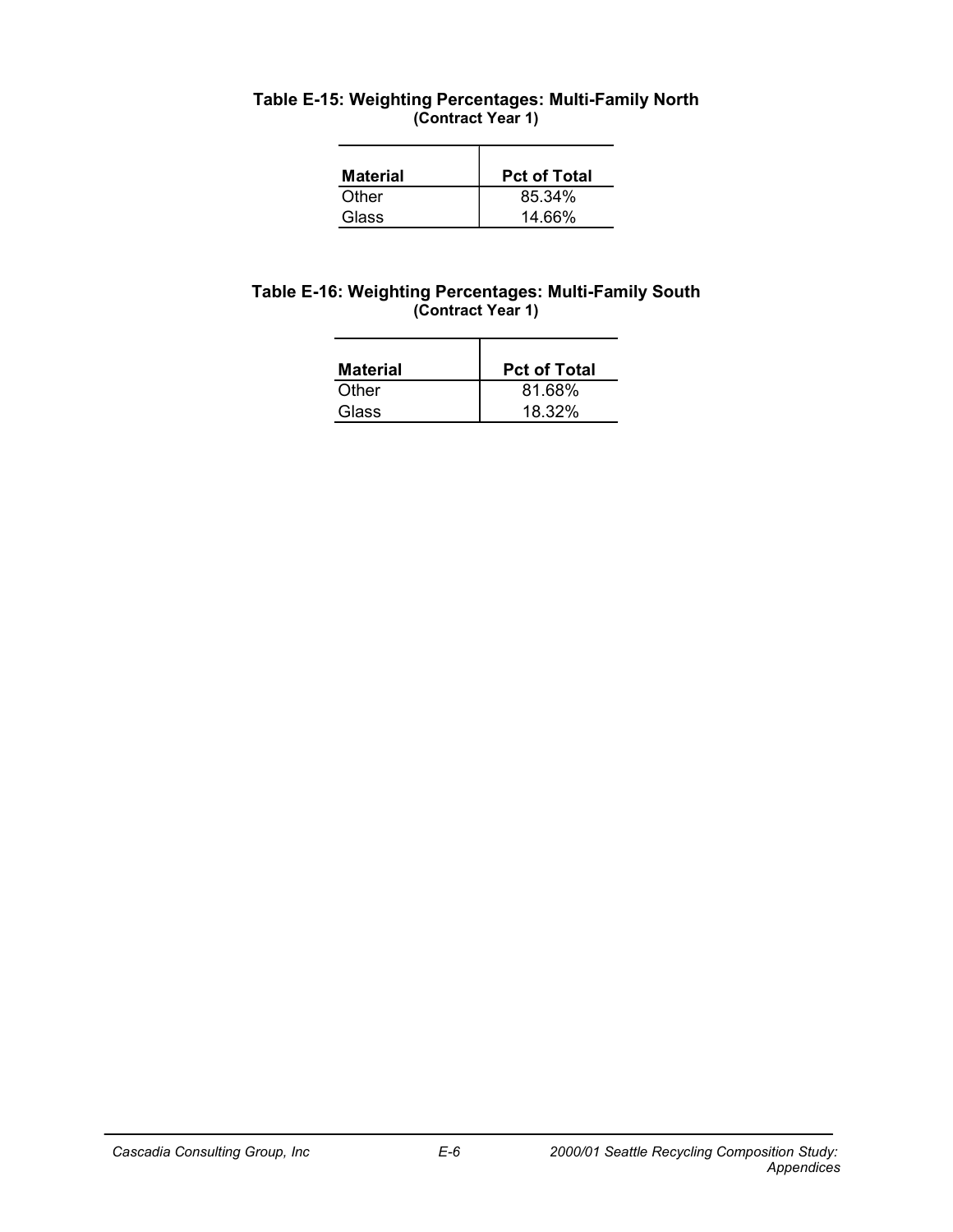# **APPENDIX F: FIELD FORMS**

The field forms are included in the following order:

- Vehicle selection sheet (used November 2000 May 2001)
- Vehicle selection sheet (used June 2001 October 2001)
- Tally sheet (*All Other Recyclables* Compartment)
- Tally sheet (*Glass* Compartment)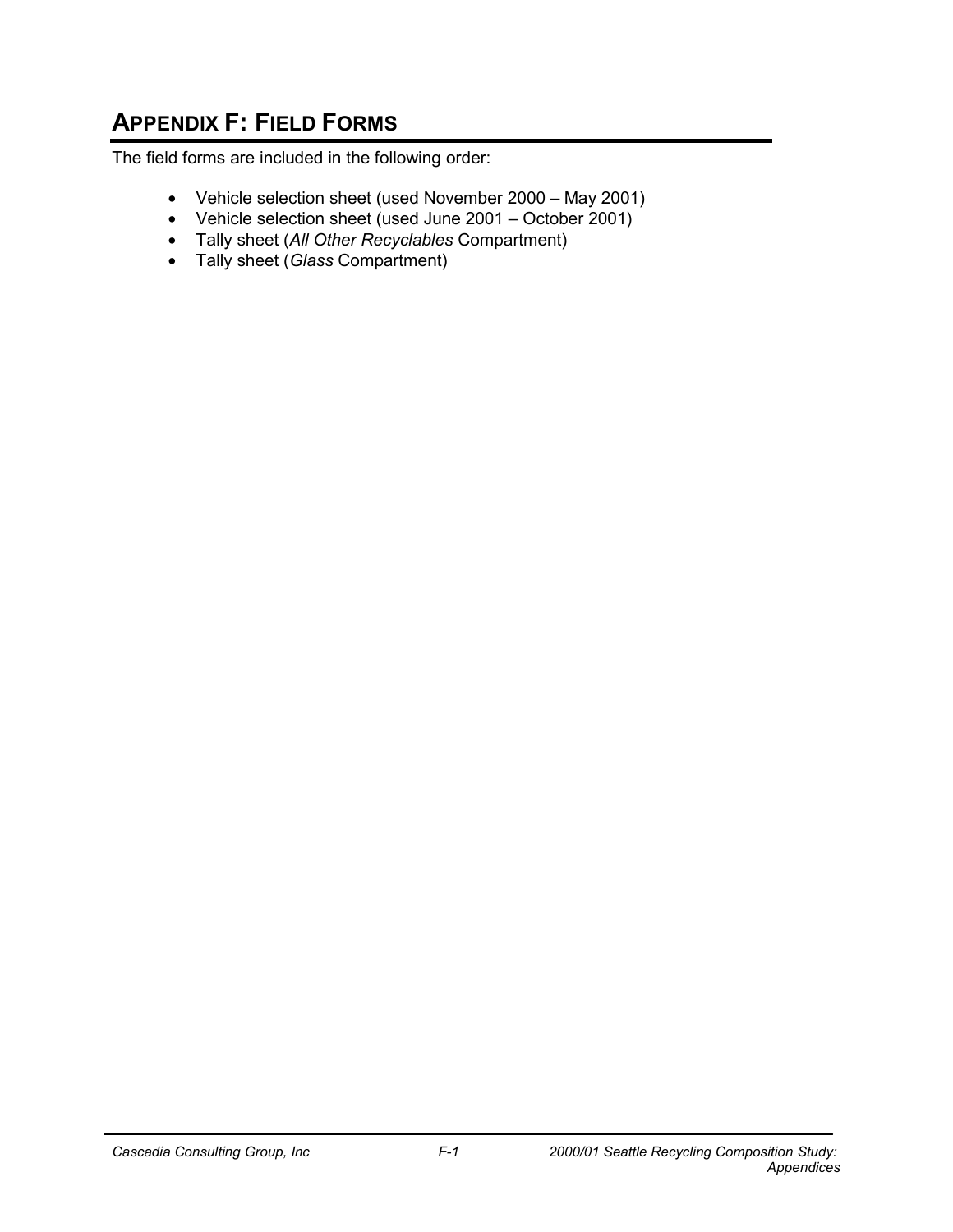# **Vehicle Selection Sheet Seattle Recycling Composition Study**

# **Sampling Date: Tuesday, December 12, 2000**

# **Sampling Location: 3rd & Lander**

# **Haulers: Waste Management & U.S. Disposal and Recycling**

| Sample ID | <b>Hauler</b> | <b>SF/MF</b> | Truck # | Route #                 | Load #         | <b>ETA</b>         | <b>Notes</b> |
|-----------|---------------|--------------|---------|-------------------------|----------------|--------------------|--------------|
|           | <b>WM</b>     | <b>SF</b>    | 151509  | 12                      | $\mathbf{1}$   | 10:30am            |              |
|           | <b>WM</b>     | <b>SF</b>    | 506205  | 5                       | 1              | 11:00am            |              |
|           | <b>WM</b>     | <b>SF</b>    | 506205  | 5                       | $\overline{2}$ | 5:00pm             |              |
|           | <b>WM</b>     | <b>SF</b>    | 506172  | Float                   | 1              | 11:00am            |              |
|           | <b>WM</b>     | <b>SF</b>    | 151505  | Float                   | 1              | 11:30am            |              |
|           | <b>WM</b>     | <b>SF</b>    | 506204  | $\overline{\mathbf{4}}$ | $\overline{2}$ | 5:00pm             |              |
|           | <b>WM</b>     | <b>SF</b>    | 506208  | 3                       | 1              | 10:30am            |              |
|           | <b>WM</b>     | <b>SF</b>    | 506207  | $\mathbf{1}$            | $\overline{2}$ | 5:00pm             |              |
|           | <b>USD</b>    | <b>SF</b>    | 16      | $\bf 8$                 | $\overline{2}$ | 10:30am            |              |
|           | <b>USD</b>    | <b>SF</b>    | 22      | 5                       | $\overline{2}$ | 2:30pm             |              |
|           | <b>USD</b>    | <b>SF</b>    | 12      | $\overline{2}$          | $\overline{2}$ | 3:00 <sub>pm</sub> |              |
|           | <b>USD</b>    | <b>SF</b>    | 167     | 10                      | $\overline{c}$ |                    |              |
|           | <b>USD</b>    | <b>SF</b>    | 171     | 1                       | 1              | 12:30pm            |              |
|           | <b>USD</b>    | <b>SF</b>    | 170     | 12                      | $\mathbf 1$    |                    |              |
|           | <b>USD</b>    | <b>SF</b>    | 13      | $\,6\,$                 | $\mathbf 1$    | 3:30pm             |              |
|           | <b>USD</b>    | <b>SF</b>    | 20      | $\overline{7}$          | $\overline{2}$ | 3:30pm             |              |
|           |               |              |         |                         |                |                    |              |
|           |               |              |         |                         |                |                    |              |
|           |               |              |         |                         |                |                    |              |
|           |               |              |         |                         |                |                    |              |

# **Sampling Plan: 16 Samples – 8 SF North and 8 SF South**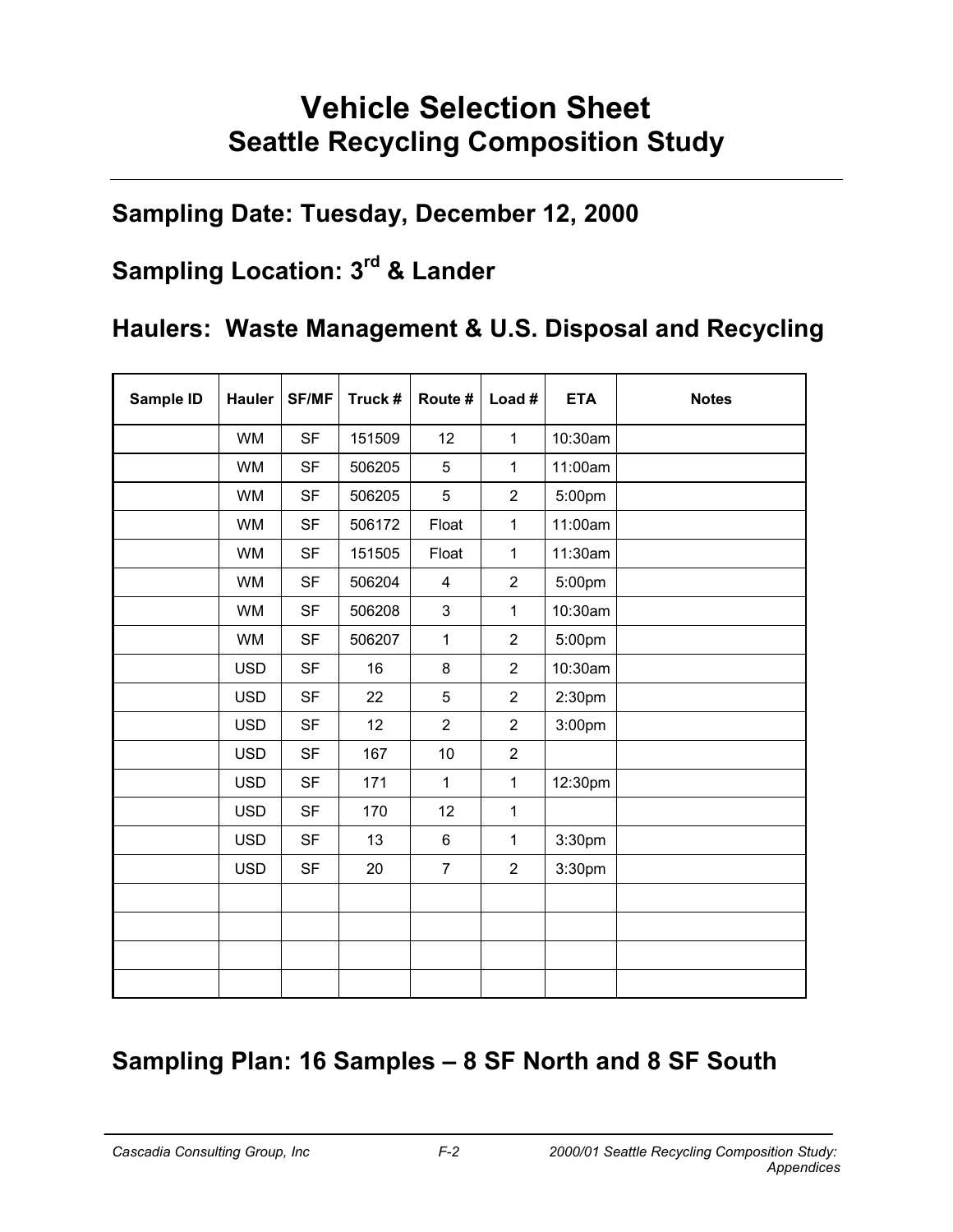### **SEATTLE RECYCLING COMPOSITION STUDY United Disposal Vehicle Selection Form**

| Site: | <b>Third and Lander</b> |  |
|-------|-------------------------|--|
| Date: | October 26, 2001        |  |
| Time: | 6:00am                  |  |

Cross off one number for each USD vehicle entering the station.

When you reach the number circled, this vehicle should be asked to go to the sorting area to dump its load for sampling.

Continue for each block, beginning at #1, on the next line until the required number of vehicles is sampled.

#### **USD SF RECYCLING NEED 7 VEHICLES - PLS. SAMPLE EVERY 2ND VEHICLE**

| $\mathcal{Q}$               | Sample ID: | Truck/Route/Load: | Time: |
|-----------------------------|------------|-------------------|-------|
| $\mathcal{Z}$               |            |                   |       |
| $\mathcal{Q}$               |            |                   |       |
| $\overline{\mathcal{L}}$    |            |                   |       |
| $\bf (2)$                   |            |                   |       |
| $\mathcal{Z}^{\mathcal{Y}}$ |            |                   |       |
| $\mathcal{Q}$               |            |                   |       |

# USD MF RECYCLING NEED 3 VEHICLES - PLS. SAMPLE EVERY VEHICLE

| 74 | Sample ID: | Truck/Route/Load: | <u>Time:</u> |
|----|------------|-------------------|--------------|
| r  |            |                   |              |
| r  |            |                   |              |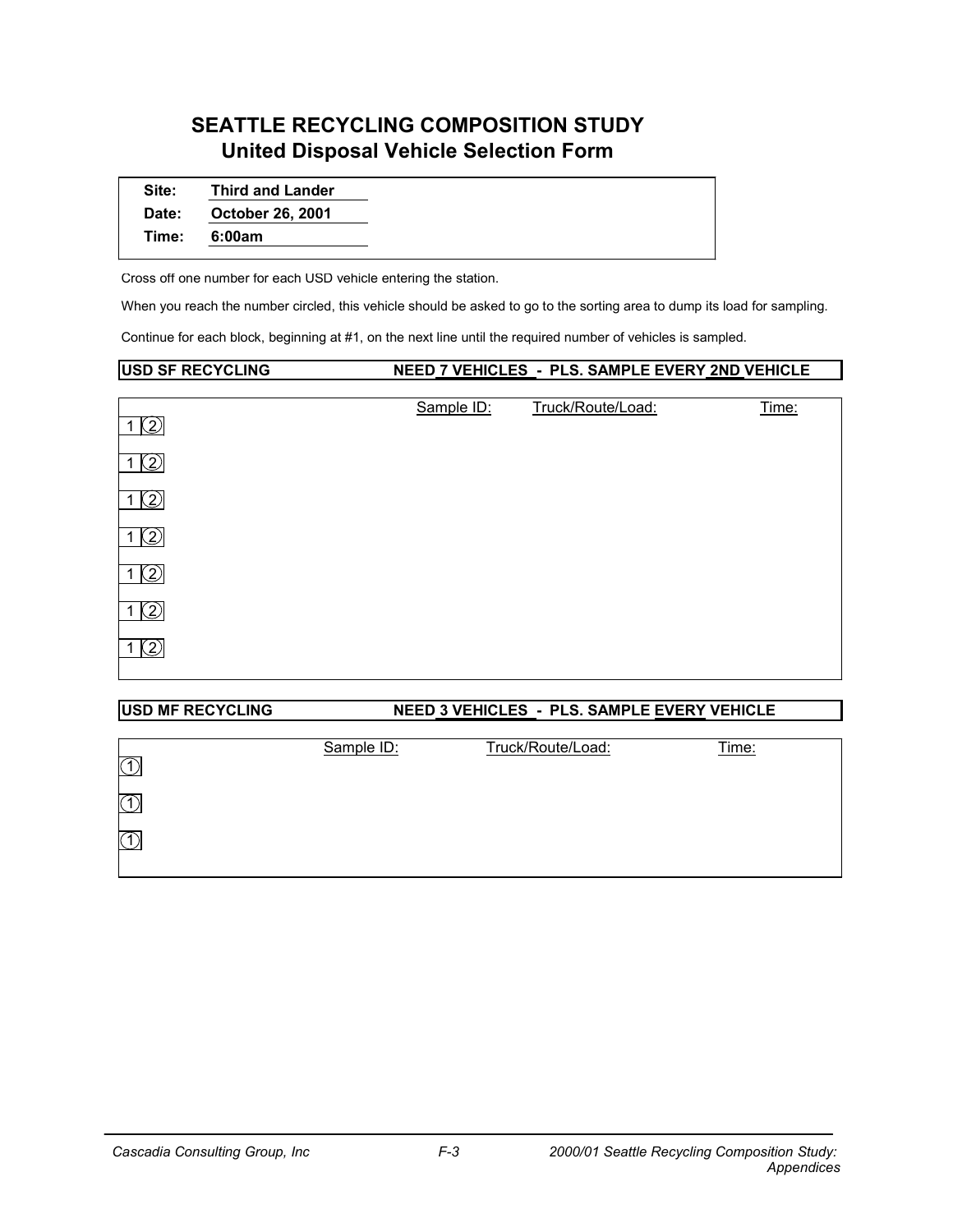| Paper                                                 | Sample ID:       |
|-------------------------------------------------------|------------------|
| <b>Newsprint</b>                                      |                  |
| Corrugated/Kraft, Unwaxed                             | Sorting Date:    |
| Phone Books                                           |                  |
| Mixed Low Grade                                       | Generator Type   |
| Polycoat Containers                                   | Single-famil     |
| Aseptic Containers                                    | Multi-family     |
| NonConforming Paper                                   |                  |
| <b>Metal</b>                                          | Hauler:          |
| Aluminum Cans                                         | Waste Mgt.       |
| Tin Food Cans                                         | U.S. Disposa     |
| Other Ferrous                                         | Truck#:          |
| NonConforming Metal                                   |                  |
| Plastic                                               | Route #:         |
| Small PET Bottles (24 oz or smaller)                  |                  |
| Large PET Bottles (greater than 24 oz)                | Load:            |
| PET Plastic Jars, Tubs and Other Containers           | Material:        |
| <b>HDPE Bottles</b>                                   | All Other Recy   |
| HDPE Plastic Jars, Tubs, and Other Containers         | Glass Only       |
| Other Plastic Bottles (#3-7, excluding #6)            | Glass Compart    |
| Other Jars, Tubs, and Containers (#3-7, excluding #6) | All Other Recy   |
| Plastic Bags and Packaging                            | Mix. Glass and   |
| NonConforming Plastic                                 | Vehicle Net. Wt. |
| Glass                                                 | 1st time:        |
| Glass (All Other Recyclables Compartment)             | 2nd time:        |
| <b>Garbage</b>                                        |                  |
| Garbage (All Other Recyclables Compartment)           |                  |
|                                                       |                  |

Glass Compartment Tally Sheet on Back **Glass Compartment Tally Sheet on Back**

| Sorting Date:                        |
|--------------------------------------|
| Generator Type:                      |
| Single-family                        |
| Multi-family                         |
| Hauler:                              |
| Waste Mgt. (North)                   |
| U.S. Disposal (South)                |
| Truck #:                             |
| Route #:                             |
| Load:                                |
| Material:                            |
| All Other Recyclables Only           |
| Glass Only                           |
| Glass Compartment                    |
| All Other Recyclables Compartment    |
| Mix. Glass and All Other Recyclables |
| Vehicle Net. Wt.                     |
| 1st time:                            |